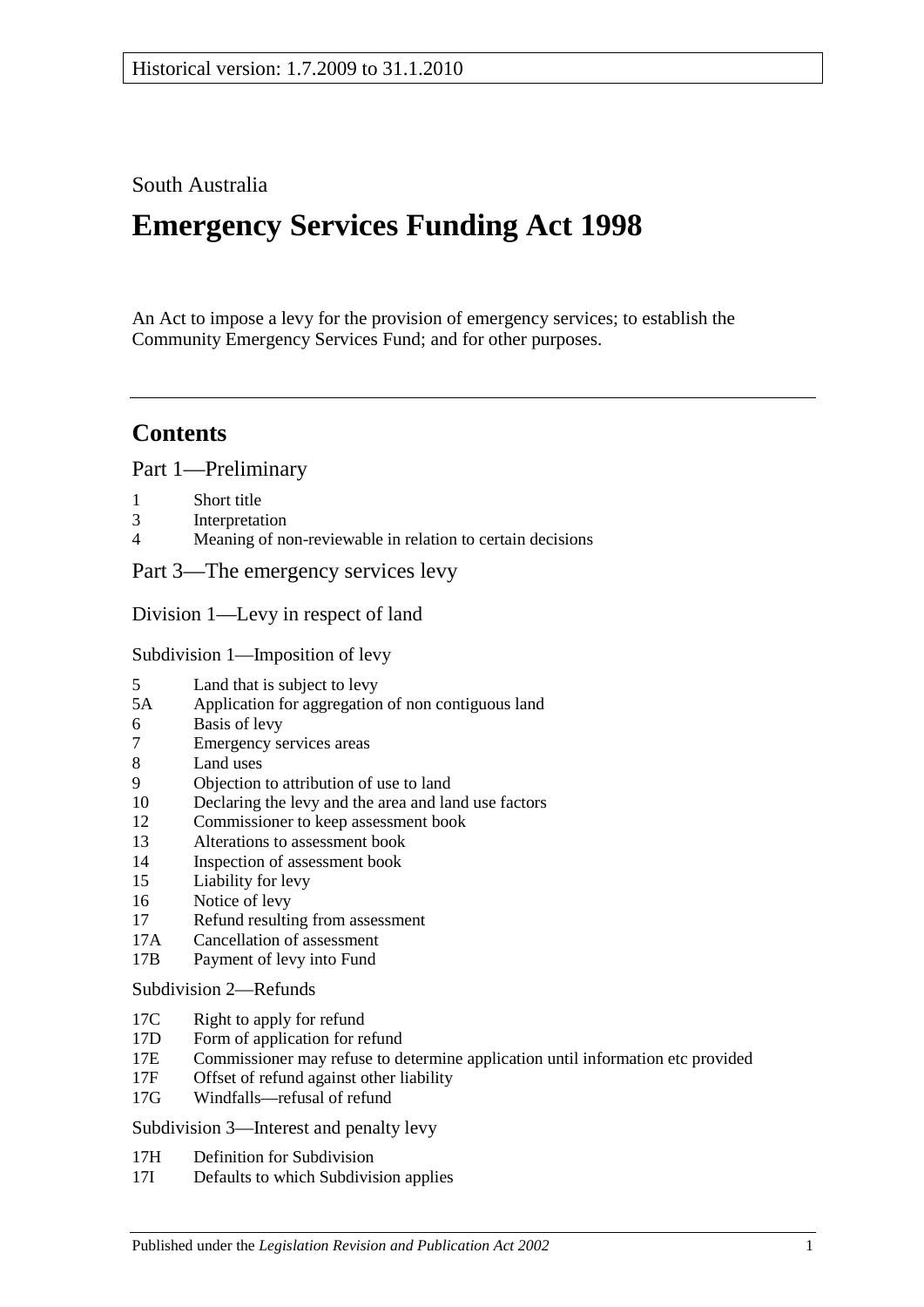- 17J [Interest](#page-14-4)<br>17K Penalty
- [Penalty levy](#page-15-0)
- 17L [Amount of penalty levy](#page-15-1)
- 17M [Notification of penalty levy and interest and time for payment](#page-15-2)

[Subdivision 4—Collection of levy](#page-16-0)

- 17N [Definition for](#page-16-1) Subdivision<br>170 Recovery of levy as debt
- 17O [Recovery of levy as debt](#page-16-2)<br>17P Joint and several liability
- [Joint and several liability](#page-16-3)
- 17Q [Collection of levy from third parties](#page-16-4)
- 17R [Duties of agents, trustees etc](#page-17-0)<br>18 Levy first charge on land
- 18 [Levy first charge on land](#page-18-0)<br>20 Sale of land for non-payn
- 20 [Sale of land for non-payment of levy](#page-18-1)<br>21 Recovery of levy not affected by object
- [Recovery of levy not affected by objection, review or appeal](#page-19-0)
- 22 [Arrangements for payment of levy](#page-20-0)
- 22A [Decisions non-reviewable](#page-20-1)<br>22B No statute of limitation to
- [No statute of limitation to apply](#page-20-2)

[Subdivision 5—Investigation](#page-20-3)

- 22C [Power to require information, instruments or records or attendance for examination](#page-20-4)
- 22D [Powers of entry and inspection](#page-21-0)<br>22E Use and inspection of instrumer
- [Use and inspection of instruments or records produced or seized](#page-21-1)
- 22F [Self-incrimination](#page-22-0)
- 22G [Hindering or obstructing authorised officers etc](#page-22-1)
- [Subdivision 6—Secrecy](#page-23-0)
- 22H [Relevant persons](#page-23-1)<br>22I Prohibition of cer
- [Prohibition of certain disclosures by relevant persons](#page-23-2)
- 22J [Permitted disclosure in particular circumstances or to particular persons](#page-23-3)
- 22K [Permitted disclosures of general nature](#page-23-4)
- 22L [Prohibition of disclosures by other persons](#page-23-5)
- 22M [Restriction on power of courts to require disclosure](#page-24-0)

#### [Division 2—Levy in respect of vehicles and vessels](#page-24-1)

- 23 [Liability for the levy](#page-24-2)
- 24 [Declaring the amount of the levy](#page-24-3)<br>25 Exemption by Minister
- **[Exemption by Minister](#page-25-0)**
- 26 [Objection to classification of vehicle](#page-25-1)
- 27 [Payment of the levy into Fund](#page-26-0)

#### [Part 4—The Community Emergency Services Fund](#page-26-1)

- 28 [The Community Emergency Services Fund](#page-26-2)
- 29 [Investment of the Fund](#page-27-0)
- 30 [Accounts](#page-27-1)

#### [Part 5—Miscellaneous](#page-27-2)

- 31 [Delegation](#page-27-3)
- 31A [Evidence](#page-28-0)
- 32 [Service of notices](#page-28-1)
- 33 [Remission of levies by regulation](#page-28-2)
- 33A [Recouping money lost on aggregation of non contiguous land](#page-29-0)
- 34 [Regulations](#page-29-1)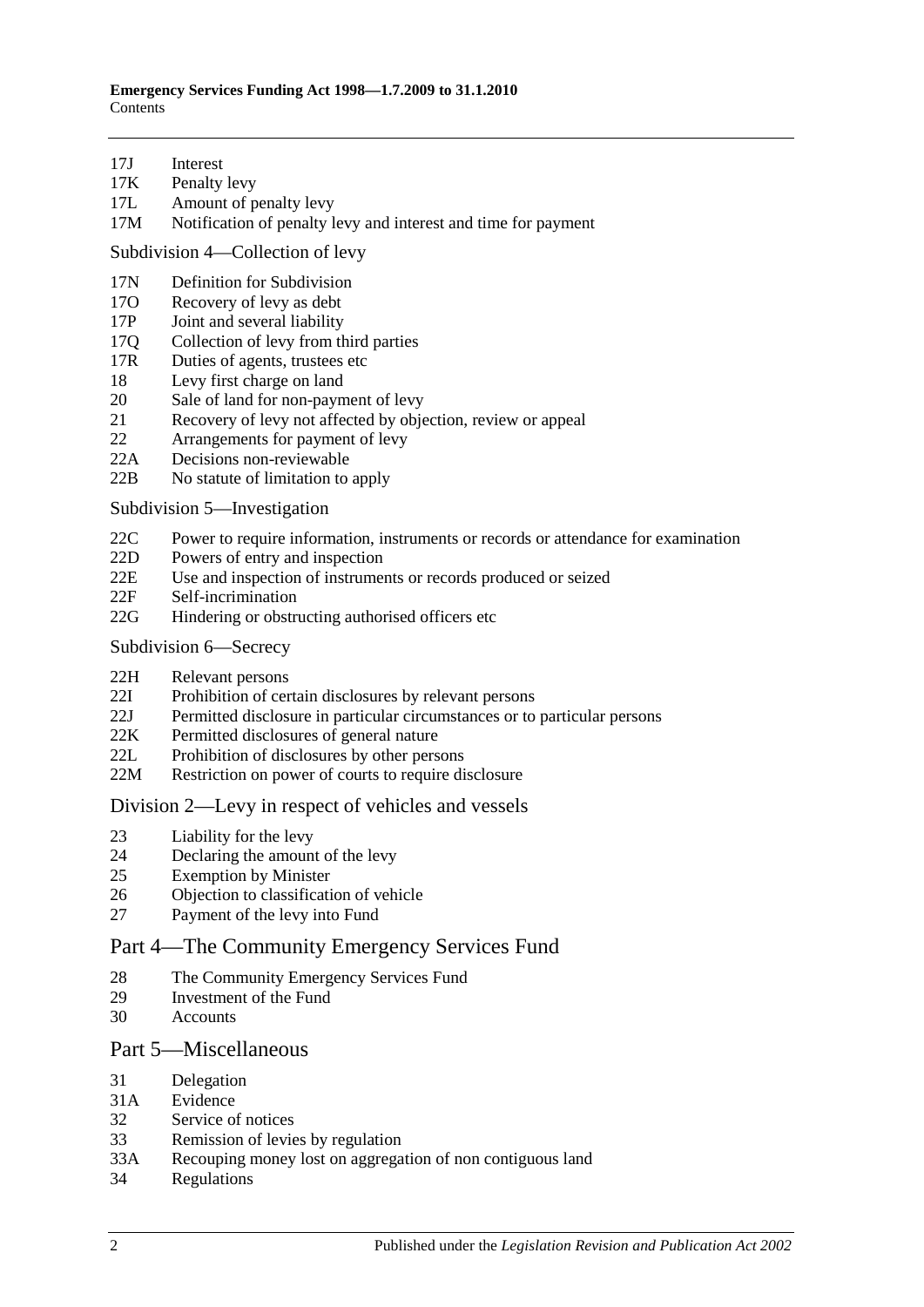#### [Schedule 1—Emergency services areas](#page-29-2)

- 1 [Greater Adelaide](#page-29-3)<br>2 Regional Area 1
- [Regional Area 1](#page-30-0)

## [Schedule 2—Transitional provisions](#page-30-1)

- 4 [Reimbursement by insurers to policy holders](#page-30-2)<br>4A Report on changes to insurance premiums
- 4A [Report on changes to insurance premiums](#page-31-0)<br>5 The Emergency Services Funding Transiti
- 5 [The Emergency Services Funding Transitional Advisory Committee](#page-31-1)
- 6 [Crown to be taken to be owner of certain land](#page-32-0)

[Legislative history](#page-34-0)

## <span id="page-2-0"></span>**The Parliament of South Australia enacts as follows:**

## **Part 1—Preliminary**

## <span id="page-2-1"></span>**1—Short title**

This Act may be cited as the *Emergency Services Funding Act 1998*.

## <span id="page-2-5"></span><span id="page-2-2"></span>**3—Interpretation**

(1) In this Act, unless the contrary intention appears—

*the area factor* means the factor for each of the emergency services areas declared by notice under [section](#page-8-1) 10;

*authorised officer* means a person who is an authorised officer for the purposes of the taxation laws under the *[Taxation Administration Act](http://www.legislation.sa.gov.au/index.aspx?action=legref&type=act&legtitle=Taxation%20Administration%20Act%201996) 1996*;

*Commissioner* means the person appointed or acting as the Commissioner of State Taxation, and includes a person appointed or acting as a Deputy Commissioner of State Taxation (see Part 9 of the *[Taxation Administration Act](http://www.legislation.sa.gov.au/index.aspx?action=legref&type=act&legtitle=Taxation%20Administration%20Act%201996) 1996*);

*contiguous land*—see [subsections](#page-4-5) (2) and [\(3\);](#page-4-6)

<span id="page-2-3"></span>*emergency service* means—

- (a) a service of the kind provided by—
	- (i) the South Australian Country Fire Service;
	- (ii) the South Australian Metropolitan Fire Service;
	- (iii) the South Australian State Emergency Service;
	- (iv) Surf Life Saving South Australia Inc.;
	- (v) a body or organisation that is a member of Volunteer Marine Rescue S.A. Incorporated; or
- <span id="page-2-4"></span>(b) a service provided by the South Australian Police Department—
	- (i) of a kind referred to in [paragraph](#page-2-3) (a); or
	- (ii) to assist a body or organisation referred to i[n paragraph](#page-2-3) (a) in providing such a service; or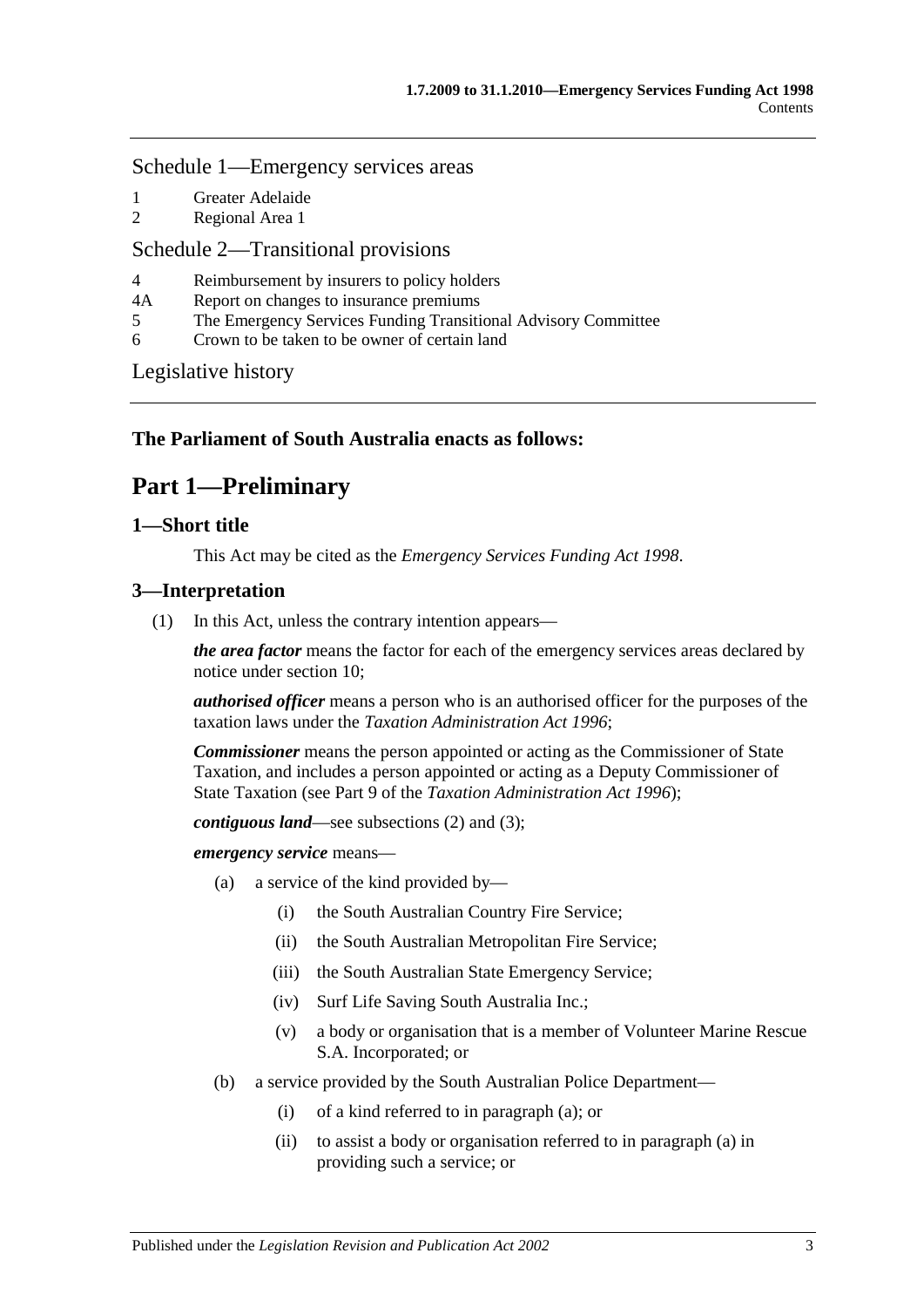(c) a service or other activity incidental or related to a service of a kind referred to in [paragraphs](#page-2-3) (a) or [\(b\);](#page-2-4)

*emergency services area* means an area prescribed by or under [section](#page-7-0) 7;

*the Fund* means the Community Emergency Services Fund established by this Act;

*the land use factor* means the factor for each of the land uses referred to in [section](#page-7-2) 8(1) declared by notice under [section](#page-8-1) 10;

*Motor Accident Commission* means the Motor Accident Commission continued in existence by the *[Motor Accident Commission Act](http://www.legislation.sa.gov.au/index.aspx?action=legref&type=act&legtitle=Motor%20Accident%20Commission%20Act%201992) 1992*;

*motor vehicle* means a motor vehicle that is required to be registered under the *[Motor](http://www.legislation.sa.gov.au/index.aspx?action=legref&type=act&legtitle=Motor%20Vehicles%20Act%201959)  [Vehicles Act](http://www.legislation.sa.gov.au/index.aspx?action=legref&type=act&legtitle=Motor%20Vehicles%20Act%201959) 1959*;

*non-reviewable decision*—see [section](#page-4-0) 4;

*owner* of land means—

- (a) where the land has been granted in fee simple—
	- (i) in the case of land that is subject to a life estate—the holder of the life estate;
	- (ii) in any other case—the holder of the estate in fee simple in the land;
- (b) in relation to dedicated land within the meaning of the *[Crown Lands Act](http://www.legislation.sa.gov.au/index.aspx?action=legref&type=act&legtitle=Crown%20Lands%20Act%201929) 1929* that has not been granted in fee simple but which is under the care, control and management of a Minister, body or other person—the Minister, body or other person;
- (c) in relation to land dedicated by or under any other Act being land that has not been granted in fee simple but which is under the care, control and management of a Minister, body or other person—the Minister, body or other person;
- <span id="page-3-1"></span>(d) where the land is unalienated land of the Crown—the Crown;
- <span id="page-3-0"></span>(e) where the land is held from the Crown under lease, licence or agreement to purchase—
	- (i) if the lease, licence or agreement confers a right to occupy the land—the person entitled to the right of occupation;
	- (ii) in any other case—the Crown,

and includes any person who has arrogated to himself or herself (whether lawfully or unlawfully) the rights of an owner of the land;

*vessel* means a vessel that is required to be registered under the *[Harbors and](http://www.legislation.sa.gov.au/index.aspx?action=legref&type=act&legtitle=Harbors%20and%20Navigation%20Act%201993)  [Navigation Act](http://www.legislation.sa.gov.au/index.aspx?action=legref&type=act&legtitle=Harbors%20and%20Navigation%20Act%201993) 1993*.

(1a) Where unalienated land of the Crown is held from the Crown under a licence, the ownership of the land for the purposes of this Act will be determined in accordance with [paragraph](#page-3-0) (e) of the definition of *owner* in [subsection](#page-2-5) (1) and not in accordance with [paragraph](#page-3-1) (d) of that definition.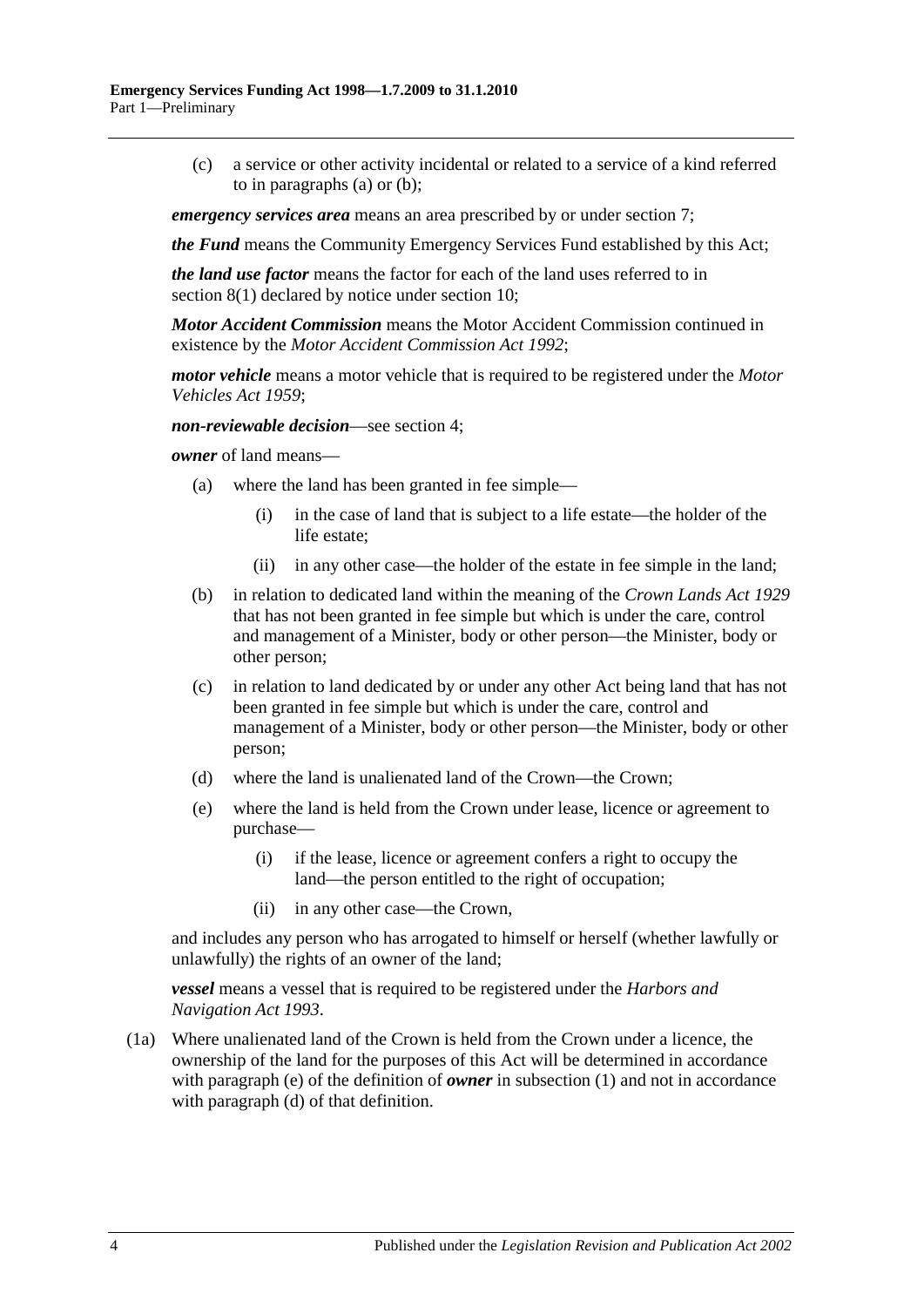- <span id="page-4-5"></span>(2) For the purposes of this Act, pieces of land will be taken to be contiguous if they abut one another at any point or if they are separated only by—
	- (a) a street, road, lane, footway, court, railway, thoroughfare or travelling stock route; or
	- (b) a reserve or other similar open space dedicated for public purposes.
- <span id="page-4-6"></span>(3) For the purposes of [subsection](#page-4-5) (2) pieces of land will be taken to be separated by intervening land if a line projected at right angles from any point on the boundary of one of them with the intervening land would intersect a boundary of the other with the intervening land.
- (4) A reference in this Act to the use of land is a reference to the predominant use of the land.

#### <span id="page-4-0"></span>**4—Meaning of non-reviewable in relation to certain decisions**

If a provision of this Act provides that a decision is a *non-reviewable decision*, no court or administrative review body has the jurisdiction or power to entertain any question as to the validity or correctness of the decision.

## <span id="page-4-1"></span>**Part 3—The emergency services levy**

## <span id="page-4-3"></span><span id="page-4-2"></span>**Division 1—Levy in respect of land**

#### **Subdivision 1—Imposition of levy**

#### <span id="page-4-4"></span>**5—Land that is subject to levy**

- (1) Subject to this Division, an emergency services levy may be assessed by the Commissioner against all land in the State in respect of each financial year.
- <span id="page-4-9"></span>(2) The levy may be assessed against—
	- (a) any piece or section of land subject to separate ownership or occupation; or
	- (b) any aggregation of contiguous land subject to the same ownership or occupation; or
	- (c) any aggregation of land pursuant to [subsection](#page-4-7) (2a).
- <span id="page-4-8"></span><span id="page-4-7"></span>(2a) Where two or more pieces or sections of land or aggregations of contiguous land are not contiguous they may be aggregated for the purposes of [subsection](#page-4-8) (2)(c) if—
	- (a) the owner or occupier of all of the land concerned is the same person; and
	- (b) all of the land is used to carry on the business of primary production and is managed as a single unit for that purpose; and
	- (c) all of the land is either situated in the area of the same council under the *[Local Government Act](http://www.legislation.sa.gov.au/index.aspx?action=legref&type=act&legtitle=Local%20Government%20Act%201999) 1999* or is situated in a part of the State that is not in the area of a council.
- (3) Where land that is subject to separate assessment in accordance with [subsection](#page-4-9) (2) is situated partly in one emergency services area and partly in another, the levy may be separately assessed against the parts of the land situated in different areas.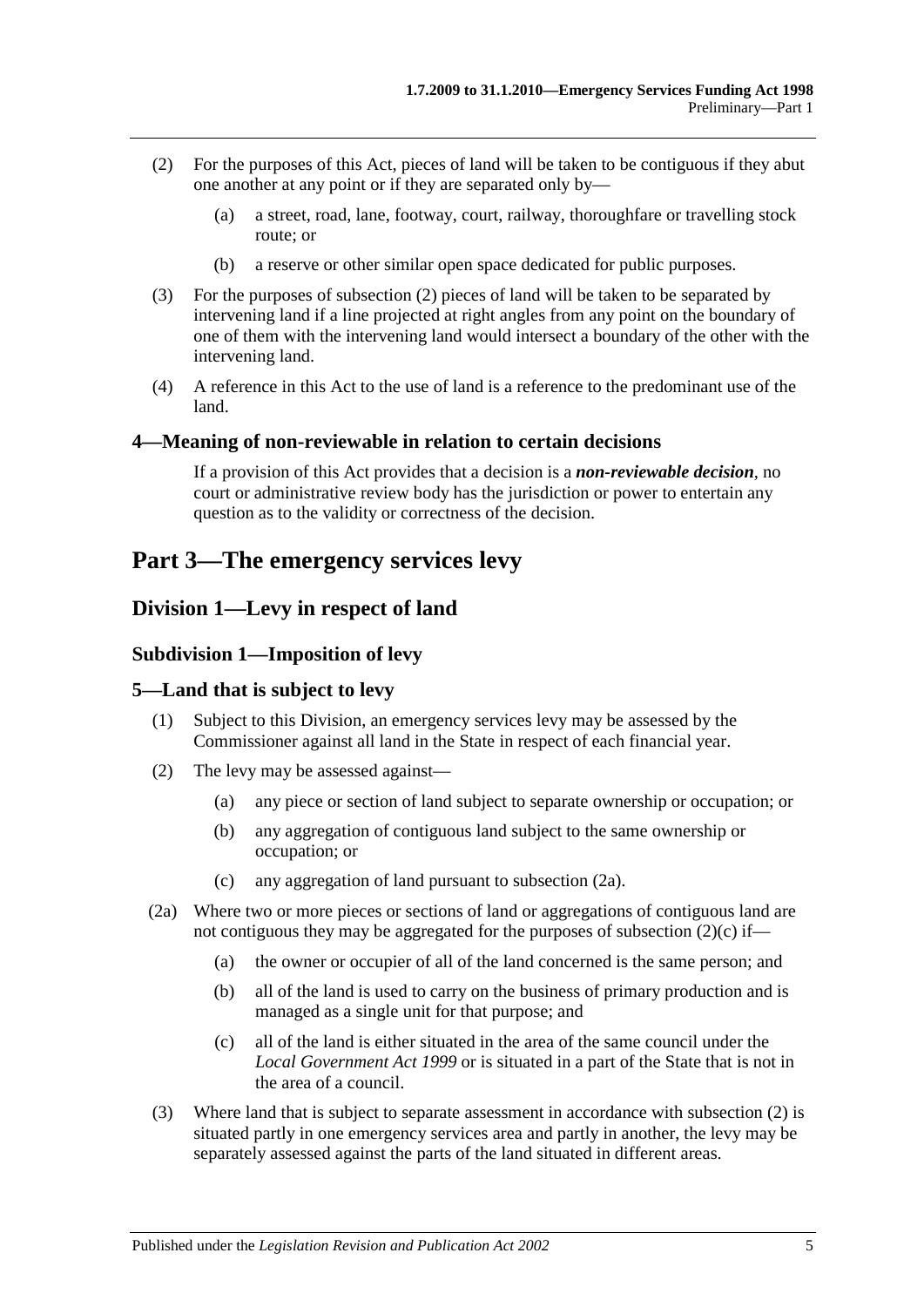- (4) Where different parts of land that is subject to separate assessment in accordance with [subsection](#page-4-9) (2) are used for different purposes referred to in [section](#page-7-1) 8, the levy may be separately assessed against each of those parts.
- (5) Where land is divided by a strata plan under the *[Strata Titles Act](http://www.legislation.sa.gov.au/index.aspx?action=legref&type=act&legtitle=Strata%20Titles%20Act%201988) 1988*
	- (a) the levy will be assessed against the units but not against the common property; but
	- (b) the equitable interest in the common property that attaches to each unit will be regarded, for the purpose of valuation, as part of the unit.
- (6) Where land is divided by a primary, secondary or tertiary plan of community division under the *[Community Titles Act](http://www.legislation.sa.gov.au/index.aspx?action=legref&type=act&legtitle=Community%20Titles%20Act%201996) 1996*—
	- (a) in the case of the division of land by a primary plan—the levy will be assessed against the primary lots that are not divided by a secondary plan and against the development lot or lots (if any);
	- (b) in the case of the division of land by a secondary plan—the levy will be assessed against the secondary lots that are not divided by a tertiary plan and against the development lot or lots (if any);
	- (c) in the case of the division of land by a tertiary plan—the levy will be assessed against the tertiary lots and the development lot or lots (if any).
- <span id="page-5-1"></span><span id="page-5-0"></span>(7) Where land is divided by a primary, secondary or tertiary plan of community division under the *[Community Titles Act](http://www.legislation.sa.gov.au/index.aspx?action=legref&type=act&legtitle=Community%20Titles%20Act%201996) 1996*—
	- (a) in the case of the division of land by a primary plan—where the use of the common property or part of it is, in the opinion of the Valuer-General, reasonably incidental to the use of one or more of the primary lots, the levy will not be assessed against the common property, or that part of it, but the interest in the common property, or that part of it, that attaches to each primary lot will be regarded for the purposes of valuation as part of the lot;
	- (b) in the case of the division of land by a secondary plan—where the use of the common property or part of it is, in the opinion of the Valuer-General, reasonably incidental to the use of one or more of the secondary lots, the levy will not be assessed against the common property, or that part of it, but the interest in the common property, or that part of it, (and in the common property of the primary scheme referred to in [paragraph](#page-5-0) (a) (if any)) that attaches to each secondary lot will be regarded for the purposes of valuation as part of the lot;
	- (c) in the case of the division of land by a tertiary plan—where the use of the common property or part of it is, in the opinion of the Valuer-General reasonably incidental to the use of one or more of the tertiary lots, the levy will not be assessed against the common property, or that part of it, but the interest in the common property, or that part of it, (and in the common property of the primary and secondary schemes referred to in [paragraphs](#page-5-0) (a) and [\(b\)](#page-5-1) (if any)) that attaches to each tertiary lot will be regarded for the purposes of valuation as part of the lot.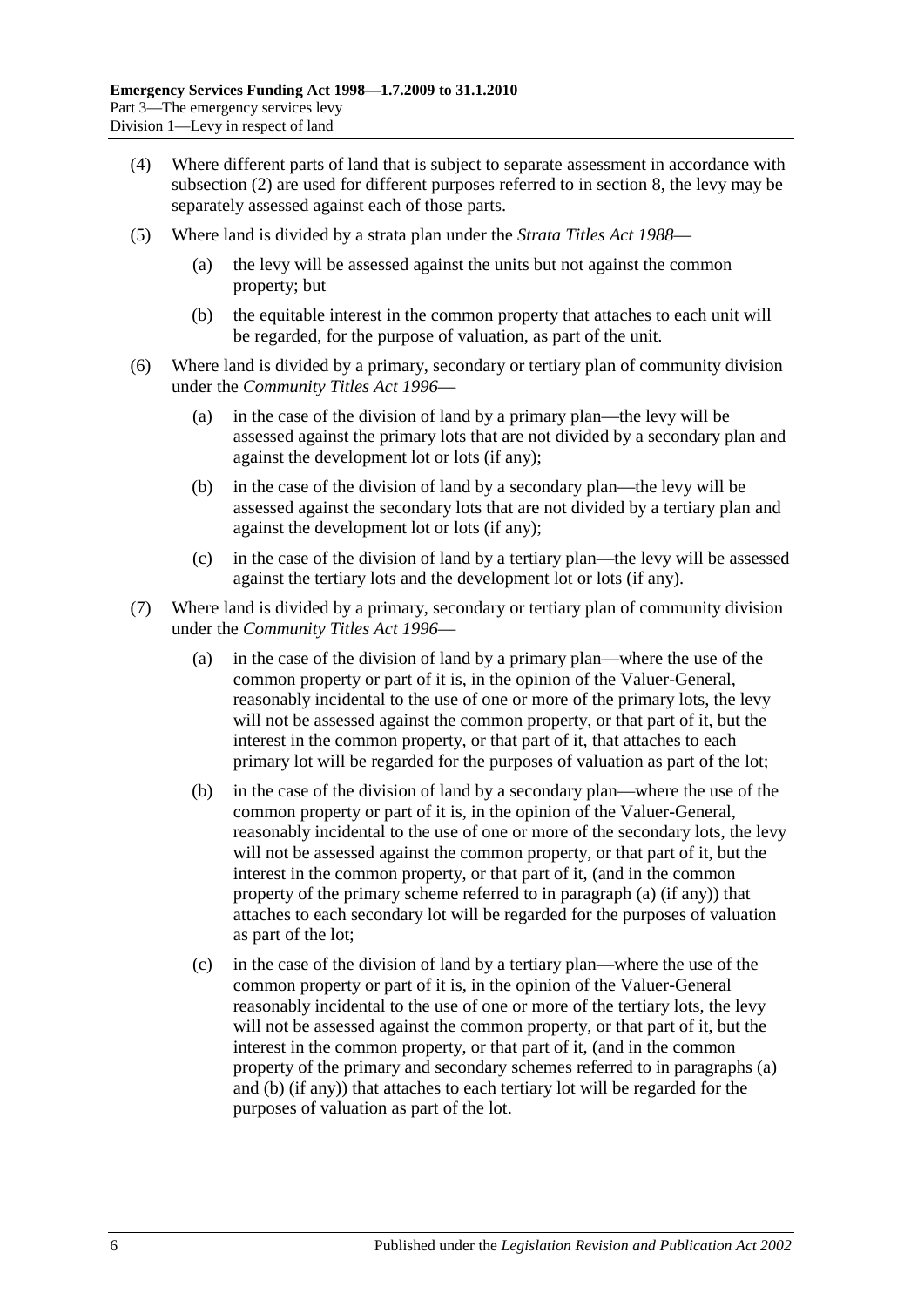- (8) Where land is divided by a primary, secondary or tertiary plan of community division under the *[Community Titles Act](http://www.legislation.sa.gov.au/index.aspx?action=legref&type=act&legtitle=Community%20Titles%20Act%201996) 1996* and the use of common property or any part of it is not, in the opinion of the Valuer-General, reasonably incidental to the use of any of the community lots, the levy will be assessed against the common property or that part of it and the relevant community corporation is liable for the levy as though it were the owner of the common property.
- (9) If a valuation of land subject to separate assessment under this Act has not been made or adopted by the Valuer-General under the *[Valuation of Land Act](http://www.legislation.sa.gov.au/index.aspx?action=legref&type=act&legtitle=Valuation%20of%20Land%20Act%201971) 1971*, the Valuer-General must make or adopt a valuation of that land under that Act.
- (10) Residential land held from the South Australian Housing Trust under a lease, licence or agreement to purchase is exempt from the imposition of a levy under this Division.

## <span id="page-6-0"></span>**5A—Application for aggregation of non contiguous land**

- (1) The owner or occupier of land may apply to the Commissioner for the aggregation of non contiguous land for the purposes of [section](#page-4-8) 5(2)(c).
- (2) The application must—
	- (a) be in writing; and
	- (b) be received by the Commissioner on or before 31 March immediately preceding the first financial year to which the aggregation of the land will relate.
- (3) The applicant must provide the Commissioner with such information and evidence as the Commissioner reasonably requires to consider the application.
- <span id="page-6-2"></span>(4) The Commissioner must serve notice of his or her decision on the applicant and, if the application is refused, the notice must include the Commissioner's reasons for refusing the application.
- (5) An applicant may appeal against the Commissioner's refusal to the Administrative and Disciplinary Division of the District Court.
- (6) The appeal must be made within 28 days after the notice is served on the applicant under [subsection](#page-6-2) (4).
- (7) If the basis on which land is aggregated for assessment purposes under [section](#page-4-8)  $5(2)(c)$ ceases to exist, the owner of the land must immediately inform the Commissioner of that fact.

Maximum penalty: \$2 500.

## <span id="page-6-5"></span><span id="page-6-1"></span>**6—Basis of levy**

- <span id="page-6-4"></span><span id="page-6-3"></span>(1) A levy may consist of—
	- (a) an amount payable in respect of each dollar of the value of land subject to assessment under this Act; or
	- (b) a fixed charge; or
	- (c) two separate components, one being the amount referred to in [paragraph](#page-6-3) (a) and the other a fixed charge under [paragraph](#page-6-4) (b).
- <span id="page-6-6"></span>(2) The value of the land for the purposes of [subsection](#page-6-5) (1) is determined by multiplying its capital value by the area factor and the land use factor for the land.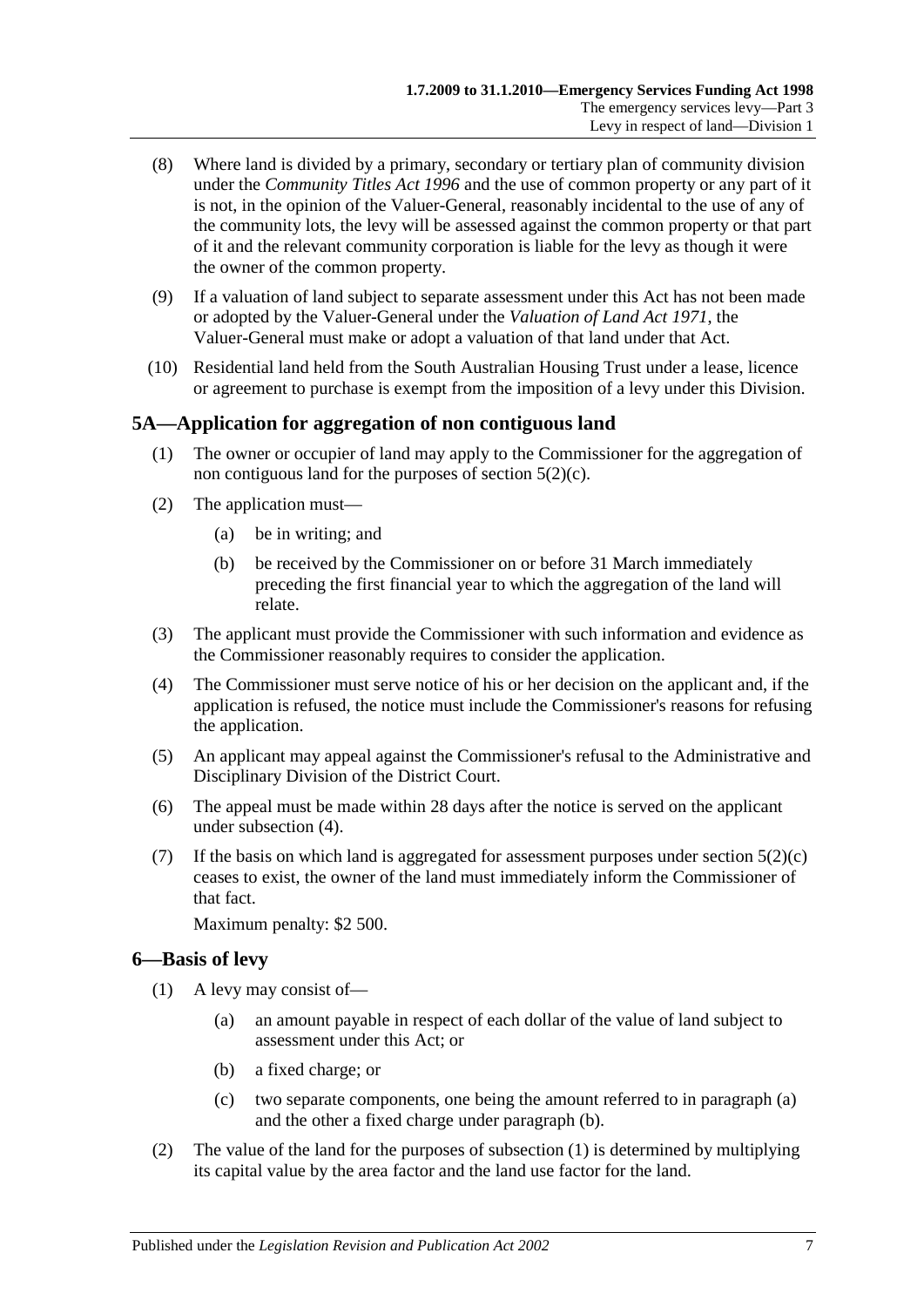(3) The capital value of land for the purposes of [subsection](#page-6-6) (2) is the capital value of the land as at 1 July in the financial year to which the levy relates determined or adopted by the Valuer-General under the *[Valuation of Land Act](http://www.legislation.sa.gov.au/index.aspx?action=legref&type=act&legtitle=Valuation%20of%20Land%20Act%201971) 1971*.

#### <span id="page-7-0"></span>**7—Emergency services areas**

- (1) The State is divided into the following emergency services areas for the purpose of determining the area factor:
	- (a) "Greater Adelaide" being the combined areas of the councils listed in [Schedule 1](#page-29-2) comprising Metropolitan Adelaide and the Adelaide hills;
	- (b) "Regional area 1" being the areas of the cities and towns listed in [Schedule 1;](#page-29-2)
	- (c) "Regional area 2" being that part of the State that is within the area of a council but is not part of Greater Adelaide or Regional area 1;
	- (d) "Regional area 3" being that part of the State that is not within the area of a council.
- (2) The Governor may, by proclamation—
	- (a) revoke one or more of the areas into which the State is divided by this section (or by a proclamation under this subsection) and reconstitute the part of the State affected as one or more emergency services areas for the purposes of this Act; or
	- (b) vary the boundaries of two or more emergency services areas.
- (3) For the purposes of determining the amount of the levy payable in respect of land, the land will be taken to be situated in the emergency services area in which it was situated on 1 July in the financial year to which the levy relates.

## <span id="page-7-2"></span><span id="page-7-1"></span>**8—Land uses**

- <span id="page-7-4"></span><span id="page-7-3"></span>(1) The following land uses are prescribed for the purposes of determining the land use factor:
	- (a) commercial;
	- (b) industrial;
	- (c) residential;
	- (d) rural;
	- (e) all uses other than those referred to in [paragraphs](#page-7-3) (a), [\(b\),](#page-7-4) [\(c\)](#page-7-5) or [\(d\).](#page-7-6)
- <span id="page-7-6"></span><span id="page-7-5"></span>(2) Land will be taken to be used for one of the purposes referred to in [subsection](#page-7-2) (1) if, in the opinion of the Valuer-General, it is being predominantly used for that purpose on the relevant day.
- (3) Land (except vacant land) that was not being used on the relevant day will be taken to be used for the purpose for which it was last used on a continuing basis.
- (4) Vacant land that is not used for any purpose and that would not, but for this subsection, fall within [paragraph](#page-7-6) (d) of [subsection](#page-7-2) (1) will be taken to fall within that paragraph whether it is situated in a rural area or in any other part of the State.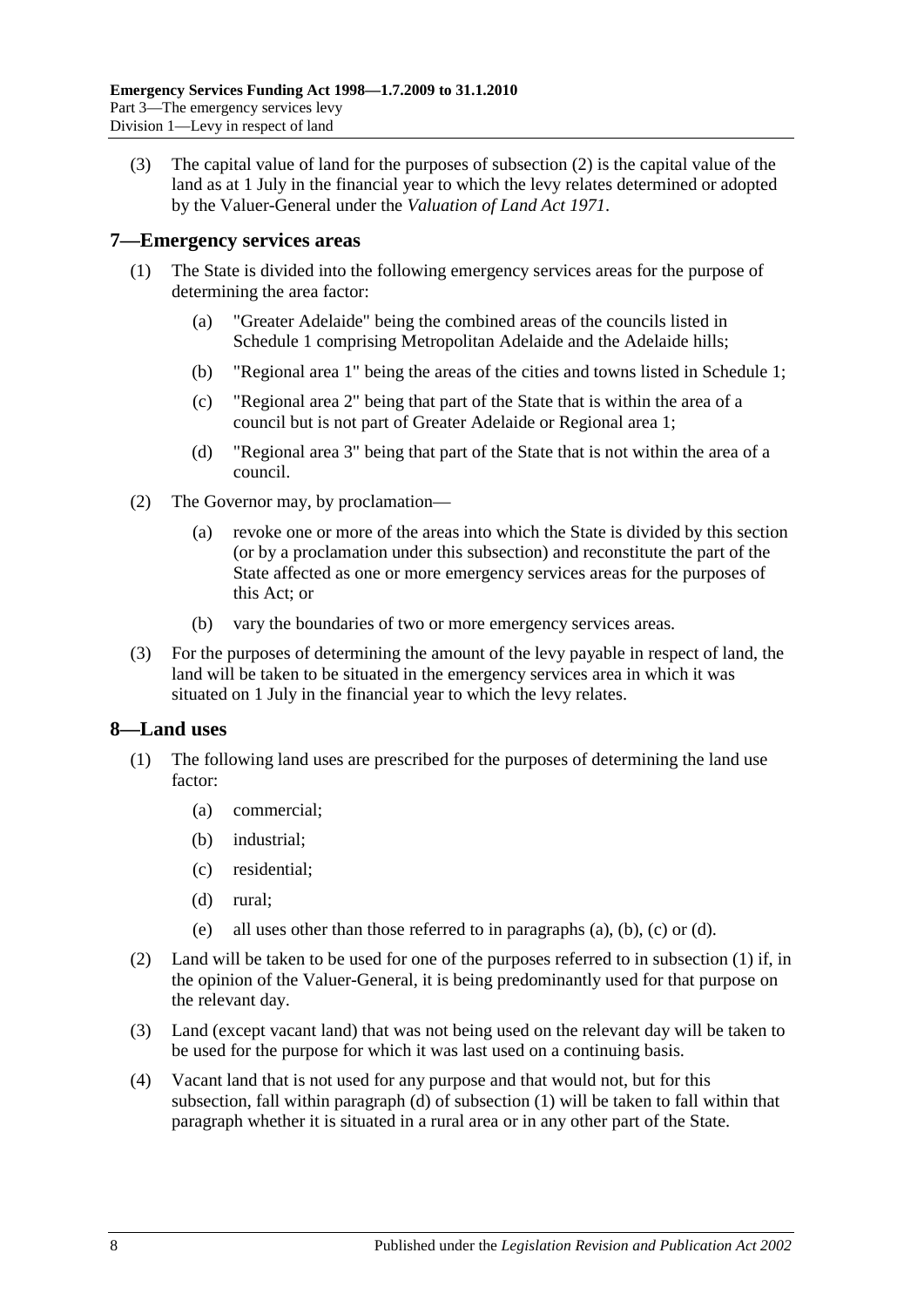#### (5) In this section—

*commercial* use of land means a use of land defined by the Local Government Regulations as *commercial shop*, *commercial office* or *commercial other*;

*industrial* use of land means a use of land defined by the Local Government Regulations as *industry light* or *industry other*;

*Local Government Regulations* means the *[Local Government \(General\)](http://www.legislation.sa.gov.au/index.aspx?action=legref&type=act&legtitle=Local%20Government%20(General)%20Regulations%201999)  [Regulations](http://www.legislation.sa.gov.au/index.aspx?action=legref&type=act&legtitle=Local%20Government%20(General)%20Regulations%201999) 1999*;

*the relevant day* in respect of a financial year specified in a notice unde[r section](#page-8-2) 10(1) means the day (whether occurring on, before or after the day on which the notice is published in the Gazette) specified in the notice as the relevant day in respect of that year;

*residential* use of land means a use of land defined by the Local Government Regulations as *residential*;

*rural* use of land means a use of land defined by the Local Government Regulations as *primary production*.

#### <span id="page-8-0"></span>**9—Objection to attribution of use to land**

- (1) The owner of land may object to the attribution of a particular use to the land by the Valuer-General.
- (2) The objection must be made to the Minister and must—
	- (a) be in writing; and
	- (b) set out—
		- (i) the grounds of the objection; and
		- (ii) the land use that should, in the objector's opinion, be attributed to the land; and
	- (c) be served on the Minister within 60 days after the objector receives notice under [section](#page-12-0) 16 of the levy payable by him or her.
- (3) The Minister may decide any such objection as he or she thinks fit and must notify the objector in writing of his or her decision and the reasons for it.
- (4) If the objector is dissatisfied with the Minister's decision, he or she may, subject to the relevant rules of the Supreme Court, appeal against the decision to the Land and Valuation Court.
- (5) Except as provided by this section, the attribution of a particular land use to land under this Division cannot be challenged.
- (6) The determination of an objection under this section only affects the attribution of a use to land for the purposes of this Act.

#### <span id="page-8-2"></span><span id="page-8-1"></span>**10—Declaring the levy and the area and land use factors**

- (1) The Governor may, by notice published in the Gazette on the recommendation of the Minister, declare—
	- (a) the levy; and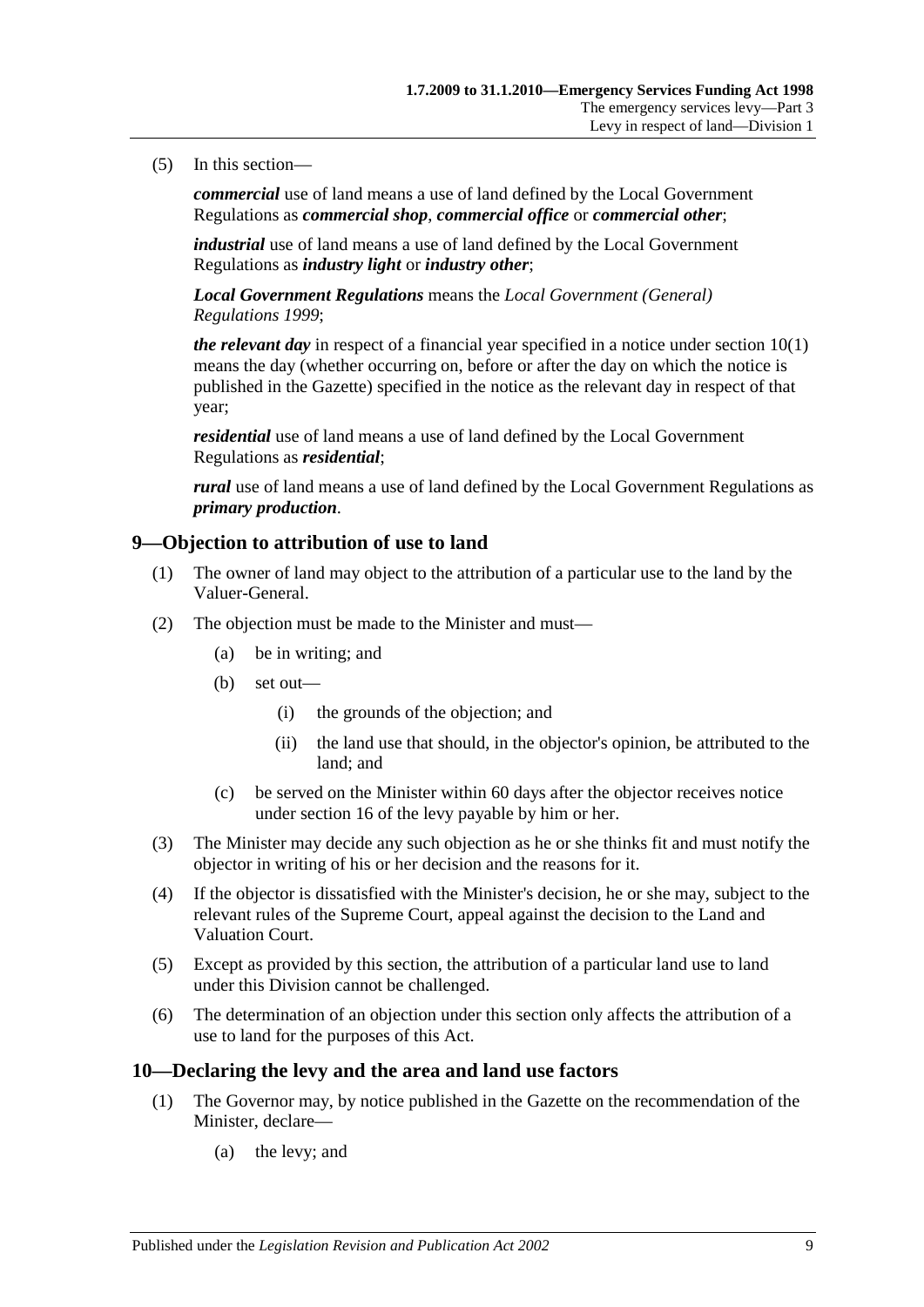- (b) where the levy, or a component of the levy, is an amount payable in respect of each dollar of the value of land—
	- (i) the area factor for each of the emergency services areas; and
	- (ii) the land use factor for each of the land uses referred to in [section](#page-7-2) 8(1); and
	- (iii) the relevant day for the purposes o[f section](#page-7-1) 8,

for the financial year specified in the notice.

- (2) Where the levy, or a component of the levy, is a fixed charge, the amount of the charge must be the same for each piece, section or aggregation of contiguous land subject to separate assessment that is situated in the same emergency services area.
- (3) The notice must be published before the commencement of the financial year to which it relates.
- <span id="page-9-3"></span><span id="page-9-0"></span>(4) The Minister must, before making a recommendation to the Governor under [subsection](#page-8-2) (1), determine—
	- (a) the amount that, in the Minister's opinion, needs to be raised by means of the levy under this Division to fund emergency services in the relevant financial year; and
	- (b) the amounts to be expended in that financial year for various kinds of emergency services and the other purposes referred to in [section](#page-26-3) 28(4); and
	- (c) as far as practicable, the extent to which the various parts of the State will benefit from the application of that amount.
- <span id="page-9-2"></span>(5) Before making a recommendation to the Governor under [subsection](#page-8-2) (1) as to the amount of the levy and the values of the area factors and the land use factors to be included in the notice published under that subsection and before making the determinations under [subsection](#page-9-0) (4), the Minister must refer to the Economic and Finance Committee of Parliament a written statement setting out the determinations that the Minister proposes making under [subsection](#page-9-0) (4) in respect of the relevant financial year and must not make recommendations to the Governor under [subsection](#page-8-2) (1) or determinations under [subsection](#page-9-0) (4) until the Committee has reported to Parliament or has failed to report within the time required by [subsection](#page-9-1) (5a).
- <span id="page-9-1"></span>(5a) It is a function of the Economic and Finance Committee of Parliament to enquire into, consider and report on the Minister's statement within 21 days after it is referred to the Committee under [subsection](#page-9-2) (5).
- (6) A notice published under [subsection](#page-8-2) (1) must—
	- (a) include a statement of the amount determined by the Minister under [subsection](#page-9-3)  $(4)(a)$ ; and
	- (b) include a description of the method used in determining that amount;
- (7) The Minister must, as soon as practicable after the publication of a notice under [subsection](#page-8-2) (1), cause a copy of the notice to be laid before both Houses of Parliament.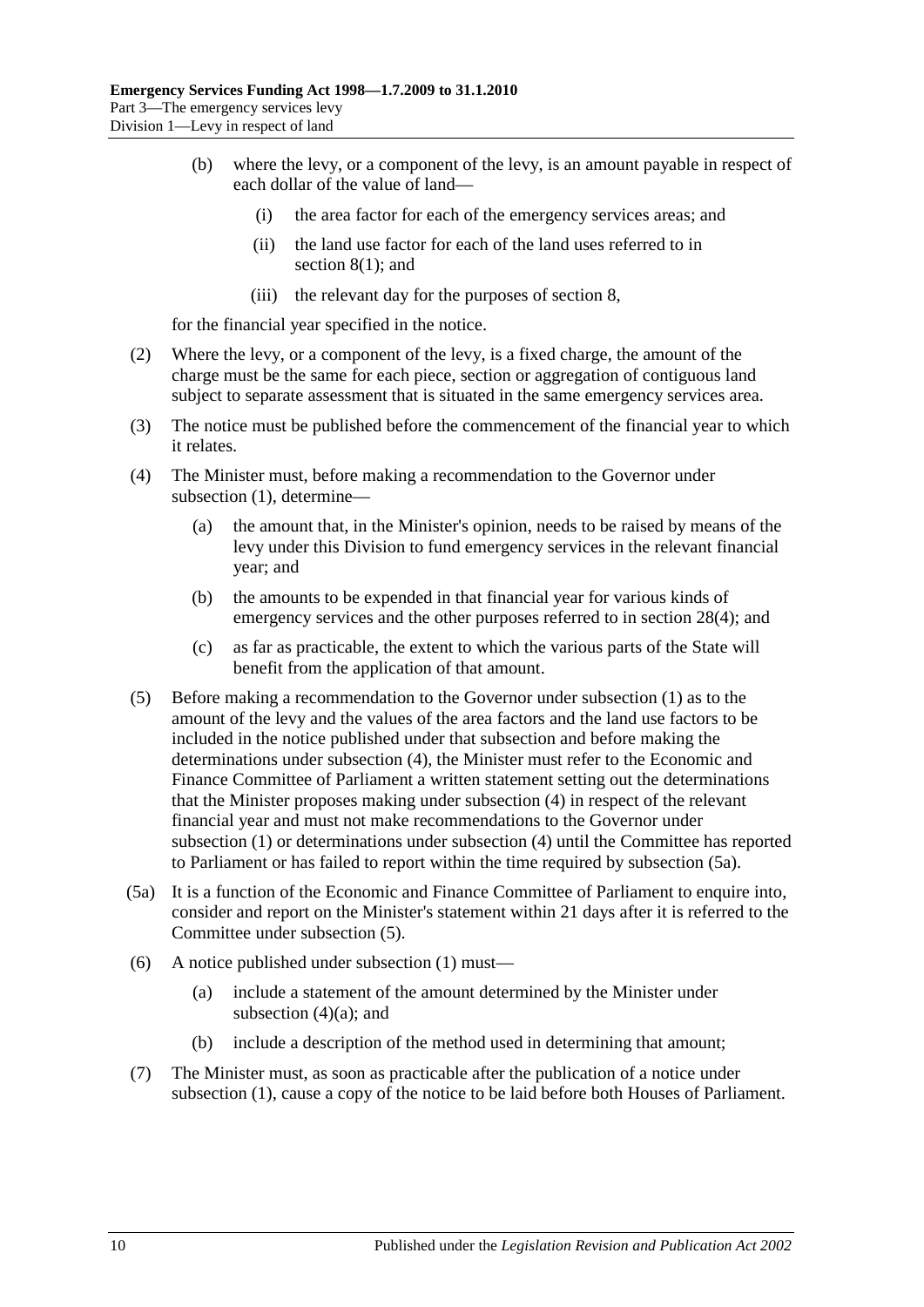- (8) After the first notice declaring a levy under [subsection](#page-8-2) (1) has been published in the Gazette, the Governor must not declare a further levy under that subsection in respect of a subsequent year unless—
	- (a) the amount of the levy is the same as, or less than, the amount of the levy declared by the first notice; or
	- (b) the notice declaring the levy has been authorised by a resolution passed by both Houses of Parliament.
- (9) No proceedings for judicial review or for a declaration, injunction, writ, order or other remedy may be brought before a court, tribunal or other person or body to challenge or question the amount of the levy or the value of the area factor or the land use factor declared in a notice under [subsection](#page-8-2) (1).

## <span id="page-10-1"></span><span id="page-10-0"></span>**12—Commissioner to keep assessment book**

- (1) The Commissioner must ensure that a record (the *assessment book*) is kept in which is entered—
	- $(a)$ 
		- (i) a brief description of each separate piece or section of land or aggregation of contiguous land that is subject to separate assessment for the emergency services levy under this Act; and
		- (ii) the capital value for the time being determined or adopted by the Valuer-General of that land; and
	- (b) the name and address of the owner of the land; and
	- (c) the land use of the land; and
	- (d) such other information as may be prescribed by regulation.
- (2) Notwithstanding [subsection](#page-10-1) (1), where the Commissioner is satisfied that the inclusion in the assessment book of the name or address of any person would place at risk the personal safety of that person, a member of that person's family or any other person, the Commissioner may suppress the name or address from the assessment book.
- (3) Where the Commissioner is satisfied that a person's address is suppressed from the roll under the *[Electoral Act](http://www.legislation.sa.gov.au/index.aspx?action=legref&type=act&legtitle=Electoral%20Act%201985) 1985*, the Commissioner may—
	- (a) where the person's residential address is included in respect of land that the person owns but does not occupy—suppress the person's residential address from the assessment book;
	- (b) where the person's residential address is land described in the assessment book—suppress the person's name from the assessment book in relation to that land.
- (4) The assessment book may—
	- (a) be kept in any form (whether in the form of a book or not) that allows for the accurate recording of information and easy access to that information;
	- (b) be kept in different parts at different places;
	- (c) where the Commissioner delegates the duty to keep the assessment book—be kept in different parts by different persons.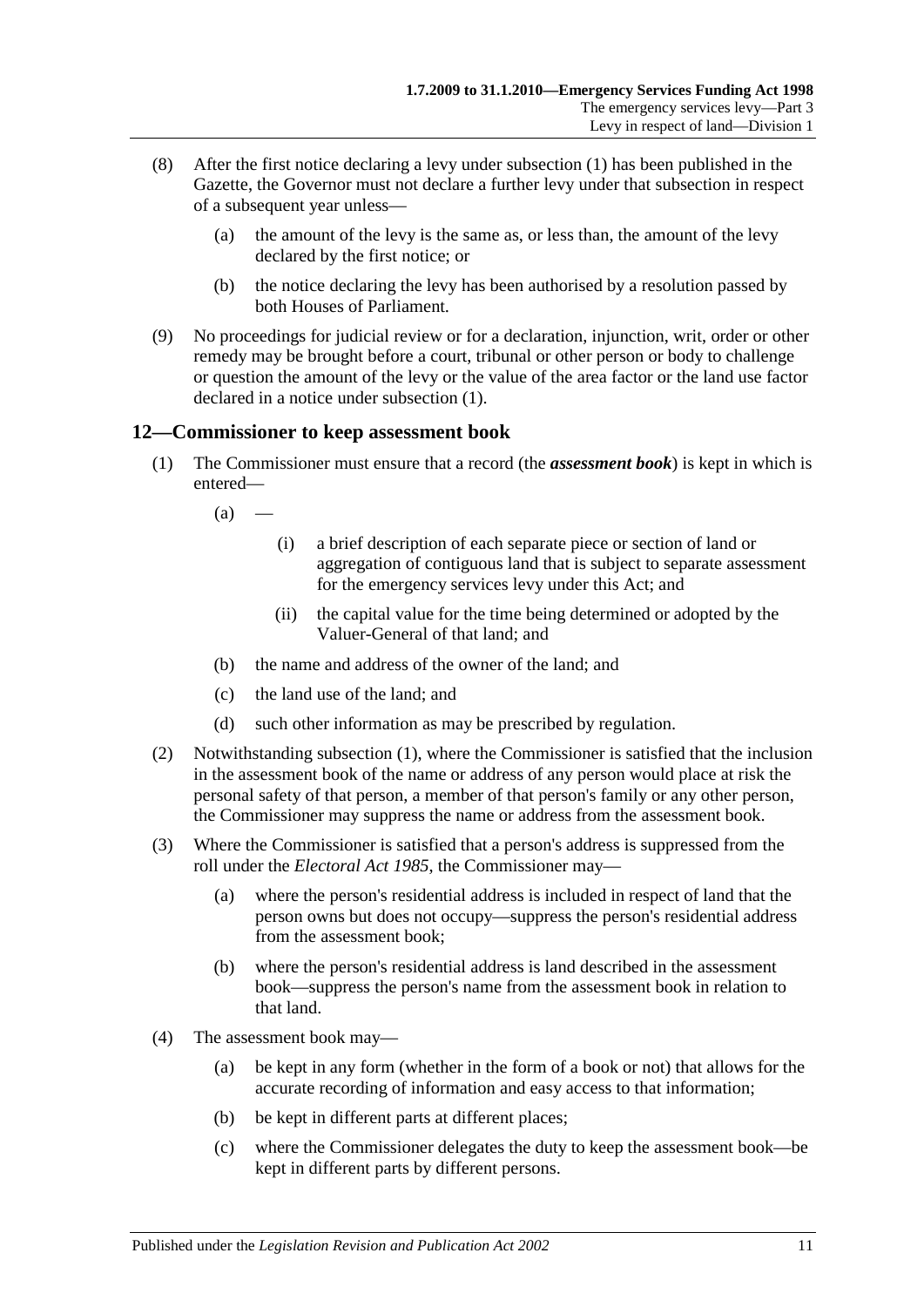- (5) The Commissioner may make any alteration to the assessment book that may be necessary to keep the book in a correct and up to date form.
- (6) The Commissioner may require a council or any other person who has information that is necessary or useful for—
	- (a) the purpose of compiling the assessment book and keeping it in an up to date form; or
	- (b) any other purpose related to the administration of this Act,

to provide that information to the Commissioner (or to any other person nominated by the Commissioner) in the form specified by the Commissioner.

#### <span id="page-11-3"></span><span id="page-11-0"></span>**13—Alterations to assessment book**

- (1) Application may be made to the Commissioner for an alteration of the assessment book by an owner of land on the ground that particular information entered in the assessment book is incorrect or has not been recorded in accordance with this Act.
- (2) An application under [subsection](#page-11-3) (1) must be made in a manner and form approved by the Commissioner.
- (3) A person who is dissatisfied with the decision of the Commissioner on an application may apply to the Supreme Court for an order for rectification of the assessment book.

#### <span id="page-11-1"></span>**14—Inspection of assessment book**

A person is entitled, on payment of a fee fixed by the Minister—

- (a) to inspect the assessment book during ordinary office hours; or
- (b) to a copy of an entry made in the assessment book.

## <span id="page-11-4"></span><span id="page-11-2"></span>**15—Liability for levy**

- (1) The person who is the owner of land at 12.01 a.m. on 1 July in the financial year for which a levy has been declared is liable to pay the levy to the Commissioner.
- <span id="page-11-5"></span>(2) Two or more persons who own the same land are jointly and severally liable for the levy in respect of that land and are entitled to contribution between each other in proportion to the value of their respective interests in the land.
- (3) A subsequent owner of land is liable for a levy, or a part of a levy, in respect of that land that has not been paid by the person or persons primarily liable under [subsection](#page-11-4)  $(1)$  or  $(2)$ .
- (4) A subsequent owner who has paid the whole or part of a levy is entitled to recover—
	- (a) the amount paid from the person primarily liable or, if there are two or more such persons, from any one or more of them;
	- (b) a part of the amount paid from his or her co-owner (if any) that is in proportion to the value of their respective interests in the land.
- <span id="page-11-6"></span>(5) A subsequent owner who has paid an amount to his or her co-owner under [subsection](#page-11-6) (4)(b) is entitled to recover that amount from the person primarily liable or, if there are two or more such persons, from any one or more of them.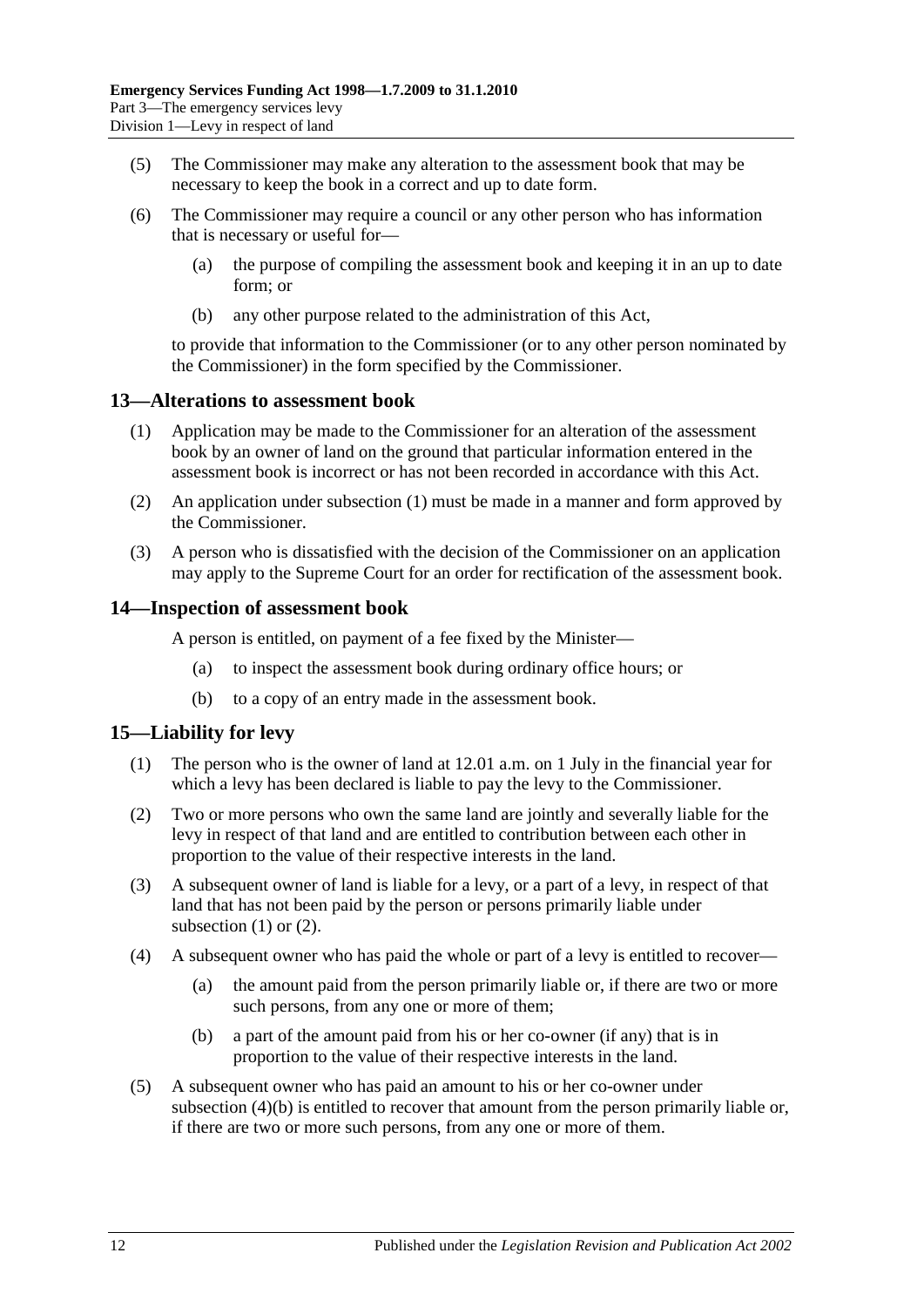(6) In this section—

*subsequent owner* of land includes a person who has ceased to be an owner of the land.

#### <span id="page-12-0"></span>**16—Notice of levy**

- (1) The Commissioner must serve notice of the amount of the levy that is payable in respect of land for a financial year on the person who was the owner of the land at 12.01 a.m. on 1 July in that year.
- (2) The notice must state—
	- (a) the amount of the levy; and
	- (b) the area factor and the land use factor applicable to the land; and
	- (c) the capital value of the land; and
	- (d) the date (being at least 28 days after the notice is served) by which the levy must be paid; and
	- (da) if the person liable to pay the levy is also liable to pay interest or a penalty levy under [Subdivision 3—](#page-14-1)the amount of the interest or penalty levy; and
	- (e) such other information as is required by regulation.
- (3) Where there are two or more owners of land, service of the notice on one of them will be taken to be service on both or all of them.
- (4) The notice required to be served under this section may be served as a separate notice or, with the approval of the Commissioner, as part of any other notice served by a public authority or other person.
- (5) Where the same person owns two or more pieces, sections or aggregations of contiguous land subject to separate assessment, separate notices or one combined notice may be served on the owner.

#### <span id="page-12-1"></span>**17—Refund resulting from assessment**

If the result of an assessment of a person's liability to pay a levy or other amount under this Division is that the person has made an overpayment, the Commissioner must, subject to [Subdivision 2,](#page-13-0) refund the amount overpaid.

#### <span id="page-12-2"></span>**17A—Cancellation of assessment**

If the Commissioner is satisfied that—

- (a) an assessment of a person's liability to pay a levy or other amount under this Division has been made in error; and
- (b) no amount has been paid as required under the assessment,

the Commissioner may cancel the assessment.

## <span id="page-12-3"></span>**17B—Payment of levy into Fund**

(1) Subject to [subsection](#page-13-5) (2), the Commissioner must pay money received in payment of the levy, a penalty levy or interest under this Division into the Fund.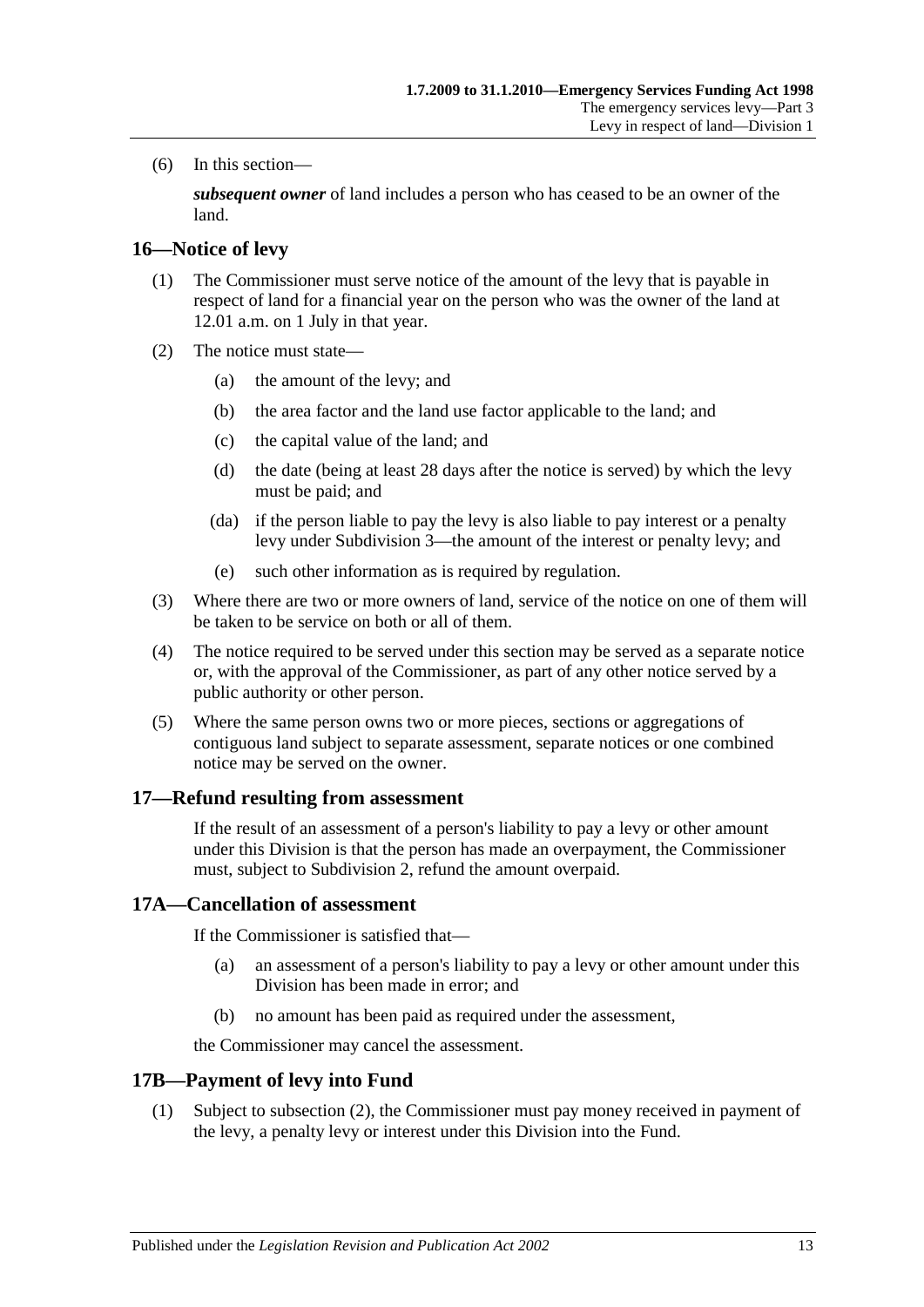<span id="page-13-5"></span>(2) Money received in payment of the levy, a penalty levy or interest may, instead of being paid into the Fund, be applied towards payment of any refund required to be paid under this Division.

## <span id="page-13-0"></span>**Subdivision 2—Refunds**

## <span id="page-13-1"></span>**17C—Right to apply for refund**

- (1) A person may make application for a refund of an amount that has been overpaid by the person under this Division.
- (2) An application for a refund cannot be made under this section more than 5 years after the person made the payment to the Commissioner in respect of which the refund is sought.
- (3) A determination under this section as to whether there has been an overpayment, or as to the amount of an overpayment, is to be made in accordance with the legal interpretations and assessment practices generally applied by the Commissioner in relation to matters of the kind in question at the time the person made the payment in respect of which the refund is sought except to the extent that any departure from those interpretations and practices is required by legislative change made after the payment.
- (4) If the result of determination of an application under this section is that the applicant has made an overpayment, the Commissioner must, subject to the other provisions of this Subdivision, refund the amount overpaid.

## <span id="page-13-2"></span>**17D—Form of application for refund**

An application for a refund must be made to the Commissioner in a form approved by the Commissioner.

## <span id="page-13-3"></span>**17E—Commissioner may refuse to determine application until information etc provided**

- <span id="page-13-6"></span>(1) If the Commissioner has, under [Subdivision 5,](#page-20-3) made a requirement of an applicant for a refund for the purposes of determining the application, the Commissioner may refuse to determine the application until the applicant complies with the requirement.
- (2) A refusal under [subsection](#page-13-6) (1) is a non-reviewable decision.

## <span id="page-13-4"></span>**17F—Offset of refund against other liability**

- (1) The Commissioner may apply the whole or part of an amount that would otherwise be required to be refunded to meet any amount payable by the applicant under this Division.
- (2) The whole or part of an amount that would otherwise be required to be refunded may be credited towards a person's future liability under this Division, but only with the person's consent.
- (3) A decision under this section is a non-reviewable decision.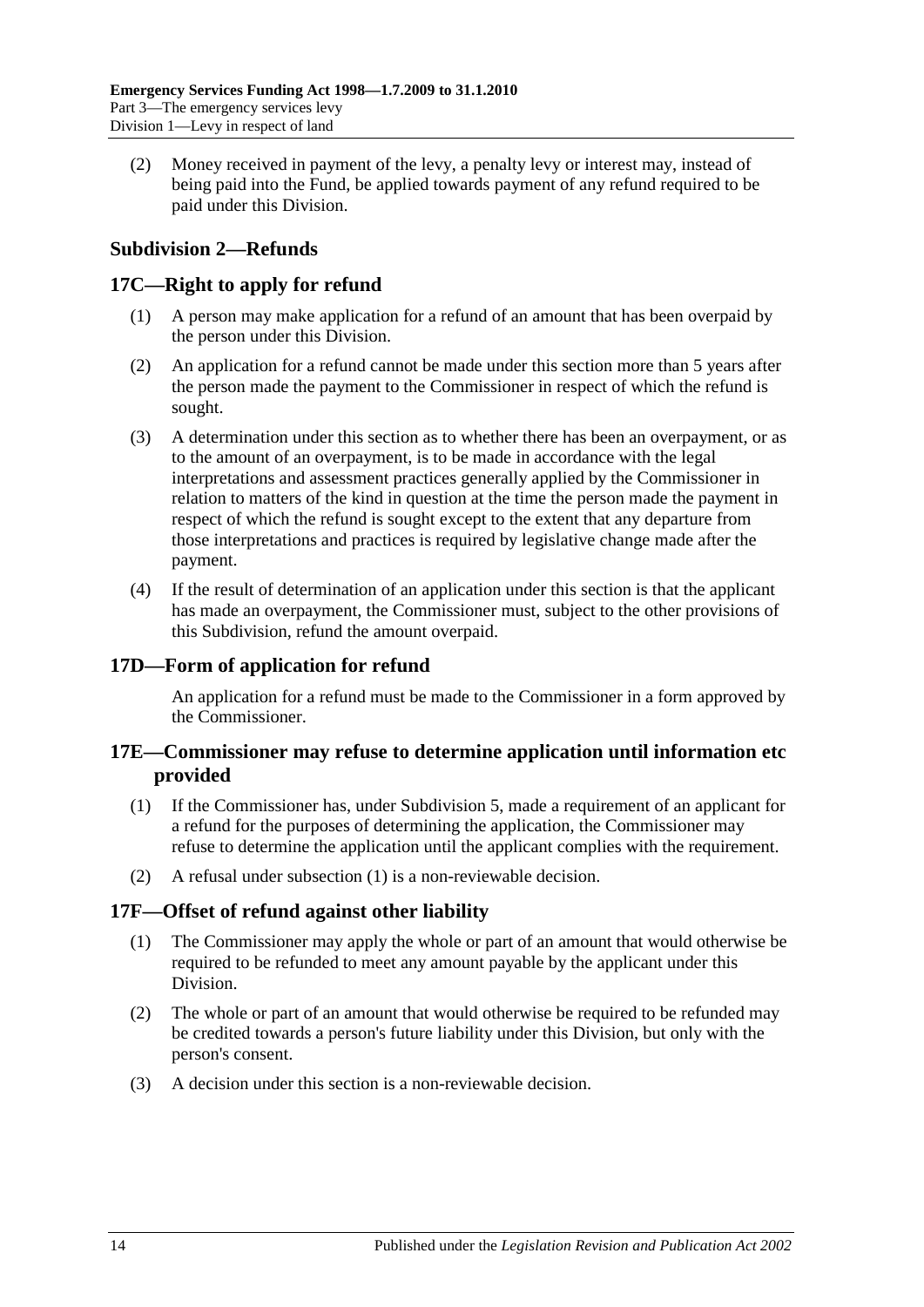## <span id="page-14-5"></span><span id="page-14-0"></span>**17G—Windfalls—refusal of refund**

- (1) The Commissioner may refuse to make a refund if—
	- (a) the amount of the levy, penalty levy or interest to be refunded has been passed on to another person; and
	- (b) the applicant has not reimbursed that other person in an amount equivalent to the amount passed on to that other person.
- (2) A decision under [subsection](#page-14-5) (1) is a non-reviewable decision.

## <span id="page-14-1"></span>**Subdivision 3—Interest and penalty levy**

## <span id="page-14-2"></span>**17H—Definition for Subdivision**

In this Subdivision—

*deliberate default* means a default to which this Subdivision applies that wholly or partly consists of or results from a deliberate act or omission by the person liable to pay the levy or a person acting on his or her behalf and includes a default to which this Subdivision applies where the person liable to pay the levy, or a person acting on his or her behalf, deliberately failed to provide information to the Commissioner, or deliberately misinformed or misled the Commissioner, in relation to the person's liability to pay the levy in contravention of this Act.

## <span id="page-14-3"></span>**17I—Defaults to which Subdivision applies**

This Subdivision applies to a default consisting of a failure by a person to pay, in accordance with this Act, the whole or part of a levy that the person is liable to pay under this Division.

## <span id="page-14-6"></span><span id="page-14-4"></span>**17J—Interest**

- $(1)$  If—
	- (a) a default to which this Subdivision applies occurs; or
	- (b) a person fails to pay, in accordance with this Act, the whole or part of a penalty levy payable in respect of a default to which this Subdivision applies,

the person in default is liable to pay interest on the amount of the levy or penalty levy unpaid at the interest rate from time to time applying under this section.

- (2) Interest is not payable under [subsection](#page-14-6) (1) in respect of a failure to pay interest under this section.
- (3) Subject to [subsection](#page-14-7) (4), interest accrues on a daily basis—
	- (a) on the amount of a levy unpaid—from the date stated for payment of the levy in the notice under [section](#page-12-0) 16; and
	- (b) on the amount of a penalty levy unpaid—from the date stated for payment of the penalty levy in the notice under [section](#page-15-2) 17M.
- <span id="page-14-7"></span>(4) If the amount of interest payable for the time being would, apart from this subsection, be less than \$20, no interest is payable.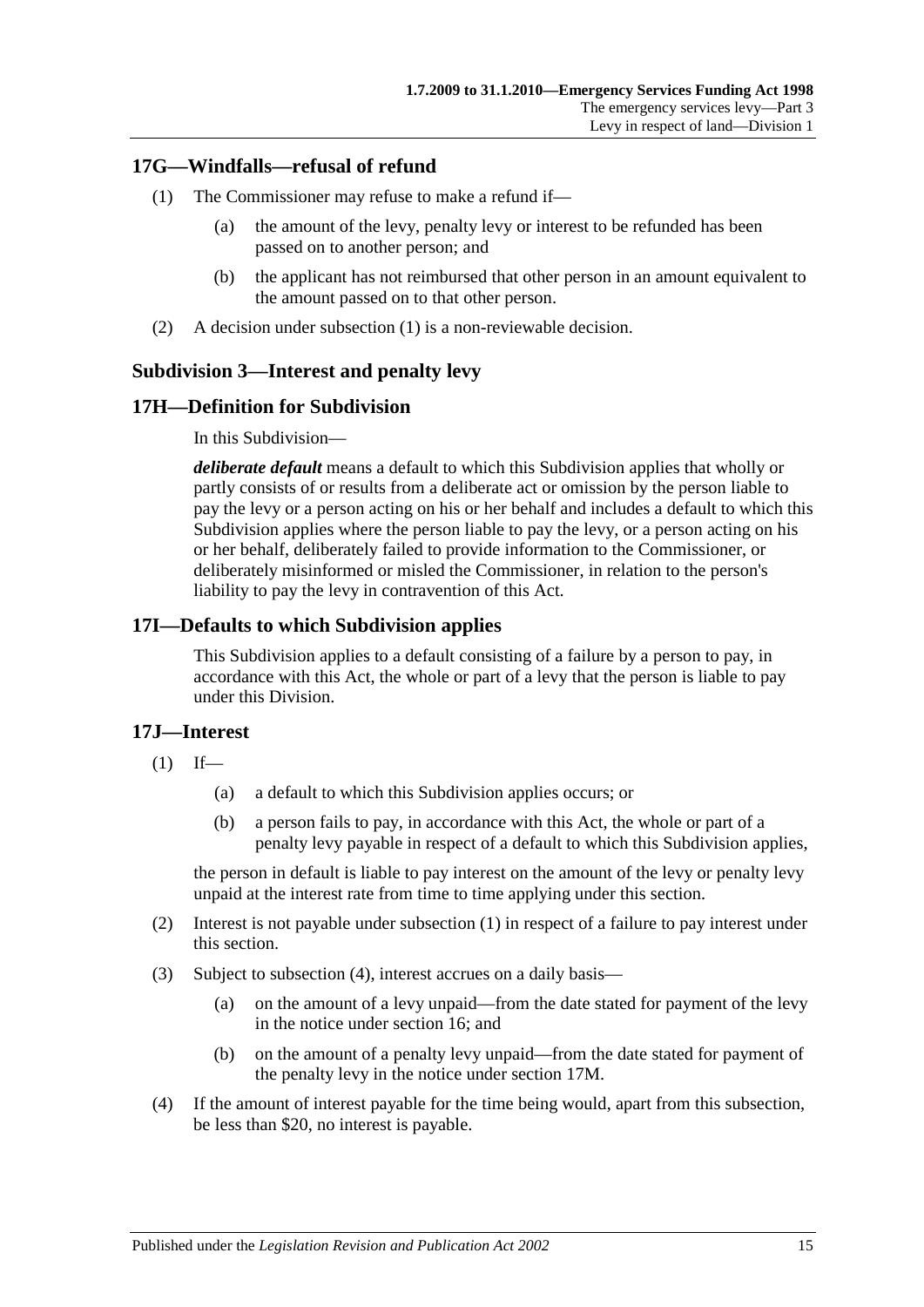- (5) If judgment is given by or entered in a court for an amount that represents or includes the whole or part of an unpaid levy or an unpaid penalty levy, the interest rate applying under this section continues to apply in relation to the amount of the levy or penalty levy unpaid, while it remains unpaid, to the exclusion of any other interest rate.
- <span id="page-15-3"></span>(6) The Commissioner may, at the Commissioner's discretion, remit interest otherwise payable by any amount.
- (7) A decision under [subsection](#page-15-3) (6) is a non-reviewable decision.
- (8) The interest rate that applies under this section is the sum of—
	- (a) the market rate (within the meaning of section 26 of the *[Taxation](http://www.legislation.sa.gov.au/index.aspx?action=legref&type=act&legtitle=Taxation%20Administration%20Act%201996)  [Administration Act](http://www.legislation.sa.gov.au/index.aspx?action=legref&type=act&legtitle=Taxation%20Administration%20Act%201996) 1996*); and
	- (b) 8% per annum.

#### <span id="page-15-0"></span>**17K—Penalty levy**

- (1) If a default to which this Subdivision applies occurs, the person in default is liable to pay a penalty levy in addition to the amount of the unpaid levy.
- (2) However, if the Commissioner is satisfied that the default was not a deliberate default and did not result, wholly or partly, from a failure by the person, or a person acting on his or her behalf, to take reasonable care to comply with the requirements of this Act, a penalty levy is not payable.
- (3) If the amount of a penalty levy payable in respect of the default would, apart from this subsection, be less than \$20, no penalty levy is payable in respect of the default.
- <span id="page-15-4"></span>(4) The Commissioner may, at the Commissioner's discretion, remit a penalty levy otherwise payable by any amount.
- (5) A decision under [subsection](#page-15-4) (4) is a non-reviewable decision.
- (6) A penalty levy imposed under this Subdivision is in addition to interest.

## <span id="page-15-1"></span>**17L—Amount of penalty levy**

The amount of a penalty levy payable in respect of a default to which this Subdivision applies is—

- (a) in the case of a deliberate default—75% of the amount of the levy unpaid; or
- (b) in any other case—25% of the amount of the levy unpaid.

#### <span id="page-15-5"></span><span id="page-15-2"></span>**17M—Notification of penalty levy and interest and time for payment**

- (1) The Commissioner must serve notice of any interest accrued and penalty levy payable in respect of a default to which this Subdivision applies on the person liable to pay the interest or penalty levy.
- (2) A penalty levy must be paid by the person within the period specified for that purpose in the notice under [subsection](#page-15-5) (1).
- (3) If the person fails to pay the whole or a part of a penalty levy within the specified period, the Commissioner may serve on the person notice of any interest accrued in respect of the failure.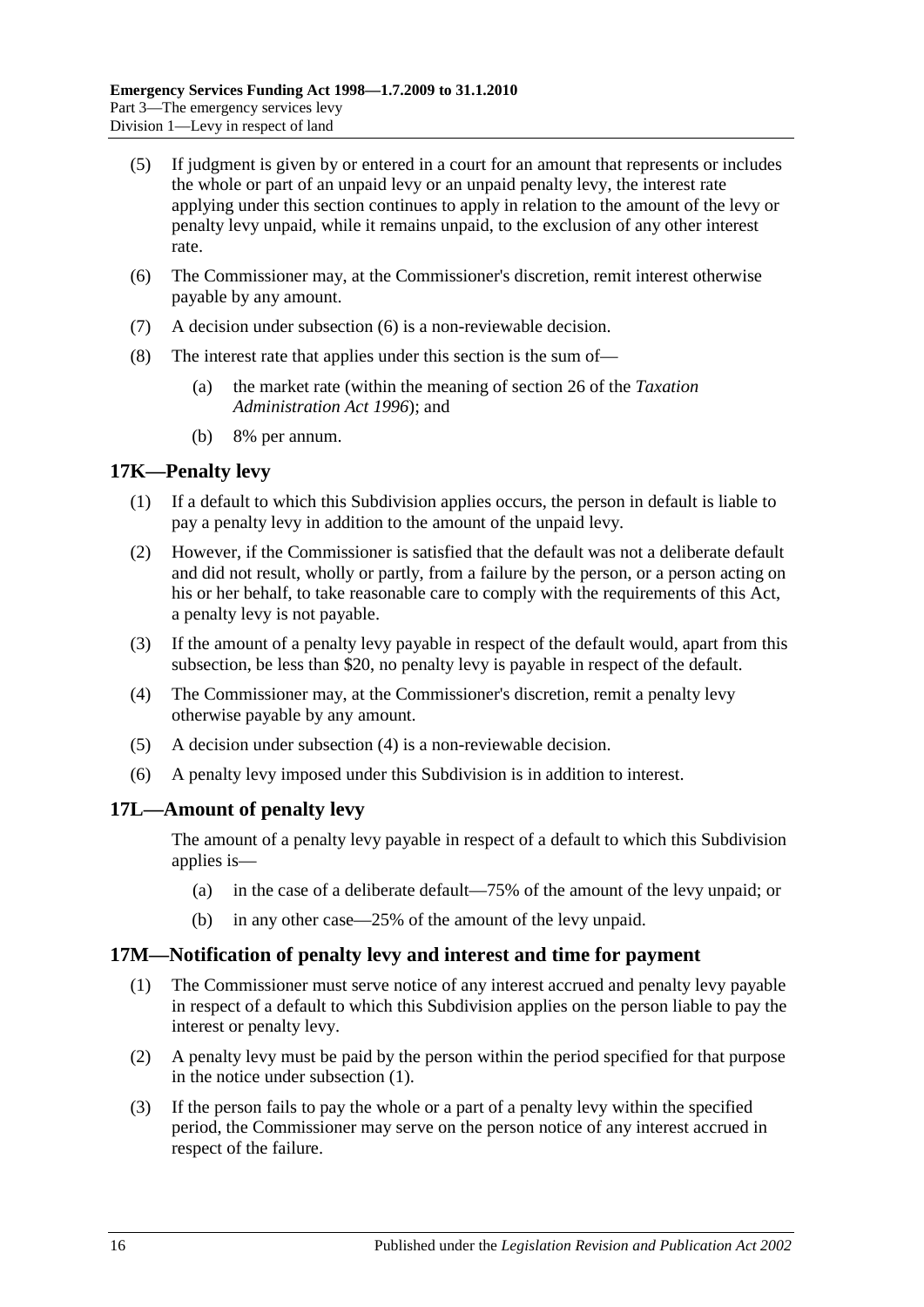#### <span id="page-16-0"></span>**Subdivision 4—Collection of levy**

#### <span id="page-16-1"></span>**17N—Definition for Subdivision**

In this Subdivision—

*levy* includes—

- (a) a penalty levy; and
- (b) interest in relation to the levy or a penalty levy.

#### <span id="page-16-2"></span>**17O—Recovery of levy as debt**

The Commissioner may recover the amount of an unpaid levy as a debt from the person liable to pay the amount under this Division.

#### <span id="page-16-3"></span>**17P—Joint and several liability**

- (1) If 2 or more persons are jointly or severally liable to pay a levy under this Division, the Commissioner may recover the whole of the levy from them, or any of them, or any 1 of them.
- (2) Nothing in this Act prevents a person who—
	- (a) is jointly or severally liable to pay an amount under this Division; and
	- (b) pays the amount to the Commissioner,

from recovering a contribution from another person who is liable to pay the whole or part of that amount.

## <span id="page-16-5"></span><span id="page-16-4"></span>**17Q—Collection of levy from third parties**

- (1) The Commissioner may require any of the following persons instead of the person in default to pay a levy that is payable under this Division but remains unpaid (including a judgment debt and costs in respect of such an amount):
	- (a) a person from whom money is due or accruing or may become due to the person in default;
	- (b) a person who holds or may subsequently hold money for or on account of the person in default;
	- (c) a person who holds or may subsequently hold money on account of some other person for payment to the person in default;
	- (d) a person having authority from some other person to pay money to the person in default.
- (2) The Commissioner's requirement is to be made by written notice served on the person.
- (3) A copy of the notice must also be served on the person in default.
- (4) The amount that the person is required by the notice to pay to the Commissioner is so much of the money referred to in [subsection](#page-16-5) (1) as is sufficient to pay the levy remaining unpaid, or, if the money is insufficient, all of it.
- (5) The money must be paid to the Commissioner on receipt of the notice, or when the money is held by the person, or after such period (if any) as may be specified by the Commissioner, whichever is the later or latest.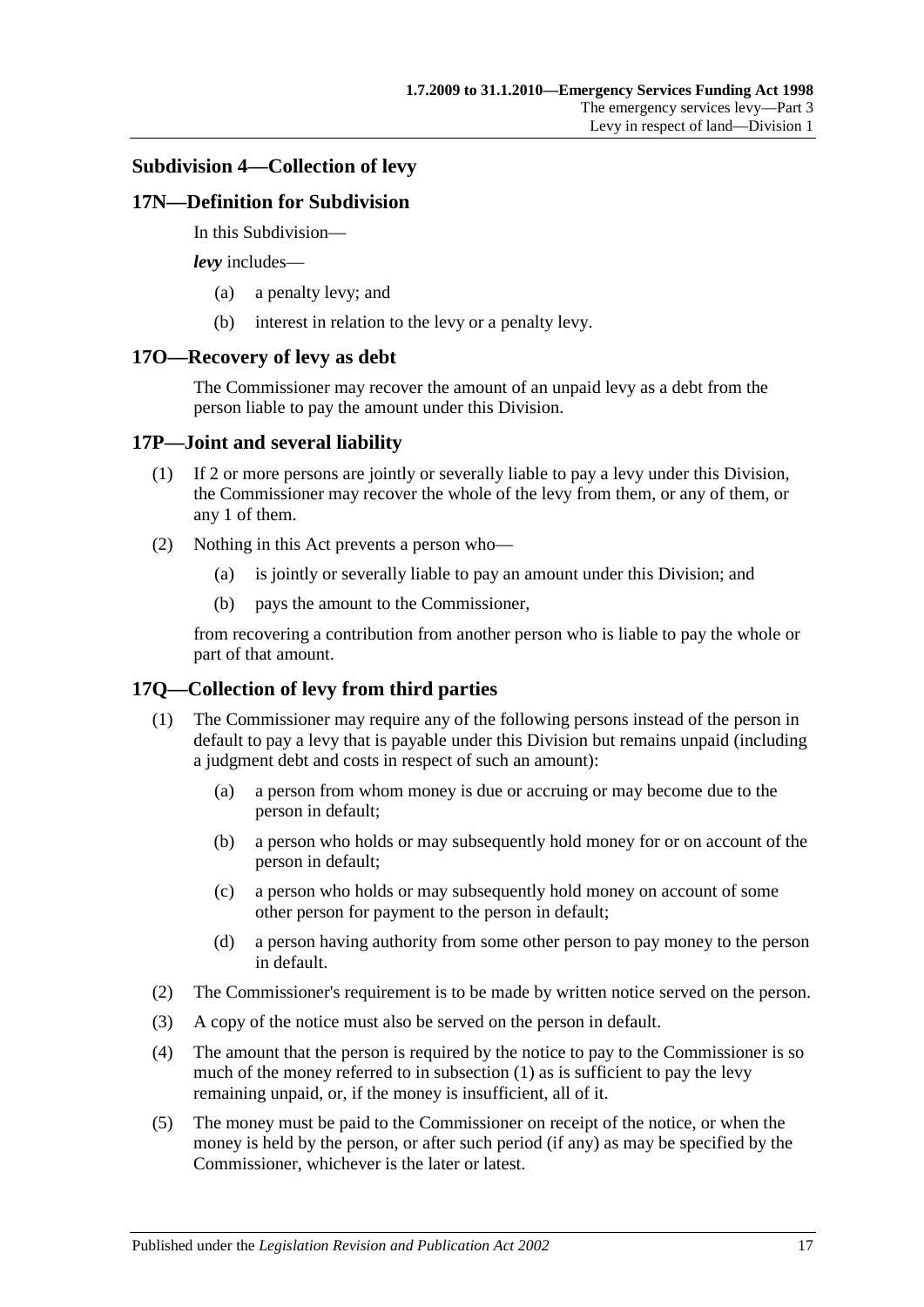(6) A person subject to a requirement of the Commissioner under this section must comply with the requirement.

Maximum penalty: \$10 000.

- (7) A person who makes a payment in accordance with this section is to be taken to be acting under the authority of the person in default and of all other persons concerned and is entitled to indemnity from the person in default in respect of the payment.
- (8) If, after a person is given a notice under this section by the Commissioner, the whole or a part of the amount that the person is required by the notice to pay to the Commissioner is paid by another person, the Commissioner must, by written notice, advise the person of the payment and cancel the prior notice or amend it accordingly.
- (9) An amount that is required to be paid by a person under this section but remains unpaid may be recovered by the Commissioner from the person as a debt.

## <span id="page-17-1"></span><span id="page-17-0"></span>**17R—Duties of agents, trustees etc**

- $(1)$  If—
	- (a) a person has possession, control or management of a business or property of another person as an agent or trustee or in any other capacity; and
	- (b) obligations under this Division (whether as to the payment of a levy or otherwise) remain undischarged by the other person or will arise in relation to the business or property,

the following provisions apply:

- (c) the person must, as soon as and so far as is practicable, ensure that the obligations of the other person under this Division that remain undischarged are discharged;
- (d) the person must, as soon as and so far as is practicable, ensure that all further obligations that arise under this Division in relation to the business or property are discharged while the person continues to have possession, control or management of the business or property;
- (e) for those purposes the person must set aside (and, so far as necessary, liquidate) assets of the other person (or the other person's estate) to the value of any levy that has become or becomes payable and employ those assets in payment of the levy;
- (f) if the person fails, without the Commissioner's written permission, to set aside, liquidate and employ sufficient assets for that purpose, the Commissioner may recover from the person as a debt the whole or a part of an amount that is assessed as being payable under this Division in relation to the business or property and remains unpaid, but the person will not otherwise be personally liable for the payment of the levy;
- (g) the person is entitled to be indemnified by the other person (or out of the other person's estate) in respect of payments made or action taken under this section;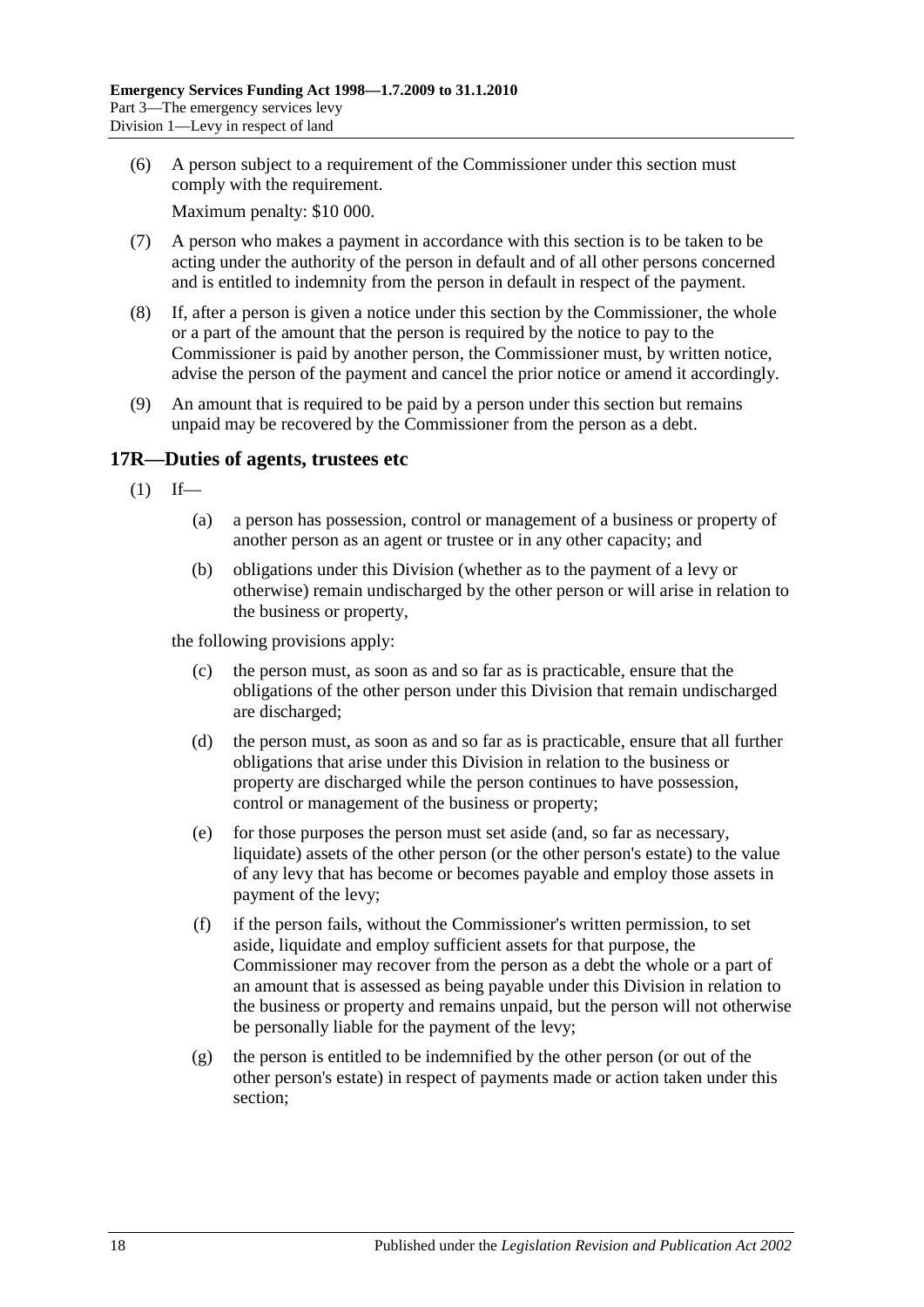- (h) nothing prevents the making of a payment to the person out of the assets, in priority to a levy, of any reasonable remuneration, charges and expenses to which the person would, apart from this section, be entitled in respect of the performance of the person's functions.
- (2) A person who contravenes a provision of [subsection](#page-17-1) (1) is guilty of an offence. Maximum penalty: \$10 000.

## <span id="page-18-0"></span>**18—Levy first charge on land**

- (1) An unpaid levy is a first charge on the land in relation to which the levy is payable.
- (2) Where a levy is assessed against the common property, or part of the common property, of a community scheme under the *[Community Titles Act](http://www.legislation.sa.gov.au/index.aspx?action=legref&type=act&legtitle=Community%20Titles%20Act%201996) 1996*, the levy is not a charge on the common property but is, instead, a charge on each of the community lots of the community scheme.

## <span id="page-18-1"></span>**20—Sale of land for non-payment of levy**

- (1) Where a levy is a first charge on land and has been unpaid for two years or more, the Commissioner may sell the land.
- <span id="page-18-2"></span>(2) Before the Commissioner sells land in pursuance of this section, he or she must serve notice on the owner of the land—
	- (a) stating the period for which the levy or interest have been in arrears; and
	- (b) stating the amount of the total liability for the levy and interest presently outstanding and charged on the land; and
	- (c) stating that if that amount is not paid in full within one month of service of the notice (or such longer time as the Commissioner may allow), the Commissioner intends to sell the land for non-payment of the levy or interest.
- (3) A copy of a notice must be served on the registered mortgagee or encumbrancee of the land (if any).
- (4) If the outstanding amount is not paid in full within the time allowed under [subsection](#page-18-2) (2), the Commissioner may proceed to sell the land.
- (5) The sale will be by public auction (and the Commissioner may set a reserve price for the purposes of the auction).
- (6) An auction under this section must be advertised on at least two separate occasions in a newspaper circulating generally throughout the State.
- (7) If, before the date of the auction, the outstanding amount and the costs incurred by the Commissioner in proceeding under this section are paid to the Commissioner, the Commissioner must withdraw the land from auction.
- (8) If an auction fails, the Commissioner may sell the land by private contract for the best price that he or she can reasonably obtain.
- (9) Any money received by the Commissioner in respect of the sale of land under this section will be applied as follows:
	- (a) firstly—in paying the costs of the sale and any other costs incurred in proceeding under this section;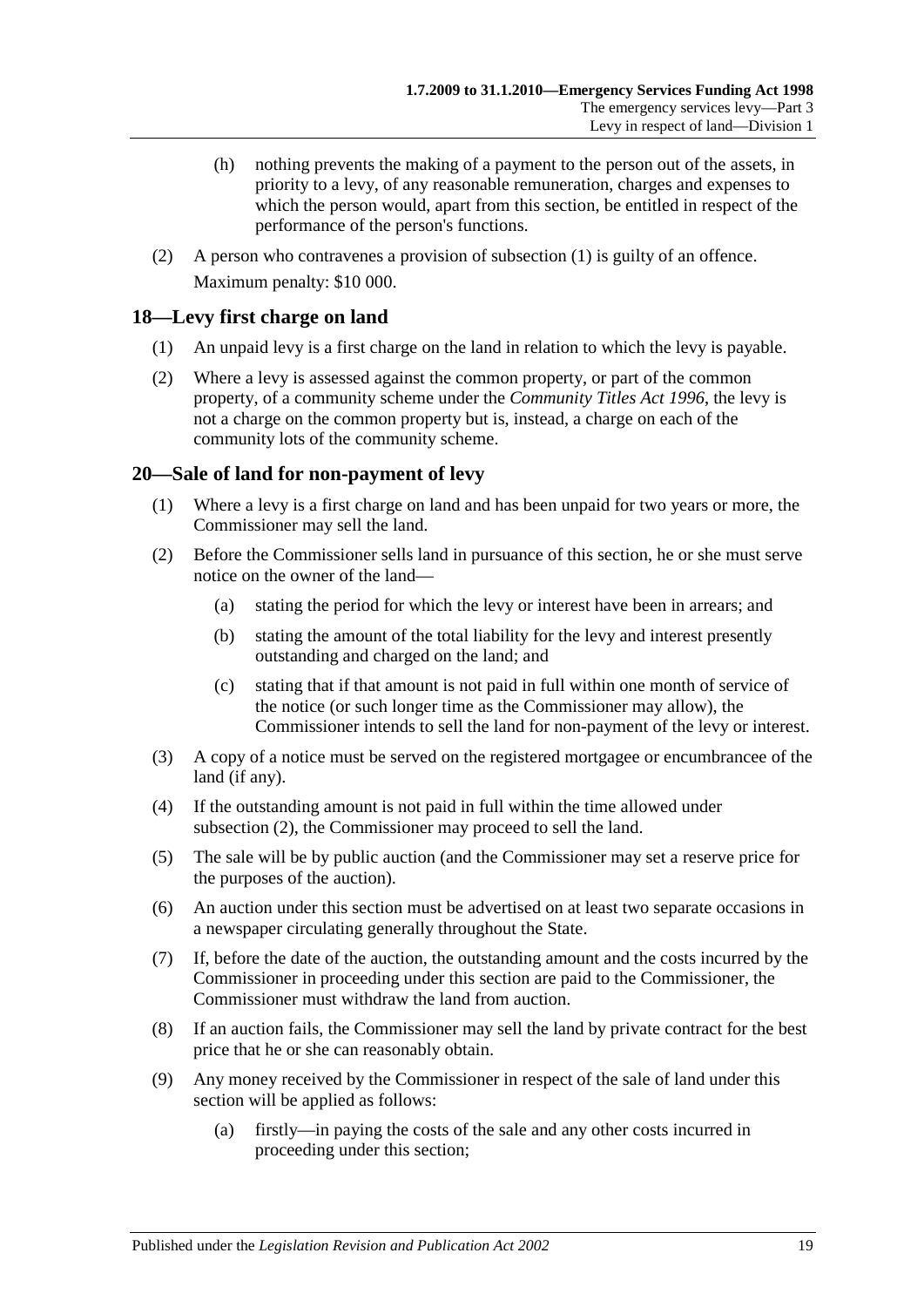- (b) secondly—in discharging the liability for the levy and interest and any other liabilities to the Commissioner in respect of the land;
- (c) thirdly—in discharging any liability to the Crown for rates, charges or taxes (including rates, charges or taxes that are a first charge on the land);
- (d) fourthly—in discharging any liability to a council for rates or any other liability to a council in respect of the land;
- (e) fifthly—in discharging any liabilities secured by registered mortgages, encumbrances or charges;
- (f) sixthly—in discharging any other mortgages, encumbrances and charges of which the Commissioner has notice;
- (g) seventhly—in payment to the former owner of the land.
- (10) If the former owner cannot be found after making reasonable inquiries as to his or her whereabouts, an amount payable to the former owner must be dealt with as unclaimed money under the *[Unclaimed Moneys Act](http://www.legislation.sa.gov.au/index.aspx?action=legref&type=act&legtitle=Unclaimed%20Moneys%20Act%201891) 1891*.
- <span id="page-19-1"></span>(11) Where land is sold by the Commissioner in pursuance of this section, an instrument of transfer executed by the Commissioner will operate to vest title to the land in the purchaser.
- (12) The title vested in a purchaser under [subsection](#page-19-1) (11) will be free of all mortgages, encumbrances and charges and all leases and licences.
- (13) An instrument of transfer passing title to land in pursuance of a sale under this section must, when lodged with the Registrar-General for registration or enrolment, be accompanied by a statutory declaration made by the Chief Executive of the Department of Justice stating that the requirements of this section in relation to the sale of the land have been observed.
- (14) Where it is not reasonably practicable to obtain the duplicate certificate of title to land that is sold in pursuance of this section, the Registrar-General may register the transfer notwithstanding the non-production of the duplicate, but in that event he or she must cancel the existing certificate of title for the land and issue a new certificate in the name of the transferee.

## <span id="page-19-0"></span>**21—Recovery of levy not affected by objection, review or appeal**

- (1) The right of the Commissioner to recover a levy is not suspended by—
	- (a) an objection, review or appeal in respect of a valuation made or adopted under the *[Valuation of Land Act](http://www.legislation.sa.gov.au/index.aspx?action=legref&type=act&legtitle=Valuation%20of%20Land%20Act%201971) 1971*; or
	- (b) an objection or appeal in respect of the attribution of a particular land use to land.
- <span id="page-19-2"></span>(2) If an objection, review or appeal results in the alteration of a valuation or a decision to attribute a different land use to land, a due adjustment must be made and—
	- (a) any amount overpaid must be refunded;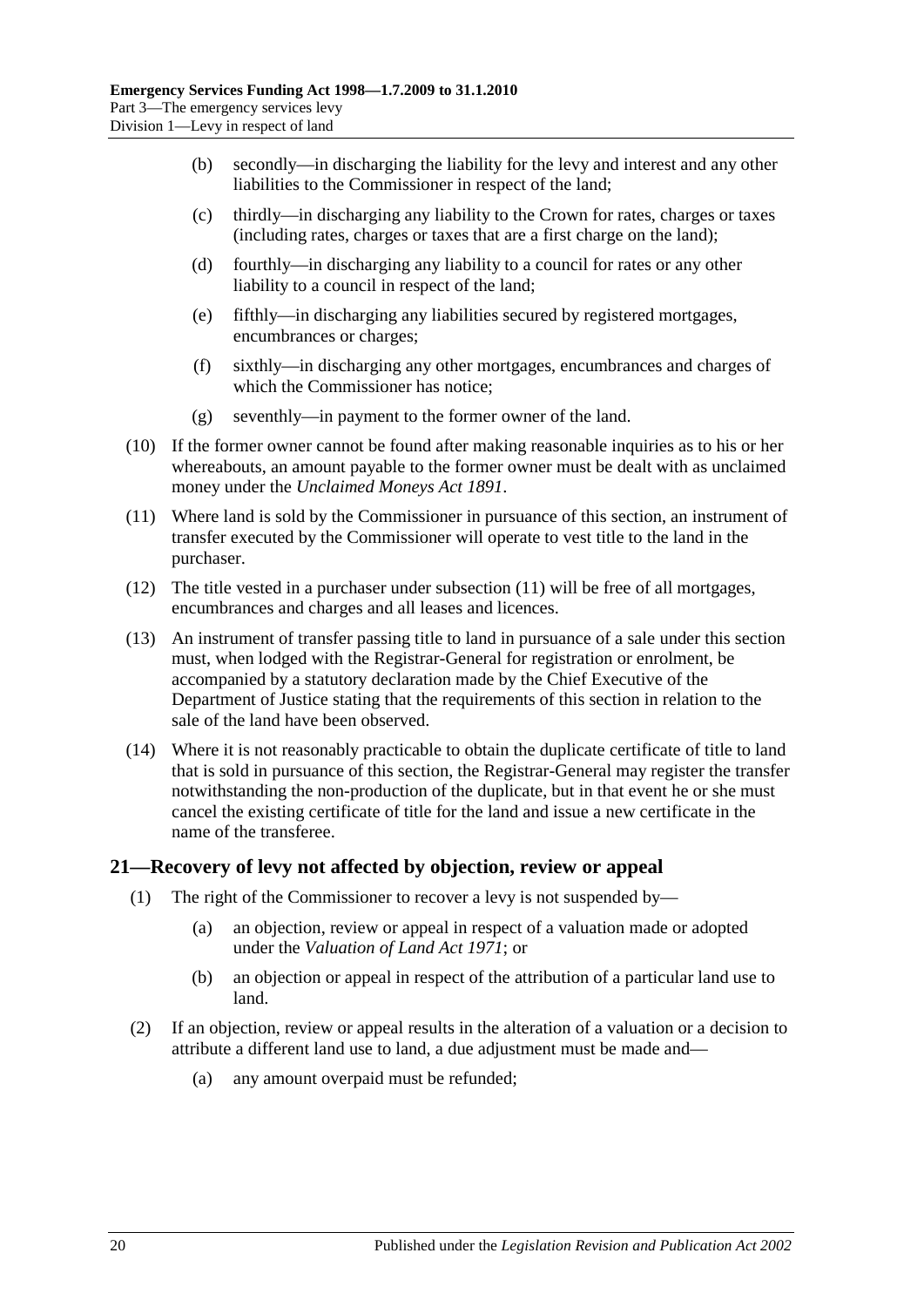- <span id="page-20-5"></span>(b) any additional amount payable on account of an alteration of the valuation or decision may be recovered as an unpaid levy (but action to recover any such amount must not be taken until at least 30 days have expired from the date on which notification of the alteration is given to the person who initiated the objection, review or appeal);
- <span id="page-20-6"></span>(c) interest accrues on a daily basis on an amount to be refunded under [paragraph](#page-19-2) (a) from the day on which the levy to which the objection, review or appeal relates was assessed as being payable or from the day on which the levy was paid, whichever is the later, until the day the amount is refunded or otherwise applied;
- <span id="page-20-7"></span>(d) interest accrues on an unpaid amount referred to in [paragraph](#page-20-5) (b) from the expiration of 30 days from the day on which notification of the alteration or decision referred to in [paragraph](#page-20-5) (b) was given to the person who initiated the objection, review or appeal until the day the amount is paid;
- (e) the interest rates that apply under this subsection are—
	- (i) for the purposes of [paragraph](#page-20-6) (c)—the market rate (within the meaning of section 26 of the *[Taxation Administration Act](http://www.legislation.sa.gov.au/index.aspx?action=legref&type=act&legtitle=Taxation%20Administration%20Act%201996) 1996*); and
	- (ii) for the purposes of [paragraph](#page-20-7) (d)—the interest rate applying for the time being under [section](#page-14-4) 17J.

#### <span id="page-20-0"></span>**22—Arrangements for payment of levy**

- (1) The Commissioner may extend the time for payment of a levy and may accept the payment of a levy by instalments.
- (2) A decision of the Commissioner under this section may be made subject to conditions (for example, as to the payment of interest) determined by the Commissioner.

#### <span id="page-20-1"></span>**22A—Decisions non-reviewable**

A decision under this Subdivision is a non-reviewable decision.

#### <span id="page-20-2"></span>**22B—No statute of limitation to apply**

No statute of limitation bars or affects any action or remedy for recovery by the Commissioner of an amount assessed as being payable under this Division.

## <span id="page-20-3"></span>**Subdivision 5—Investigation**

## <span id="page-20-4"></span>**22C—Power to require information, instruments or records or attendance for examination**

- (1) The Commissioner may, for a purpose related to the administration or enforcement of this Division, by written notice served on a person, require the person—
	- (a) to provide to the Commissioner (either orally or in writing) information that is described in the notice; or
	- (b) to attend and give evidence before the Commissioner or an authorised officer; or
	- (c) to produce to the Commissioner an instrument or record in the person's custody or control that is described in the notice.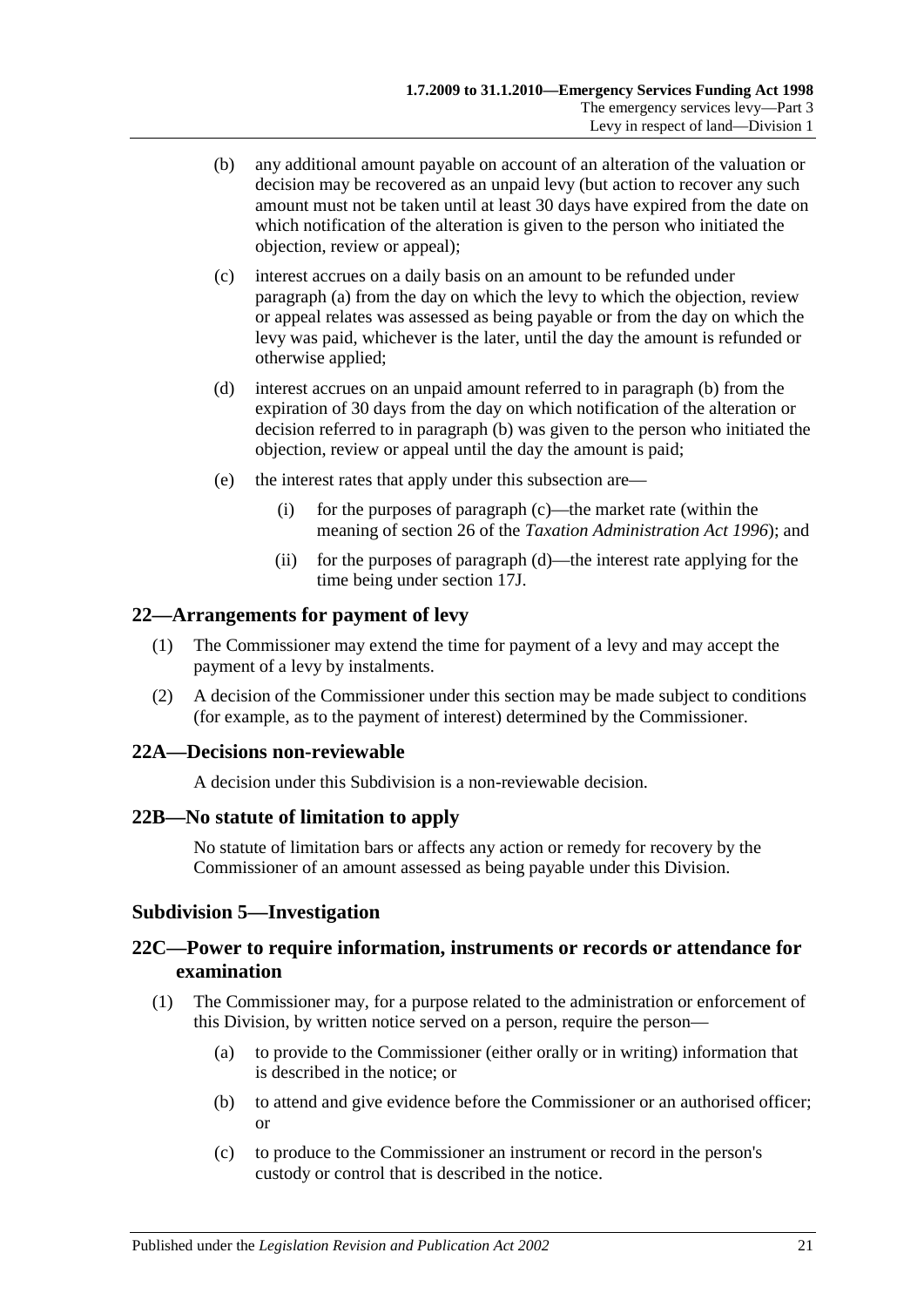- (2) The Commissioner must, if the requirement is made of a person to determine that person's liability to pay a levy under this Division, indicate in the notice that the requirement is made for that purpose, but the Commissioner is not otherwise required to identify a person in relation to whom any information, evidence, instrument or record is required under this section.
- (3) The Commissioner may require that information or evidence be provided or given under this section on oath, or in the form of, or verified by, a statutory declaration.
- (4) If a person, without reasonable excuse, refuses or fails—
	- (a) to comply with the requirements of a notice under this section within the period specified in the notice or a further period allowed by the Commissioner; or
	- (b) to comply with any other requirement of the Commissioner as to the giving of evidence or the manner in which information or evidence is to be provided or given under this section,

the person is guilty of an offence.

Maximum penalty: \$10 000.

(5) A requirement under this section is a non-reviewable decision.

## <span id="page-21-0"></span>**22D—Powers of entry and inspection**

- (1) An authorised officer may, for a purpose related to the administration or enforcement of this Division—
	- (a) enter and remain on premises; and
	- (b) require any person on the premises to answer questions or otherwise furnish information; and
	- (c) require any person on the premises to produce any instrument or record in the person's custody or control (including a written record that reproduces in an understandable form information stored by computer, microfilm or other means or process); and
	- (d) require the owner or occupier of the premises to provide the authorised officer with such assistance and facilities as is or are reasonably necessary to enable the authorised officer to exercise powers under this Subdivision; and
	- (e) seize and remove any instrument or record on behalf of the Commissioner.
- (2) Entry may be made at any reasonable time.
- (3) An authorised officer must, at the request of a person in relation to whom the authorised officer intends to exercise powers under this section, produce the officer's identity card for the inspection of the person.

## <span id="page-21-1"></span>**22E—Use and inspection of instruments or records produced or seized**

(1) This section applies to an instrument or record that has been produced to the Commissioner or seized and removed by an authorised officer.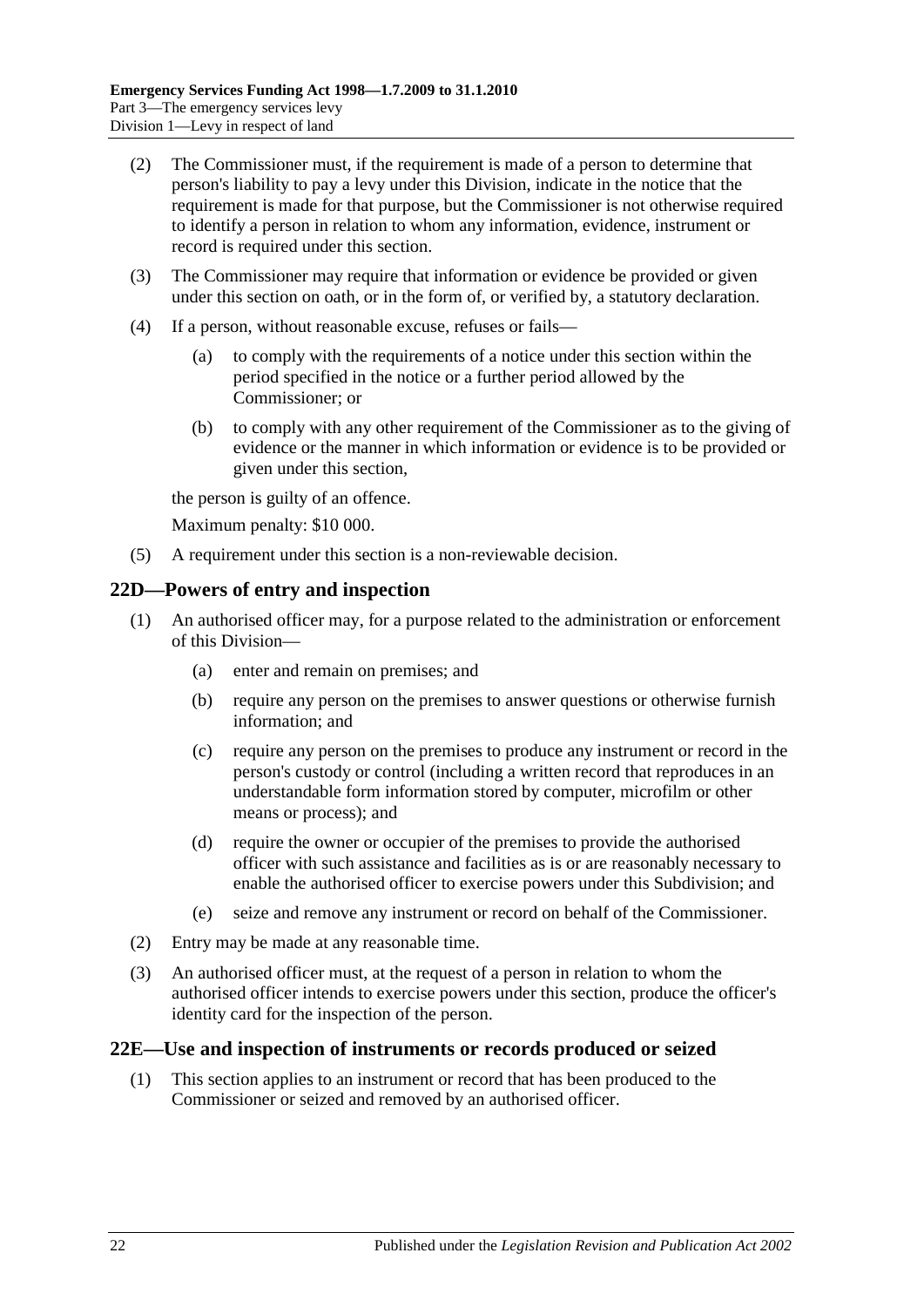- <span id="page-22-2"></span>(2) An instrument or record to which this section applies may be retained for the purpose of enabling the instrument or record to be inspected and enabling copies of, or extracts or notes from, the instrument or record to be made or taken by or on behalf of the Commissioner.
- <span id="page-22-3"></span>(3) However, if the instrument or record is required by the Commissioner as evidence for the purposes of legal proceedings, the instrument or record may be retained until the proceedings are finally determined.
- (4) The Commissioner must permit a person who would be entitled to inspect the instrument or record if it were not in the possession of the Commissioner to inspect the instrument or record at any reasonable time.
- (5) Nothing in this section prejudices a lien a person has on the instrument or record.
- (6) A decision under [subsection](#page-22-2) (2) or [\(3\)](#page-22-3) is a non-reviewable decision.

## <span id="page-22-0"></span>**22F—Self-incrimination**

- (1) A person is not excused from answering a question, providing information or producing an instrument or record, when required to do so under this Subdivision, on the ground that to do so might tend to incriminate the person or make the person liable to a penalty.
- (2) However, if the person objects to answering the question, providing the information or producing the instrument or record on that ground, the answer, information, instrument or record is not admissible against the person in criminal proceedings other than—
	- (a) proceedings for an offence with respect to false or misleading statements, information or records; or
	- (b) proceedings for an offence in the nature of perjury.

#### <span id="page-22-1"></span>**22G—Hindering or obstructing authorised officers etc**

- (1) A person who—
	- (a) hinders or obstructs an authorised officer in the exercise of a power under this Subdivision; or
	- (b) without reasonable excuse, refuses or fails to comply with a requirement of an authorised officer under this Subdivision,

is guilty of an offence.

Maximum penalty: \$10 000.

- (2) A person is not guilty of an offence under this section arising from the entry of an authorised officer onto premises unless it is established that, at the material time, the authorised officer—
	- (a) identified himself or herself as an authorised officer; and
	- (b) warned the person that a refusal or failure to comply with the requirement constituted an offence.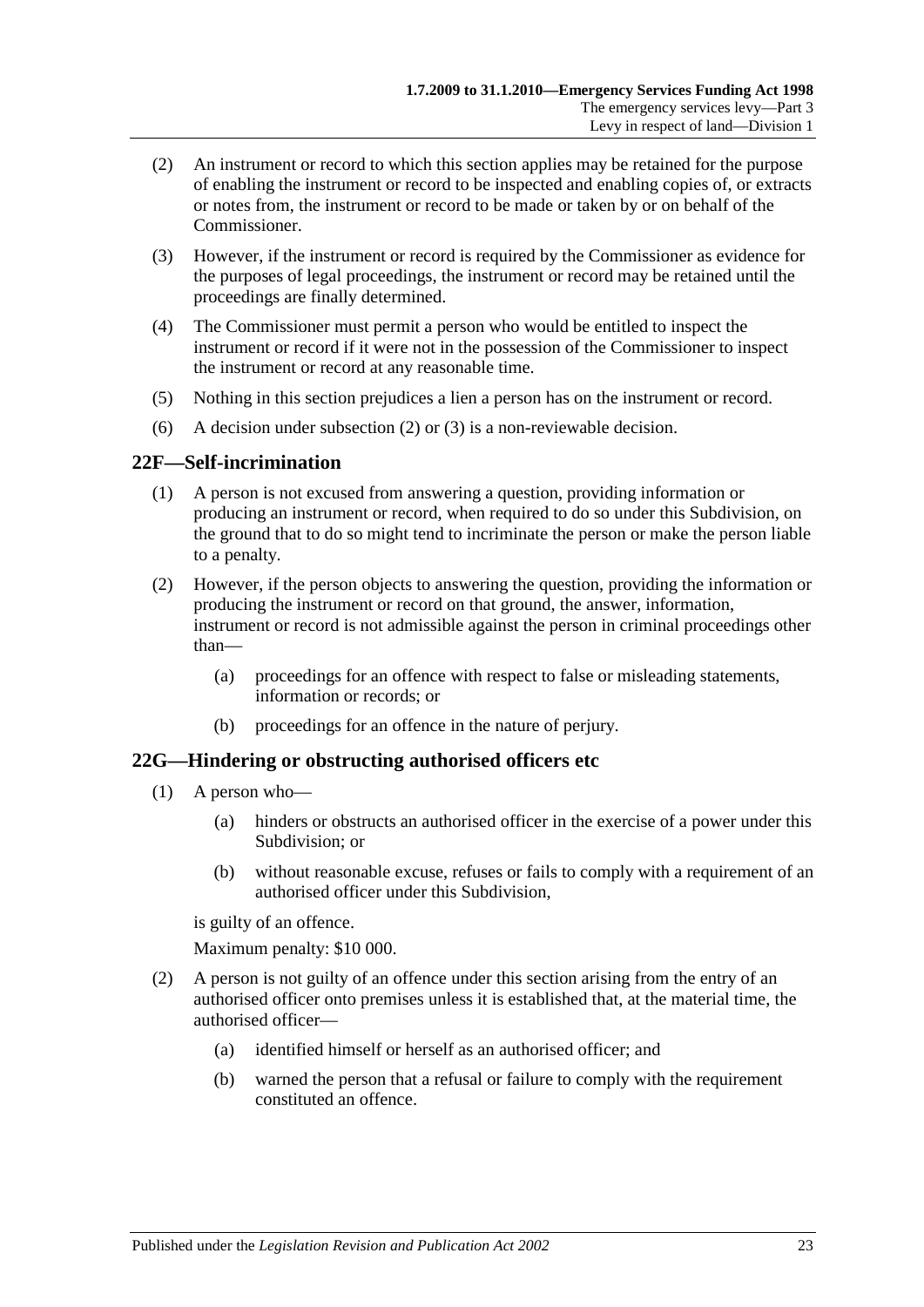## <span id="page-23-0"></span>**Subdivision 6—Secrecy**

## <span id="page-23-1"></span>**22H—Relevant persons**

In this Subdivision—

*relevant person* means a person who is or has been engaged (whether as an officer or employee or otherwise) in the administration or enforcement of this Division.

#### <span id="page-23-2"></span>**22I—Prohibition of certain disclosures by relevant persons**

A relevant person must not disclose information obtained under or in relation to the administration or enforcement of this Division, except as permitted by this Subdivision.

Maximum penalty: \$10 000.

#### <span id="page-23-3"></span>**22J—Permitted disclosure in particular circumstances or to particular persons**

A relevant person may disclose information obtained under or in relation to the administration or enforcement of this Division—

- (a) with the consent of the person to whom the information relates or at the request of a person acting on behalf of the person to whom the information relates; or
- <span id="page-23-6"></span>(b) in connection with the administration or enforcement of this Division, a taxation law (within the meaning of the *[Taxation Administration Act](http://www.legislation.sa.gov.au/index.aspx?action=legref&type=act&legtitle=Taxation%20Administration%20Act%201996) 1996*), the *[Petroleum Products Regulation Act](http://www.legislation.sa.gov.au/index.aspx?action=legref&type=act&legtitle=Petroleum%20Products%20Regulation%20Act%201995) 1995*, the *[First Home Owner Grant](http://www.legislation.sa.gov.au/index.aspx?action=legref&type=act&legtitle=First%20Home%20Owner%20Grant%20Act%202000)  Act [2000](http://www.legislation.sa.gov.au/index.aspx?action=legref&type=act&legtitle=First%20Home%20Owner%20Grant%20Act%202000)* or a law of another Australian jurisdiction relating to taxation; or
- (c) for the purposes of legal proceedings under a law referred to in [paragraph](#page-23-6) (b) or reports of such proceedings; or
- (d) to the holder of an office or a body prescribed for the purposes of section 78(d) of the *[Taxation Administration Act](http://www.legislation.sa.gov.au/index.aspx?action=legref&type=act&legtitle=Taxation%20Administration%20Act%201996) 1996*.

## <span id="page-23-4"></span>**22K—Permitted disclosures of general nature**

The Commissioner may disclose information obtained under or in relation to the administration or enforcement of this Division that does not directly or indirectly identify a particular person.

## <span id="page-23-5"></span>**22L—Prohibition of disclosures by other persons**

A person other than a relevant person must not disclose information that—

- (a) has been obtained (whether properly or improperly and whether directly or indirectly) from a relevant person; and
- (b) the relevant person obtained under or in relation to this Division,

unless—

(c) the disclosure is of a kind that a person engaged (whether as an officer or employee or otherwise) in the administration or enforcement of this Act would be permitted to make under this Subdivision; or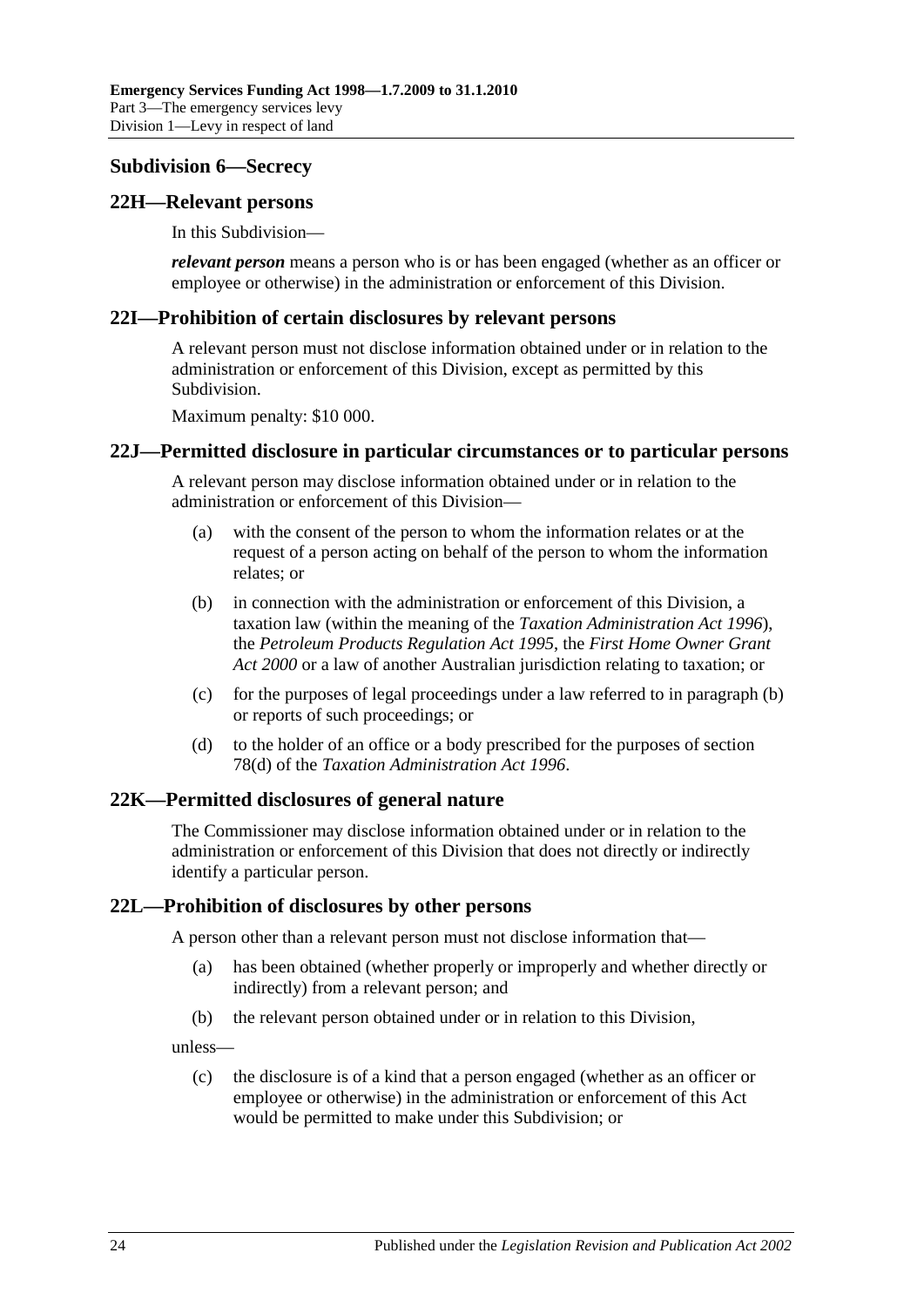- (d) if the person is the holder of an office or a body prescribed for the purposes of section 78(d) of the *[Taxation Administration Act](http://www.legislation.sa.gov.au/index.aspx?action=legref&type=act&legtitle=Taxation%20Administration%20Act%201996) 1996*—the disclosure is made in connection with the performance of functions conferred or imposed on the person under a law of this jurisdiction or another Australian jurisdiction (including for the purposes of legal proceedings connected with the performance of such functions); or
- (e) the disclosure is made with the consent of the Commissioner.

Maximum penalty: \$10 000.

## <span id="page-24-0"></span>**22M—Restriction on power of courts to require disclosure**

A court does not have power to require a disclosure of information contrary to this Subdivision.

## <span id="page-24-1"></span>**Division 2—Levy in respect of vehicles and vessels**

## <span id="page-24-2"></span>**23—Liability for the levy**

- (1) A person who wishes to register, or renew the registration of, a motor vehicle under the *[Motor Vehicles Act](http://www.legislation.sa.gov.au/index.aspx?action=legref&type=act&legtitle=Motor%20Vehicles%20Act%201959) 1959* must pay the emergency services levy imposed under this Division to the Registrar of Motor Vehicles when applying for the registration or the renewal of the registration.
- (2) A person who wishes to register, or renew the registration of, a vessel under the *[Harbors and Navigation Act](http://www.legislation.sa.gov.au/index.aspx?action=legref&type=act&legtitle=Harbors%20and%20Navigation%20Act%201993) 1993* must pay the emergency services levy imposed under this Division to the Chief Executive of the department or administrative unit for the time being administering that Act when applying for the registration or the renewal of the registration.
- (3) Despite the provisions of the *[Motor Vehicles Act](http://www.legislation.sa.gov.au/index.aspx?action=legref&type=act&legtitle=Motor%20Vehicles%20Act%201959) 1959* or the *[Harbors and Navigation](http://www.legislation.sa.gov.au/index.aspx?action=legref&type=act&legtitle=Harbors%20and%20Navigation%20Act%201993)  Act [1993](http://www.legislation.sa.gov.au/index.aspx?action=legref&type=act&legtitle=Harbors%20and%20Navigation%20Act%201993)*, the registration of a motor vehicle or a vessel must not be granted or renewed under the relevant Act unless the emergency services levy has been paid.

## <span id="page-24-5"></span><span id="page-24-3"></span>**24—Declaring the amount of the levy**

- (1) The Governor may, by notice published in the Gazette on the recommendation of the Minister, declare the amount of the levy.
- <span id="page-24-4"></span>(2) The notice must—
	- (a) divide motor vehicles into the same classes as the Premium Class Code published by the Motor Accident Commission (as in force at the time of publication of the notice) and must specify the amount of the levy in respect of each class; and
	- (b) specify the amount of the levy in respect of vessels; and
	- (c) specify the financial year or financial years in relation to which the notice applies.
- (2a) The amount of the levy specified in the notice in respect of a particular class of motor vehicle will be the amount of the levy for the financial year or financial years in relation to which the notice applies despite any change in motor vehicle classifications under the Premium Class Code referred to in [subsection](#page-24-4) (2)(a).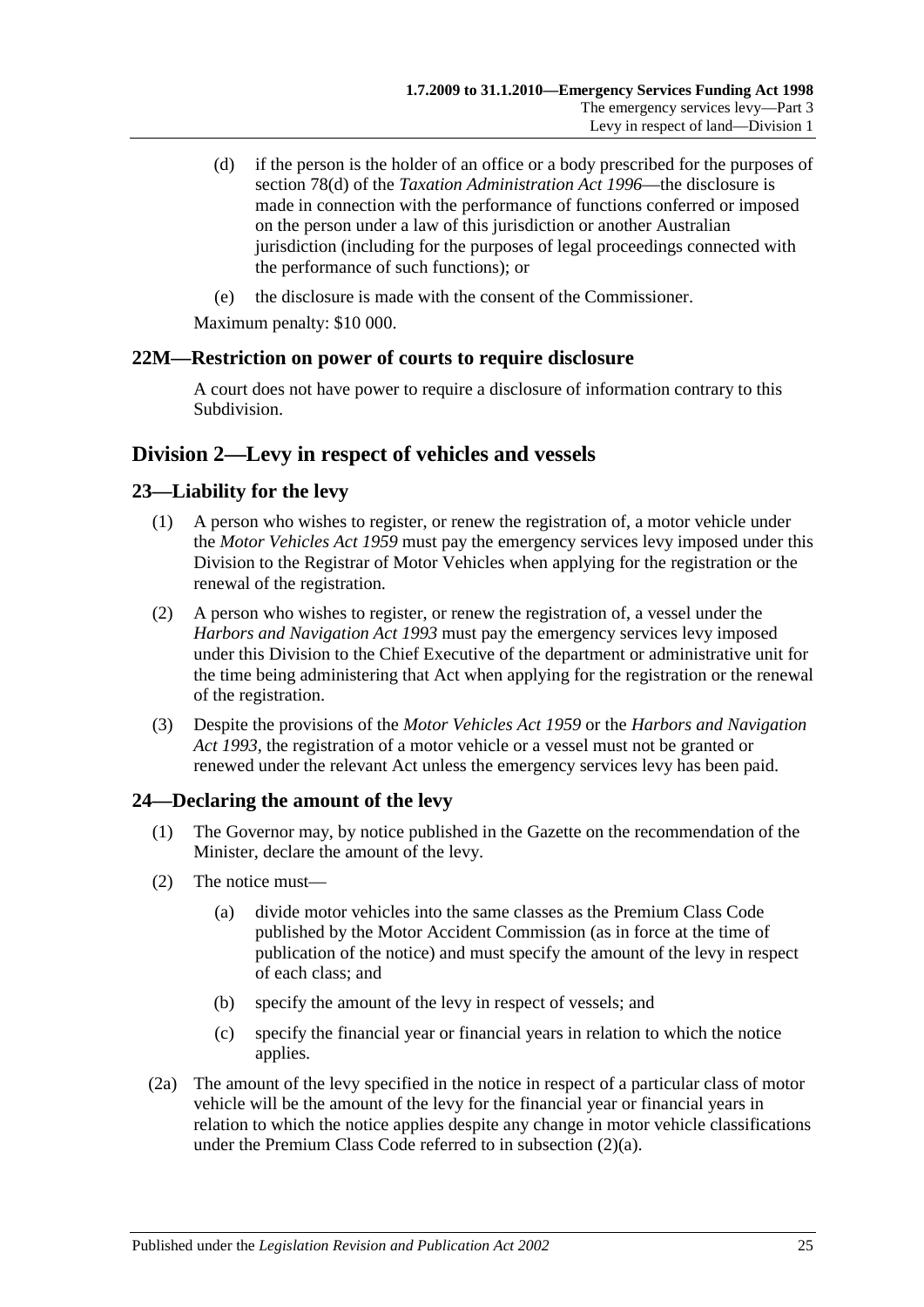- (3) The notice may declare the amount of the levy in respect of one, or two or more, financial years specified in the notice.
- (4) The notice must be published before the commencement of the financial year or financial years in relation to which it will apply.
- (5) Where the period of registration in relation to which the levy is payable is the whole of a particular financial year, the amount payable is the amount of the levy for that year.
- (6) Where the period of registration in relation to which the levy is payable falls wholly within, but is less than, the period of a financial year, the amount payable is the appropriate proportion of the levy for that year.
- (7) Where the period of registration in relation to which the levy is payable falls partly in one financial year and partly in a subsequent financial year or years, the levy will be made up of the appropriate proportion of the levy payable in respect of each year (the amount payable on registration will be determined on the assumption that the amount of the levy to be declared in respect of a subsequent year or years will be the same as the levy declared in respect of the year in which the period of registration commences).
- (8) After the first notice declaring a levy under [subsection](#page-24-5) (1) has been published in the Gazette, the Governor must not declare a further levy under that subsection in respect of a subsequent year or years unless—
	- (a) the amount of the levy declared in respect of each class of motor vehicle and in respect of vessels is the same as, or less than, the amount of the levy declared by the first notice; or
	- (b) the notice declaring the levy has been authorised by a resolution passed by both Houses of Parliament.

## <span id="page-25-2"></span><span id="page-25-0"></span>**25—Exemption by Minister**

- (1) The Minister may, by notice published in the Gazette, exempt motor vehicles or vessels of a class specified in the notice from the imposition of a levy under this Division.
- (2) A notice under [subsection](#page-25-2) (1) may be varied or revoked by the Minister by subsequent notice published in the Gazette.

## <span id="page-25-1"></span>**26—Objection to classification of vehicle**

- (1) A person who is liable to pay a levy in respect of a vehicle may object to the classification of the vehicle by the Minister.
- (2) The objection must—
	- (a) be in writing; and
	- (b) set out—
		- (i) the grounds of the objection; and
		- (ii) the classification that is, in the objector's opinion, the correct classification of the vehicle; and
	- (c) be served on the Minister.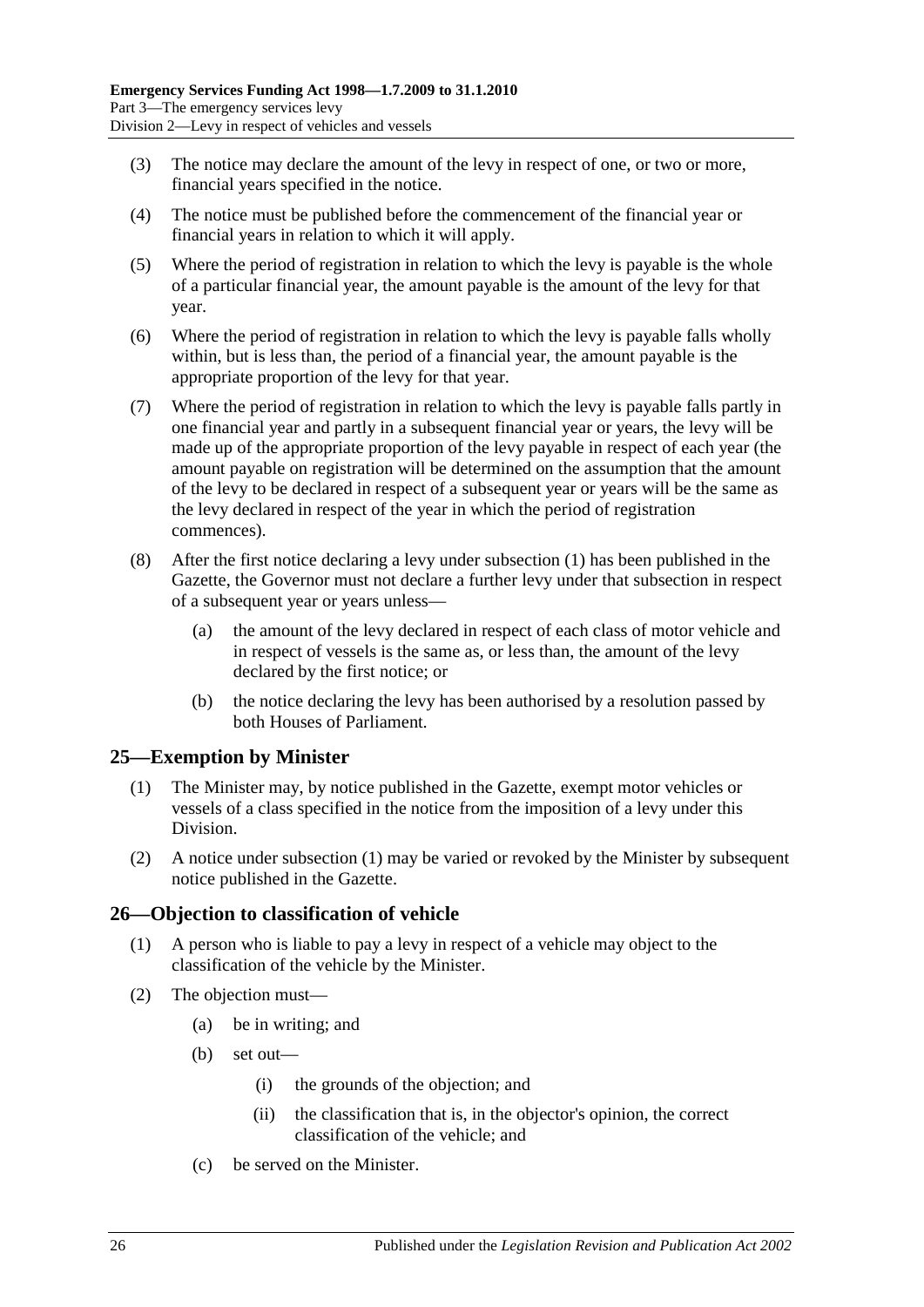- (3) The Minister may decide any such objection as he or she thinks fit and must notify the objector in writing of his or her decision and the reasons for it.
- (4) If the objector is dissatisfied with the Minister's decision, he or she may appeal against the decision to the Administrative and Disciplinary Division of the District Court.
- (5) Except as provided by this section, the classification of a vehicle under this Division cannot be challenged.
- (6) An objection under this section does not affect the requirement that the levy must be paid at the time of the application for the registration, or renewal of registration, of the vehicle.
- <span id="page-26-5"></span><span id="page-26-4"></span>(7) If an objection has been served on the Minister before the application for registration or renewal of registration is made and the objection results in the alteration of the classification of the vehicle—
	- (a) any amount overpaid must be refunded;
	- (b) any additional amount payable on account of the reclassification may be recovered as unpaid levy (but action to recover any such amount must not be taken until at least 30 days have expired from the date on which notification of the alteration is given to the person who initiated the objection);
	- (c) interest accrues on an amount to be refunded under [paragraph](#page-26-4) (a) and on an unpaid amount referred to in [paragraph](#page-26-5) (b) in accordance with the regulations.

## <span id="page-26-0"></span>**27—Payment of the levy into Fund**

- (1) Subject to [subsection](#page-26-6) (2), the Registrar of Motor Vehicles and the Chief Executive of the department or administrative unit for the time being administering the *[Harbors](http://www.legislation.sa.gov.au/index.aspx?action=legref&type=act&legtitle=Harbors%20and%20Navigation%20Act%201993)  [and Navigation Act](http://www.legislation.sa.gov.au/index.aspx?action=legref&type=act&legtitle=Harbors%20and%20Navigation%20Act%201993) 1993* must pay money received in payment of the levy under this Division into the Fund.
- <span id="page-26-6"></span>(2) Money received in payment of the levy may, instead of being paid into the Fund, be applied towards payment of any refund required to be paid under this Division.

## <span id="page-26-1"></span>**Part 4—The Community Emergency Services Fund**

## <span id="page-26-2"></span>**28—The Community Emergency Services Fund**

- (1) The Community Emergency Services Fund is established.
- (2) The Fund is subject to the management and control of the Minister.
- (3) The Fund consists of—
	- (a) the emergency services levy paid into the Fund under [Part 3;](#page-4-1) and
	- (ab) money to be paid into the Fund by the Treasurer pursuant to this Act; and
	- (b) interest and accretions arising from investment of the Fund.
- <span id="page-26-3"></span>(4) The Minister may only apply the Fund in one or more of the following ways:
	- (a) in payment to—
		- (i) the South Australian Country Fire Service; or
		- (ii) the South Australian Metropolitan Fire Service; or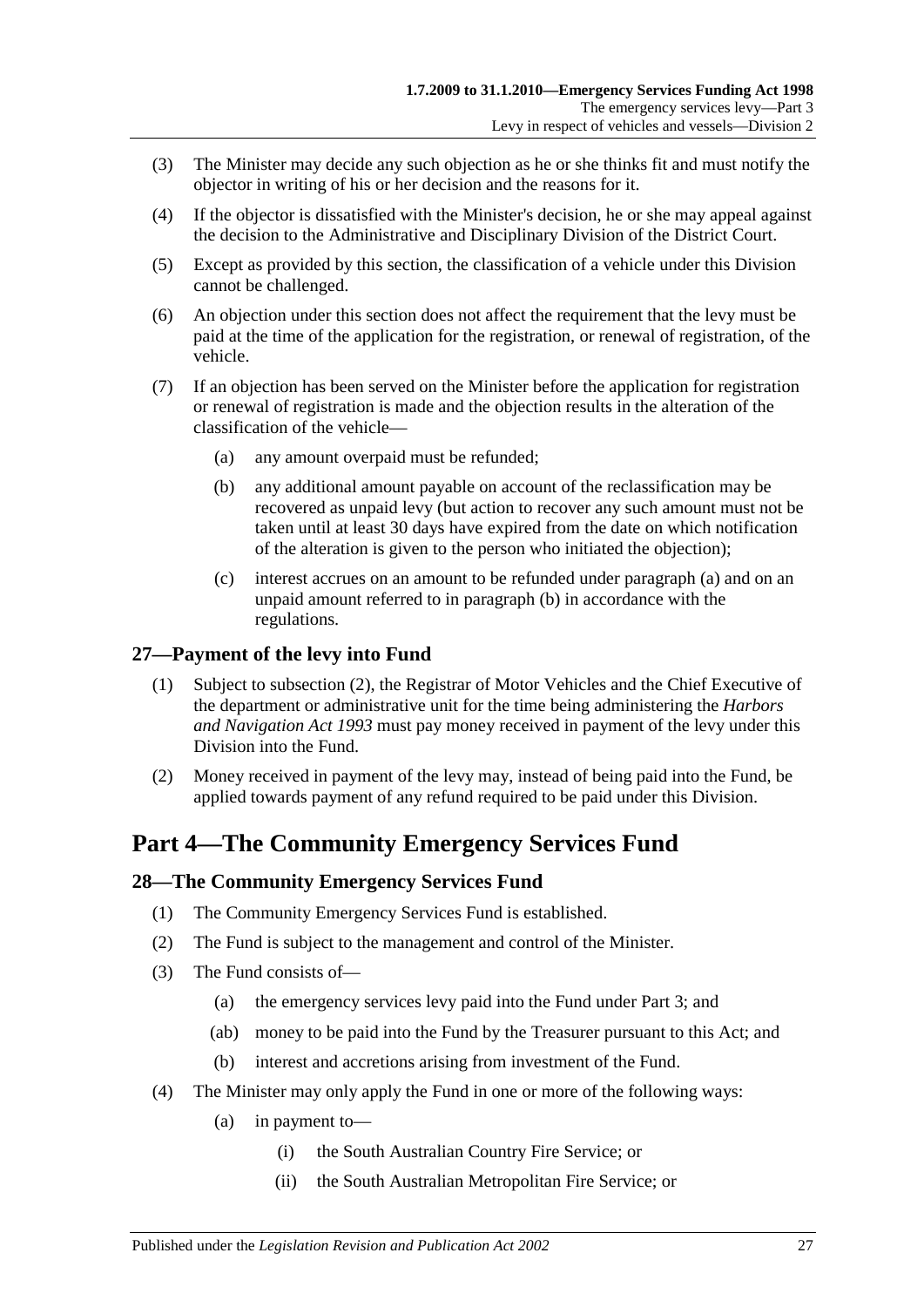- (iii) the South Australian State Emergency Service; or
- (iv) the Surf Life Saving Association of South Australia Incorporated; or
- (v) a body or organisation that is a member of Volunteer Marine Rescue S.A. Incorporated; or
- (vi) any other person or organisation (whether an agency or instrumentality of the Crown or not),

for the provision of emergency services;

- (ab) in payment to the South Australian Fire and Emergency Services Commission;
- <span id="page-27-4"></span>(b) for any purpose for, or relating to, the prevention of circumstances in which emergency services are likely to be required;
- (c) without limiting [paragraph](#page-27-4) (b), for any purpose of or relating to education as to, or research into—
	- (i) the prevention of circumstances in which emergency services are likely to be required; or
	- (ii) the strategies and procedures for dealing with emergencies when they arise and for dealing with the harmful effects of emergencies; or
	- (iii) the factors that give rise to emergencies;
- (d) in payment of the costs of, or relating to, the administration of this Act.

#### <span id="page-27-0"></span>**29—Investment of the Fund**

The Minister may invest any of the money of the Fund that is not immediately required for the purposes of this Act in such manner as is approved by the Treasurer.

#### <span id="page-27-1"></span>**30—Accounts**

The Minister must keep proper accounts of receipts and payments in relation to the Fund.

## <span id="page-27-2"></span>**Part 5—Miscellaneous**

#### <span id="page-27-3"></span>**31—Delegation**

- (1) The Minister or the Commissioner may delegate a power, function or duty vested in or conferred on the Minister or the Commissioner (as the case may be) under this Act—
	- (a) to a particular person or body; or
	- (b) to the person for the time being occupying a particular office or position.
- (2) A power, function or duty delegated under this section may, if the instrument of delegation so provides, be further delegated.
- (3) A delegation—
	- (a) must be by instrument in writing; and
	- (b) may be absolute or conditional; and
	- (c) does not derogate from the power of the delegator to act in a matter; and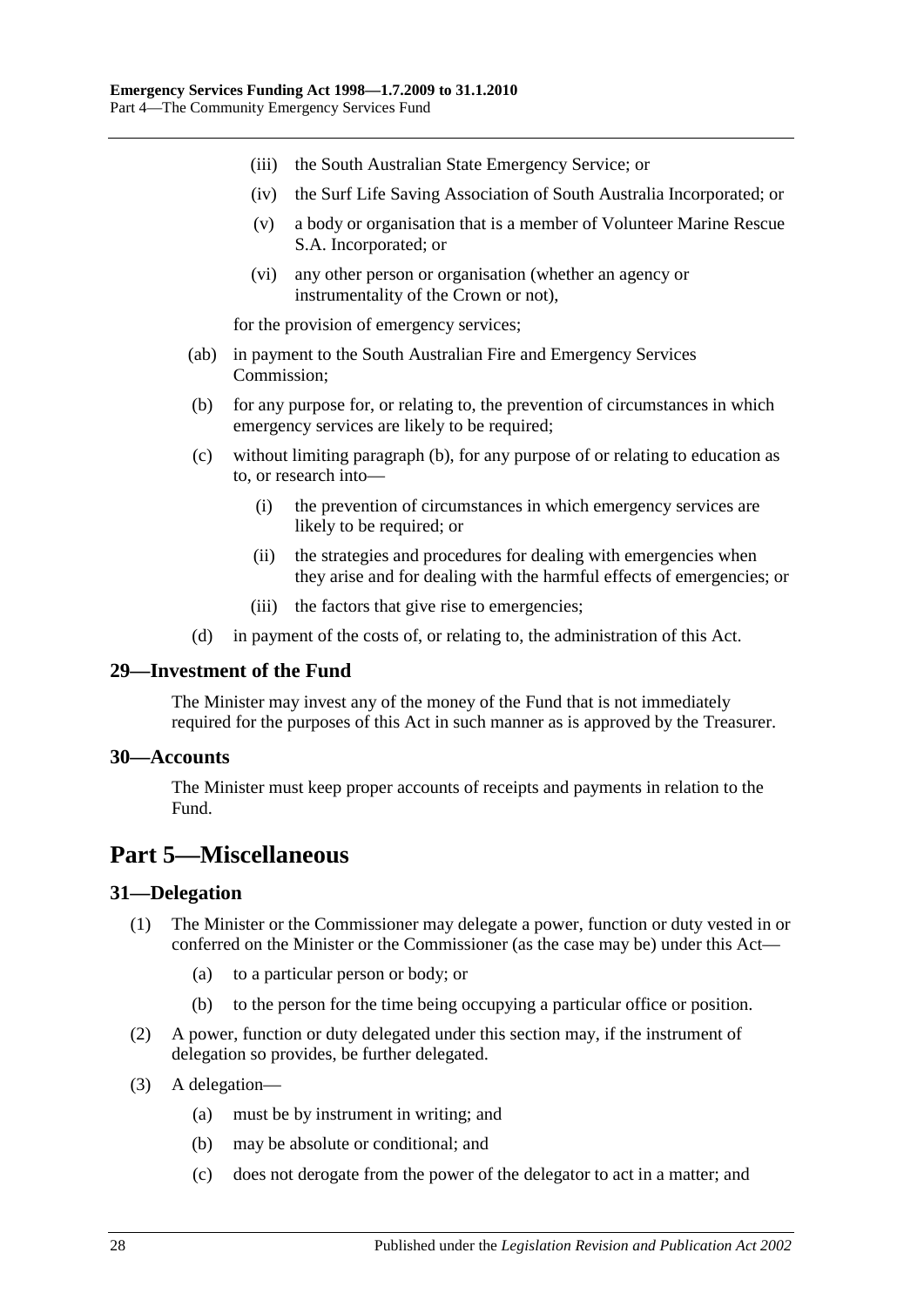(d) is revocable at will by the delegator.

#### <span id="page-28-0"></span>**31A—Evidence**

Section 115 of the *[Taxation Administration Act](http://www.legislation.sa.gov.au/index.aspx?action=legref&type=act&legtitle=Taxation%20Administration%20Act%201996) 1996* applies for the purposes of this Act as if—

- (a) this Act were a taxation law for the purposes of that Act; and
- (b) an assessment under this Act of a person's liability to pay a levy (including interest and a penalty levy under [Part 3 Division 1\)](#page-4-2) were an assessment by the Commissioner under that Act of the tax liability of a person; and
- (c) a reference in that section to the Commissioner included a reference to the Minister.

#### <span id="page-28-1"></span>**32—Service of notices**

- (1) Where this Act requires or authorises a notice to be served on the Minister or the Commissioner, the notice may—
	- (a) be left at the office of the Minister or the Commissioner (as required) with a person apparently over the age of 16 years; or
	- (b) be sent by post or facsimile transmission to the office of the Minister or the Commissioner (as required).
- (2) Where this Act requires or authorises a notice to be served on, or given to, any other person, the notice may—
	- (a) be served on, or given to, the person or an agent of the person; or
	- (b) be left for the person at his or her place of residence or business with someone apparently over the age of 16 years; or
	- (c) be sent by post to the person or an agent of the person at his or her last known address; or
	- (d) be sent to the person by any form of electronic transmission (including facsimile transmission) indicated by the person as being an available means of service; or
	- (e) be left in a conspicuous place on the land to which the notice relates.
- (3) If the notice is to be served on or given to a company or registered body within the meaning of the *Corporations Act 2001* of the Commonwealth, the notice may be served on that company or registered body in accordance with section 109X or 601CX of that Act, as the case requires.

#### <span id="page-28-3"></span><span id="page-28-2"></span>**33—Remission of levies by regulation**

- (1) The Governor may, on the recommendation of the Minister, make regulations for a remission or remissions in respect of one or both of the levies, or part of one or both of the levies, imposed under this Act for the benefit of—
	- (a) persons who are entitled to pensions, benefits, allowances or other payments under the *Social Security Act 1991* of the Commonwealth; or
	- (b) charitable organisations; or
	- (c) persons who are suffering financial hardship; or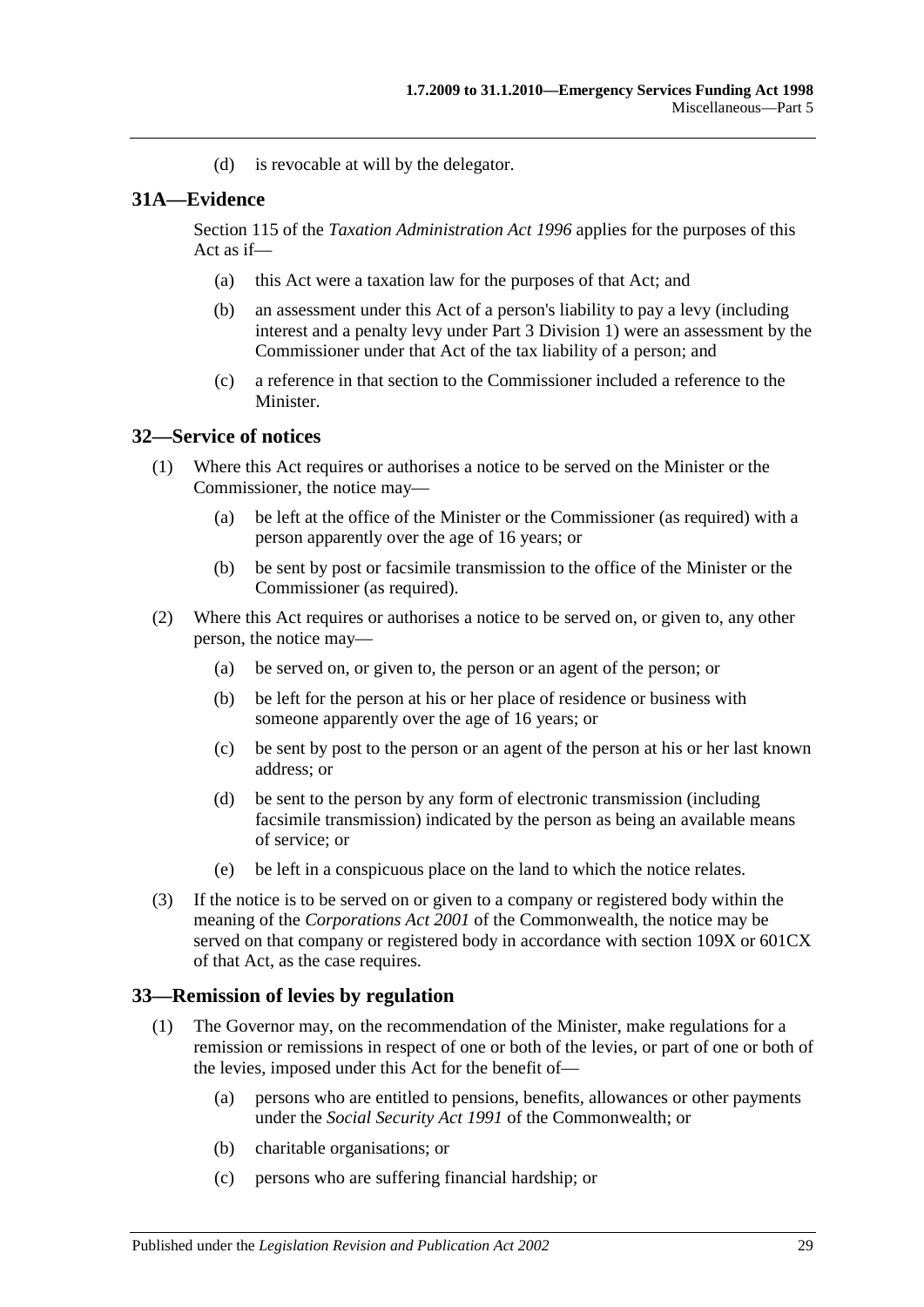- (d) other persons or bodies of a class prescribed by the regulations.
- (2) The Minister must in each year, before making a recommendation to the Governor as to the levies to be declared under this Act, consider whether he or she should make a recommendation to the Governor under [subsection](#page-28-3) (1) as to the making or varying of regulations under this section.
- (3) A regulation under this section may be brought into operation on a date specified in the regulation that is earlier than the date of its publication in the Gazette.
- <span id="page-29-4"></span>(4) The Minister must determine the aggregate amount of the levy remitted under this section in respect of each financial year.
- (5) The Treasurer must pay in accordance with the regulations from the Consolidated Account (which is appropriated to the necessary extent) for the purpose of remissions under this section an amount equivalent to the amount determined under [subsection](#page-29-4) (4).

#### <span id="page-29-5"></span><span id="page-29-0"></span>**33A—Recouping money lost on aggregation of non contiguous land**

- (1) The Commissioner must, in respect of each financial year, determine the amount by which money received in payment of the levy under [Part 3 Division 1](#page-4-2) is reduced as a result of the aggregation of land for the purposes of [section](#page-4-8)  $5(2)(c)$ .
- (2) The Treasurer must pay into the Fund in each financial year from the Consolidated Account (which is appropriated to the necessary extent) an amount equivalent to the amount determined under [subsection](#page-29-5) (1) in respect of that year.

#### <span id="page-29-1"></span>**34—Regulations**

The Governor may make such regulations as are contemplated by this Act or as are necessary or expedient for the purposes of this Act.

## <span id="page-29-2"></span>**Schedule 1—Emergency services areas**

## <span id="page-29-3"></span>**1—Greater Adelaide**

Greater Adelaide is the combined areas of the following councils:

Corporation of the City of Adelaide

Adelaide Hills Council

Alexandrina Council

The Barossa Council

Corporation of the City of Burnside

Corporation of the City of Campbelltown

City of Charles Sturt

Corporation of the Town of Gawler

City of Holdfast Bay

Corporation of the City of Marion

Corporation of the City of Mitcham

District Council of Mount Barker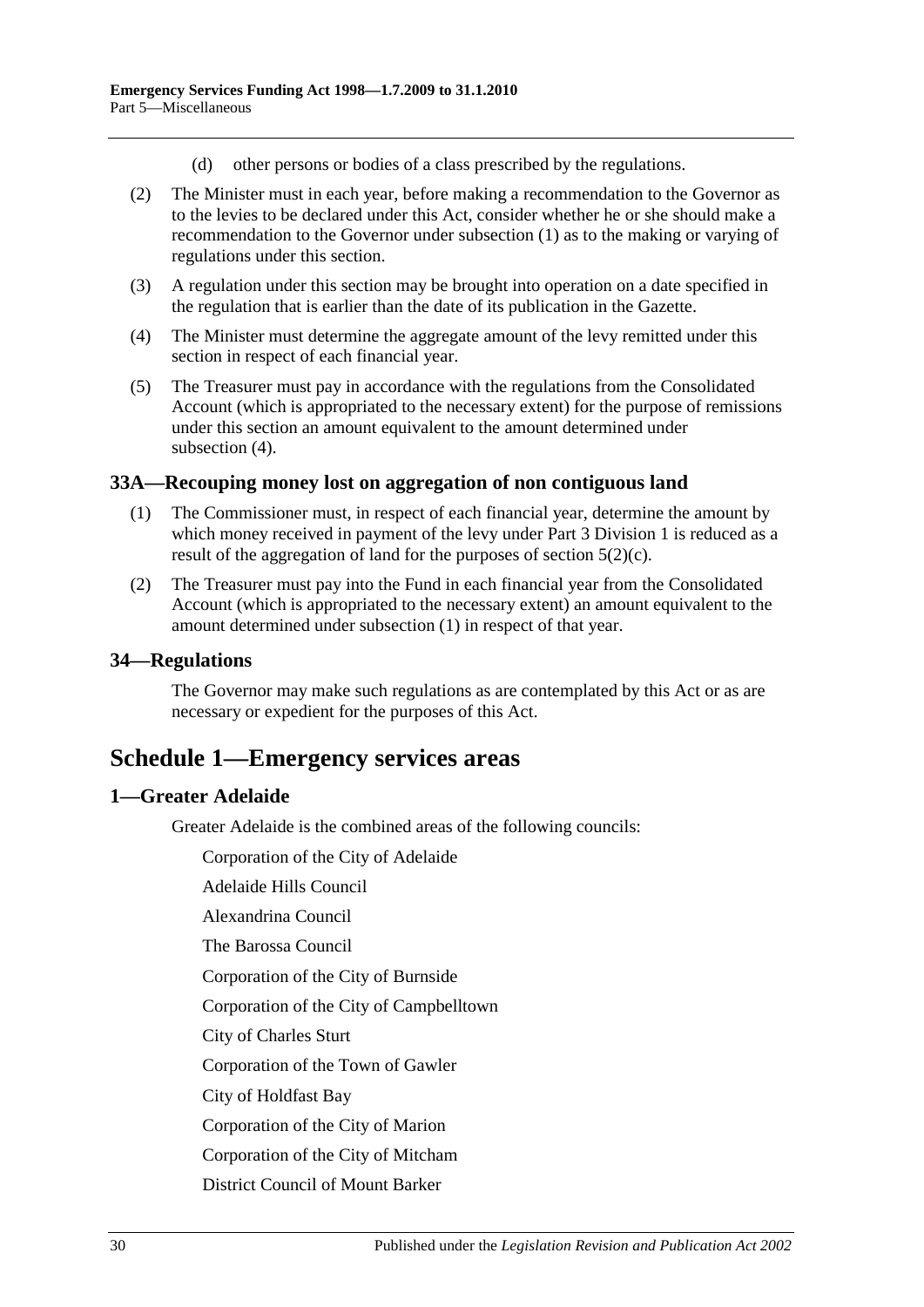- City of Norwood, Payneham and St. Peters
- City of Onkaparinga
- City of Playford
- City of Port Adelaide Enfield
- Corporation of the City of Prospect
- Corporation of the City of Salisbury
- Corporation of the City of Tea Tree Gully
- Corporation of the City of Unley
- District Council of Victor Harbor
- Corporation of the Town of Walkerville
- City of West Torrens
- District Council of Yankalilla

#### <span id="page-30-0"></span>**2—Regional Area 1**

Regional area 1 is comprised of the following cities and towns:

Berri Ceduna Clare Kadina Loxton Millicent Mt Gambier Murray Bridge Naracoorte Port Augusta Port Lincoln Port Pirie Renmark Whyalla

## <span id="page-30-1"></span>**Schedule 2—Transitional provisions**

#### <span id="page-30-3"></span><span id="page-30-2"></span>**4—Reimbursement by insurers to policy holders**

(1) Subject to [subclause](#page-31-2) (2), any amount that an insurer receives or recovers from a policy holder in respect of the insurer's purported liability under Part 3 of the *[Country Fires](http://www.legislation.sa.gov.au/index.aspx?action=legref&type=act&legtitle=Country%20Fires%20Act%201989)  Act [1989](http://www.legislation.sa.gov.au/index.aspx?action=legref&type=act&legtitle=Country%20Fires%20Act%201989)* or Part 6 of the *[South Australian Metropolitan Fire Service Act](http://www.legislation.sa.gov.au/index.aspx?action=legref&type=act&legtitle=South%20Australian%20Metropolitan%20Fire%20Service%20Act%201936) 1936* for a period occurring after 30 June 1999 must be reimbursed by the insurer to the policy holder.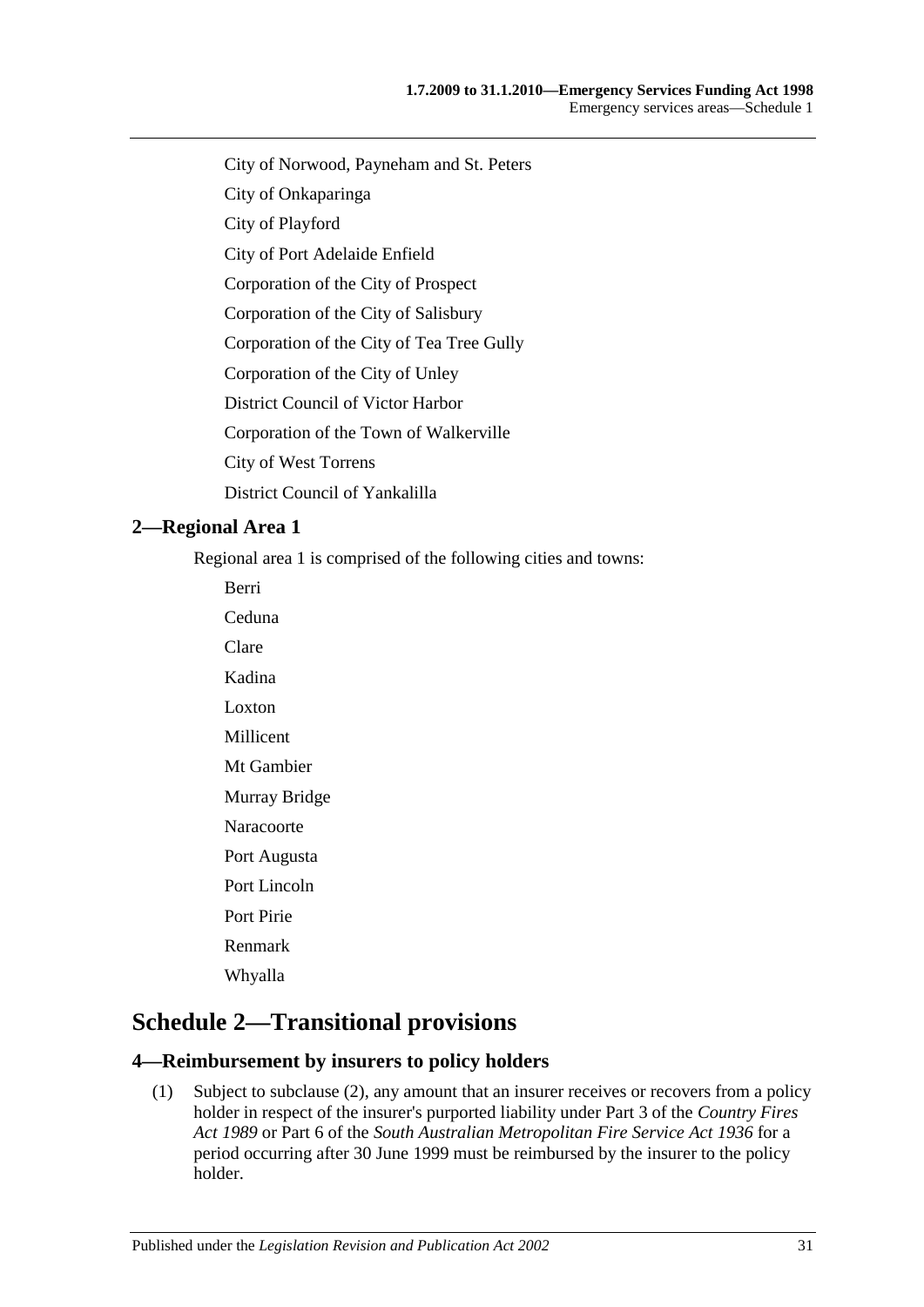- <span id="page-31-2"></span>(2) [Subclause](#page-30-3) (1) does not apply to an amount that is less than ten dollars.
- (3) The amounts that an insurer does not reimburse to policy holders by reason of [subclause](#page-31-2) (2) must be paid by the insurer into the Community Emergency Services Fund.
- (4) A policy holder may recover an amount due by an insurer under this clause as a debt.
- (5) In this clause—

*insurer* means—

- (a) in relation to the *[Country Fires Act](http://www.legislation.sa.gov.au/index.aspx?action=legref&type=act&legtitle=Country%20Fires%20Act%201989) 1989*—an insurer for the purposes of Part 3 of that Act;
- (b) in relation to the *[South Australian Metropolitan Fire Service Act](http://www.legislation.sa.gov.au/index.aspx?action=legref&type=act&legtitle=South%20Australian%20Metropolitan%20Fire%20Service%20Act%201936) 1936*—an insurance company for the purposes of Part 6 of that Act.

#### <span id="page-31-3"></span><span id="page-31-0"></span>**4A—Report on changes to insurance premiums**

- (1) The Commissioner for Consumer Affairs must, on or before 30 September 2000, forward to the Minister a report on the effect that the enactment of this Act has had on insurance premiums in the State in respect of the 1999/2000 financial year with particular reference to the extent to which savings afforded to insurers through the enactment of this Act have been passed on to policy holders.
- (2) The Minister must, within six sitting days after receiving the report required under [subclause](#page-31-3) (1), have copies of the report laid before both Houses of Parliament.

#### <span id="page-31-1"></span>**5—The Emergency Services Funding Transitional Advisory Committee**

- (1) The Emergency Services Funding Transitional Advisory Committee is established.
- (2) The Committee consists of six members appointed by the Minister of whom three have been nominated by the Local Government Association of South Australia.
- (3) The Minister will designate one of the members to preside at meetings of the Committee.
- (4) The term of office of members of the Committee is until the dissolution of the committee (see [subclause](#page-32-1) (15)).
- <span id="page-31-4"></span>(5) The Minister—
	- (a) may remove a member of the Committee who was not appointed on the nomination of the Local Government Association of South Australia on any ground that the Minister considers sufficient;
	- (b) must remove a member of the Committee appointed on the nomination of the Local Government Association of South Australia if requested to do so by the association.
- (6) The Local Government Association of South Australia may request the Minister to remove a member of the Committee appointed on its nomination on any ground that the association considers sufficient.
- (7) The office of a member of the Committee becomes vacant if the member—
	- (a) dies; or
	- (b) resigns by written notice to the Minister; or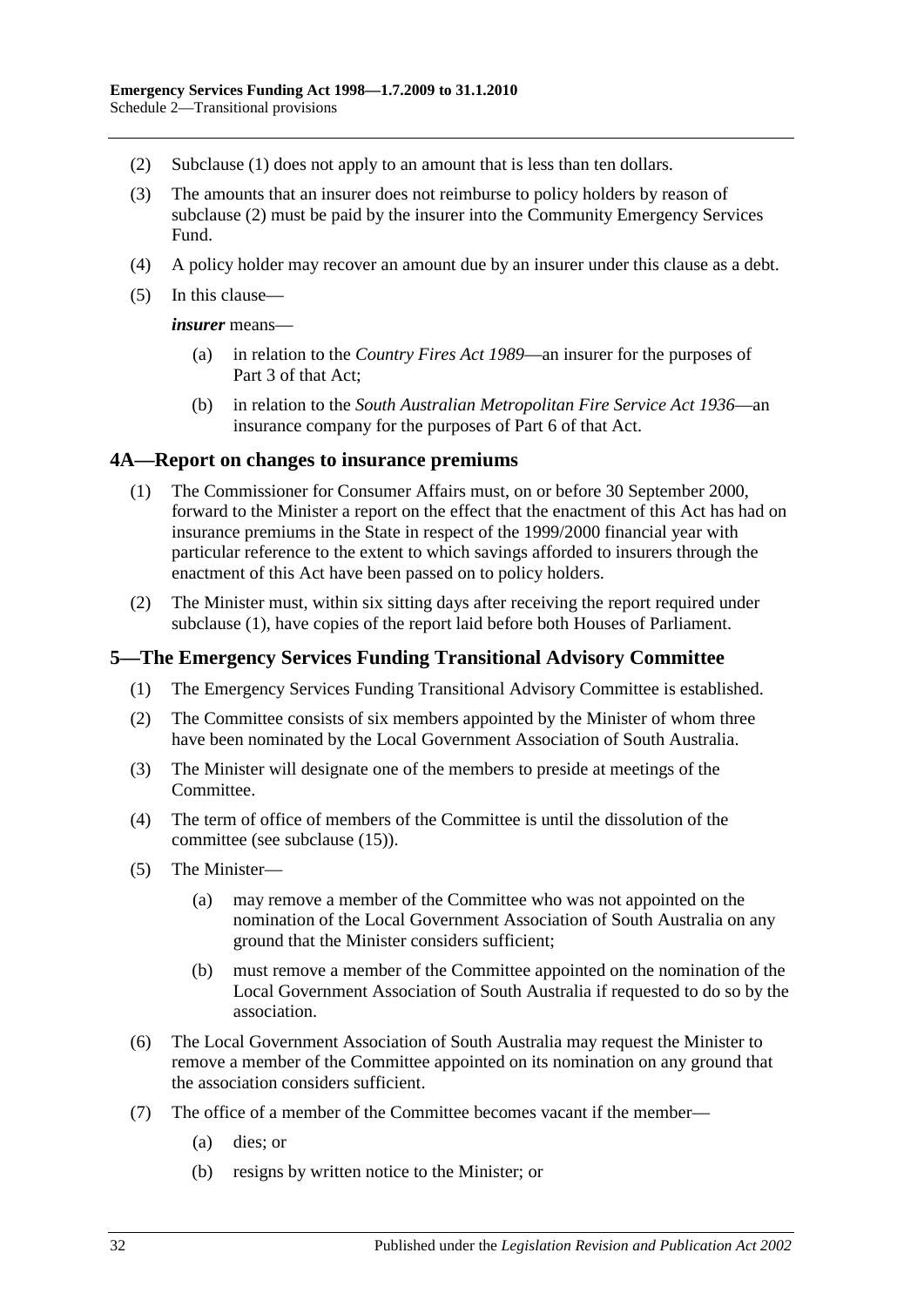- (c) is removed from office by the Minister under [subclause](#page-31-4) (5).
- (8) On the occurrence of a vacancy in the membership of the Committee, a person will be appointed in accordance with this clause to the vacant office, but the validity of acts and proceedings of the Committee is not affected by the existence of a vacancy or vacancies in its membership.
- (9) A meeting of the Committee will be chaired by the member appointed to preside, or, in the absence of that member, a member chosen by those present.
- (10) A quorum of the Committee consists of four members of the Committee.
- (11) A decision carried by a majority of the votes of the members present at a meeting of the Committee is a decision of the Committee.
- (12) Each member present at a meeting of the Committee is entitled to one vote on any matter arising for decision at that meeting and, if the votes are equal, the person chairing the meeting is entitled to a second or casting vote.
- (13) The functions of the Committee are—
	- (a) to advise the Minister, at his or her request, on questions and arrangements relating to the transition from the previous method of funding emergency services to the funding of those services by means of levies under this Act; and
	- (b) such other functions as are determined by the Minister or are prescribed by regulation.
- (14) A member of the Committee is entitled to such fees and allowances as may be determined by the Governor.
- <span id="page-32-1"></span>(15) The Committee is dissolved at the expiration of 30 June 2001.

#### <span id="page-32-3"></span><span id="page-32-0"></span>**6—Crown to be taken to be owner of certain land**

- (1) The following provisions apply in relation to land referred to in [subclause](#page-32-2) (2) during the period from the commencement of this Act up to and including 30 June 2001:
	- (a) the Crown will be taken to be the owner of the land for the purposes of this Act; and
	- (b) section  $11(1)$  relates to the land as though it were referred to in subsection (2) of that section.
- <span id="page-32-2"></span>(2) [Subclause](#page-32-3) (1) applies to land if—
	- (a) the land is under the care, control and management of a council; and
	- (b) the land is—
		- (i) dedicated land within the meaning of the *[Crown Lands Act](http://www.legislation.sa.gov.au/index.aspx?action=legref&type=act&legtitle=Crown%20Lands%20Act%201929) 1929* that has not been granted in fee simple; or
		- (ii) dedicated land within the meaning of the *[Crown Lands Act](http://www.legislation.sa.gov.au/index.aspx?action=legref&type=act&legtitle=Crown%20Lands%20Act%201929) 1929* that has been granted in fee simple in trust for the purposes for which the land was dedicated; or
		- (iii) land comprising—
			- park lands; or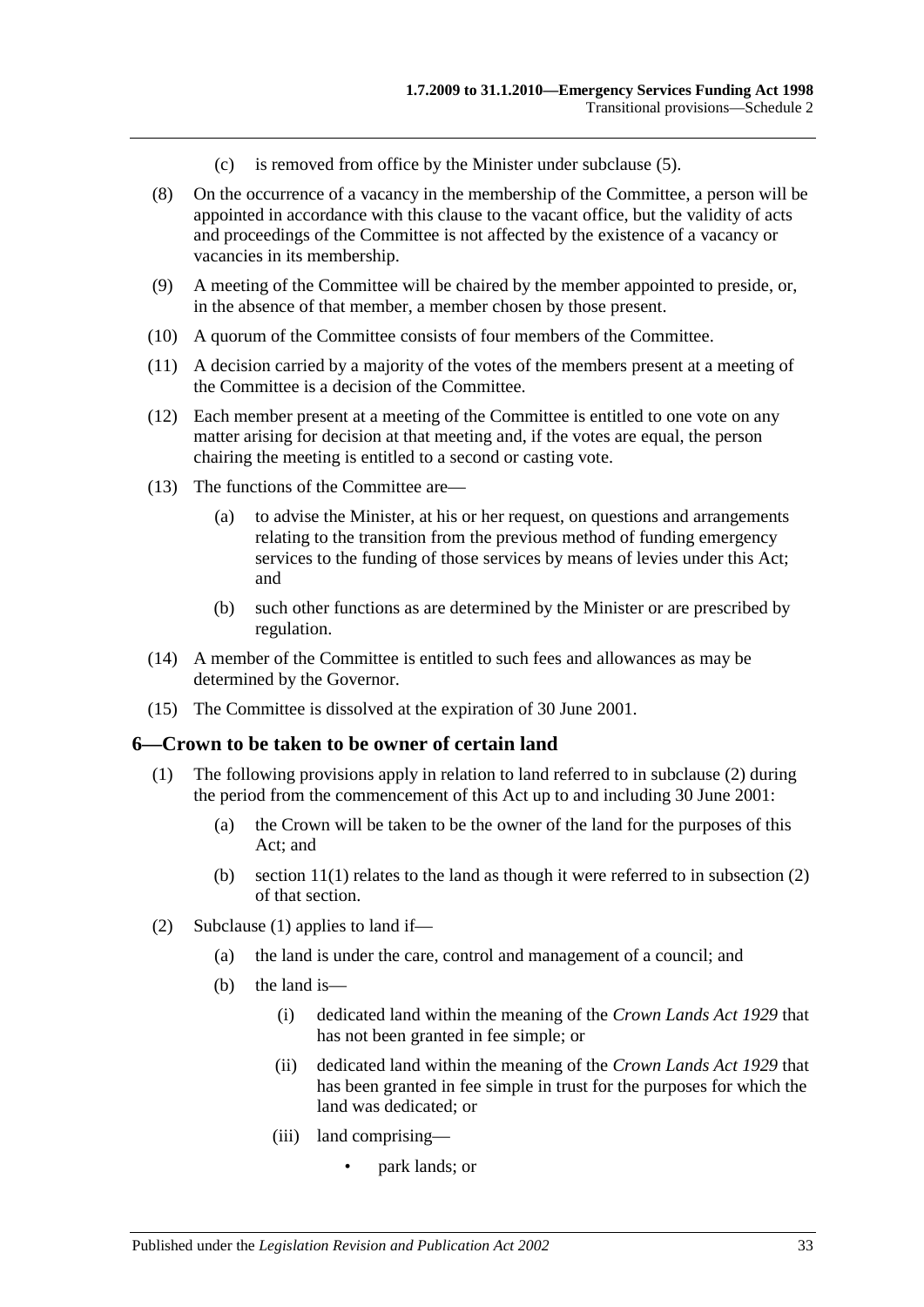- a cemetery; or
- a coastal reserve; or
- a road reserve; and

#### (c) the land—

- (i) is not used predominantly by the council for its operations; or
- (ii) is not subject to one or more leases or licences granted by the council to another person for a rent or fee (except a nominal rent or fee) the term (or the aggregate of the terms) of which exceeds six months in any period of 12 months.

#### (3) In this clause—

*coastal reserve* means land reserved or set apart for any purpose if any part of the land is within 50 metres of the sea at high water;

#### *park lands* means—

- (a) public parks and park lands including the park lands in the area of the corporation of the City of Adelaide; and
- (b) all other land declared or set apart as a park or reserve for the use and enjoyment of the public.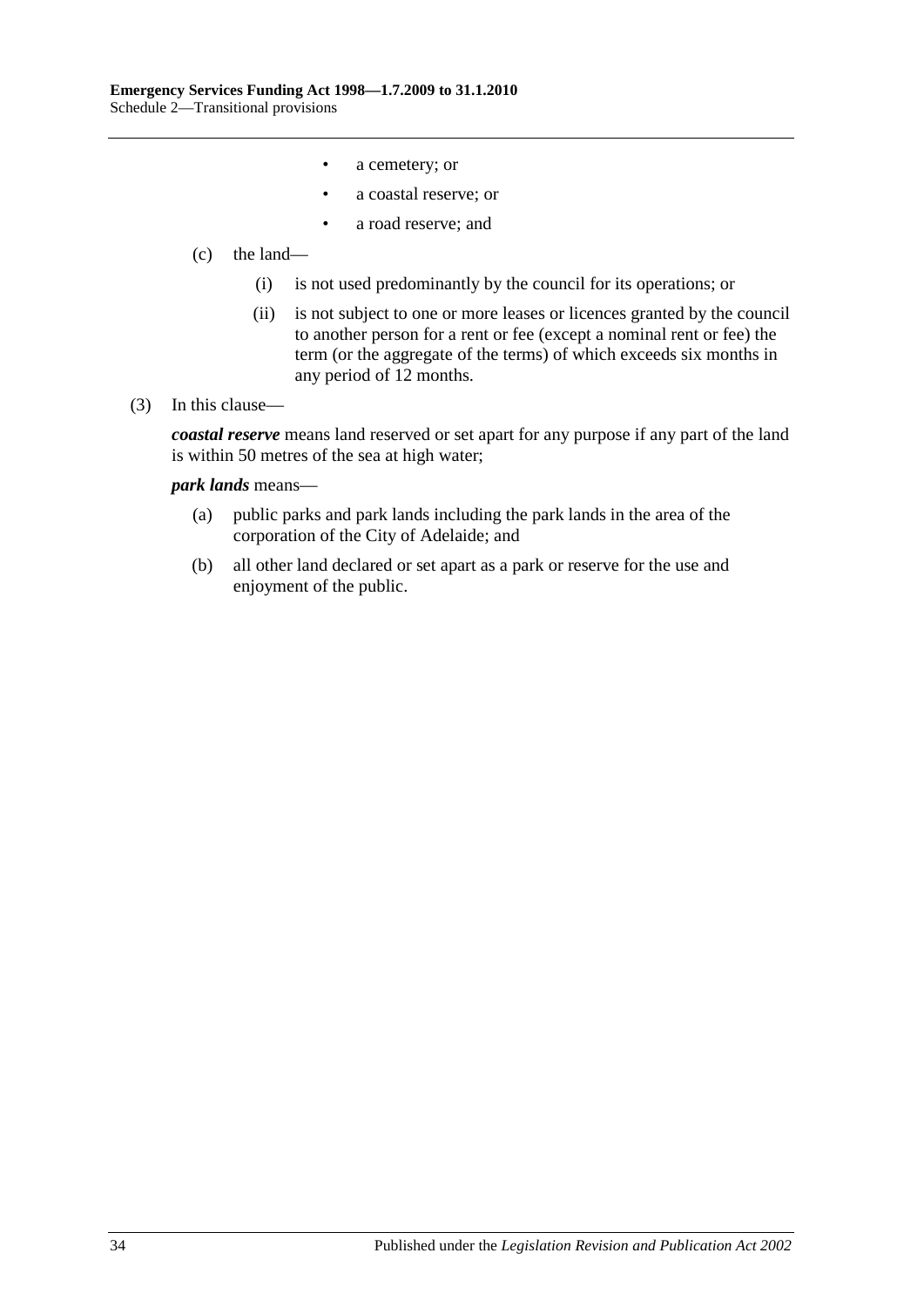## <span id="page-34-0"></span>**Legislative history**

## **Notes**

- Amendments of this version that are uncommenced are not incorporated into the text.
- Please note—References in the legislation to other legislation or instruments or to titles of bodies or offices are not automatically updated as part of the program for the revision and publication of legislation and therefore may be obsolete.
- Earlier versions of this Act (historical versions) are listed at the end of the legislative history.
- For further information relating to the Act and subordinate legislation made under the Act see the Index of South Australian Statutes or www.legislation.sa.gov.au.

## **Legislation amended by principal Act**

The *Emergency Services Funding Act 1998* amended the following:

*Country Fires Act 1989 South Australian Metropolitan Fire Service Act 1936 Valuation of Land Act 1971*

## **Principal Act and amendments**

| Year | N <sub>0</sub> | Title                                                                                         | Assent     | Commencement                                                                                                                                                                                                           |
|------|----------------|-----------------------------------------------------------------------------------------------|------------|------------------------------------------------------------------------------------------------------------------------------------------------------------------------------------------------------------------------|
| 1998 | 63             | Emergency Services Funding Act 199810.9.1998                                                  |            | 13.5.1999 except ss $3-9$ , $11-22$ ,<br>$26 - 34$ and Schs 1 & 2 $-30.6$ , 1999<br>(Gazette 13.5.1999 p2502)                                                                                                          |
| 1999 | 61             | <b>Emergency Services Funding</b><br>(Miscellaneous) Amendment Act 1999                       | 19.8.1999  | 30.6.1999 except ss 4 and<br>$9(b)$ —(e)—19.8.1999: s 2                                                                                                                                                                |
| 2000 | $\overline{4}$ | District Court (Administrative and<br>Disciplinary Division) Amendment<br>Act 2000            | 20.4.2000  | Sch 1 (cl 13)-1.6.2000 (Gazette<br>18.5.2000 p2554)                                                                                                                                                                    |
| 2001 | 23             | Statutes Amendment (Corporations)<br>Act 2001                                                 | 14.6.2001  | Pt 14 (s $73$ )—15.7.2001 being the day on<br>which the Corporations Act 2001 of the<br>Commonwealth came into operation:<br>Commonwealth of Australia Gazette No.<br>S 285, 13 July 2001 (Gazette 21.6.2001<br>p2270) |
| 2003 | 44             | <i>Statute Law Revision Act 2003</i>                                                          | 23.10.2003 | Sch 1-24.11.2003 (Gazette 13.11.2003)<br>p4048)                                                                                                                                                                        |
| 2003 | 45             | <b>Emergency Services Funding</b><br>(Validation of Levy on Vehicles and<br>Vessels) Act 2003 | 30.10.2003 | 30.10.2003                                                                                                                                                                                                             |
| 2005 | 40             | Fire and Emergency Services Act<br>2005                                                       | 14.7.2005  | Sch 6 (cll 6 & 7)-1.10.2005 (Gazette<br>29.9.2005 p3547)                                                                                                                                                               |
| 2008 | 38             | <b>Statutes Amendment and Repeal</b><br>(Taxation Administration) Act 2008                    | 23.10.2008 | Pt 2 (ss $4 - 23 - 1.7.2009$ (Gazette<br>11.12.2008 p5475                                                                                                                                                              |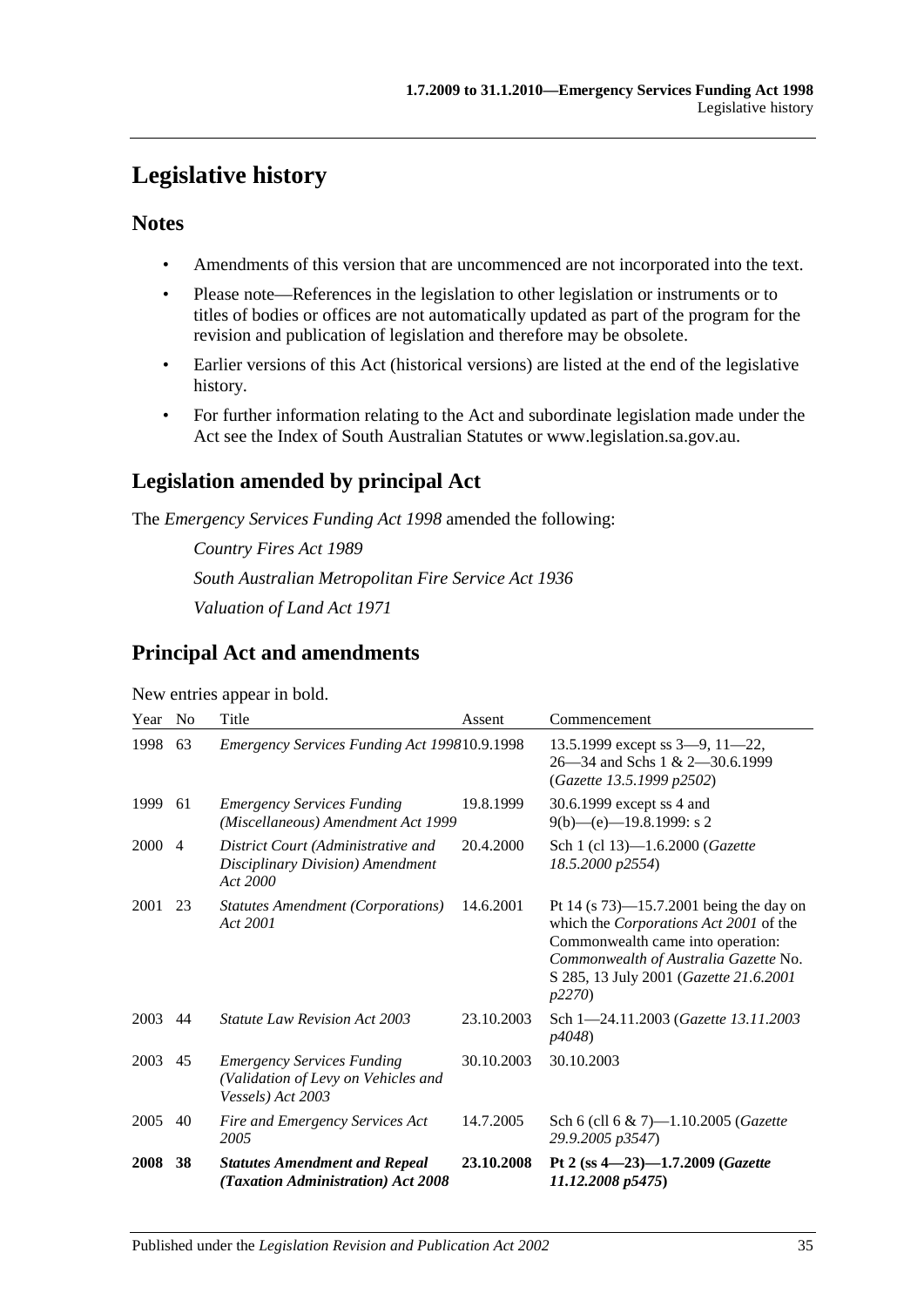| 2009 84 | Statutes Amendment (Public Sector  | 10.12.2009 Pt 55 (ss 112—114)—1.2.2010 (Gazette |
|---------|------------------------------------|-------------------------------------------------|
|         | Consequential Amendments) Act 2009 | 28.1.2010 p320)                                 |

## **Provisions amended**

New entries appear in bold.

Entries that relate to provisions that have been deleted appear in italics.

| Provision                                     | How varied                                                | Commencement |
|-----------------------------------------------|-----------------------------------------------------------|--------------|
| Long title                                    | amended by 44/2003 s 3(1) (Sch 1)                         | 24.11.2003   |
| Pt1                                           |                                                           |              |
| s <sub>2</sub>                                | deleted by $44/2003$ s $3(1)$ (Sch 1)                     | 24.11.2003   |
| s 3                                           |                                                           |              |
| $s \, 3(1)$                                   |                                                           |              |
|                                               | authorised officer inserted by 38/2008 s 4(1)             | 1.7.2009     |
| <b>Commissioner</b>                           | inserted by $38/2008$ s 4(1)                              | 1.7.2009     |
|                                               | emergency service amended by $40/2005$ Sch 6 cl 6(1), (2) | 1.10.2005    |
| non-reviewable<br>decision                    | inserted by $38/2008$ s $4(2)$                            | 1.7.2009     |
| owner                                         | amended by $61/1999$ s $3(a)$                             | 30.6.1999    |
| $s \cdot 3(1a)$                               | inserted by $61/1999$ s $3(b)$                            | 30.6.1999    |
| s <sub>4</sub>                                | inserted by 38/2008 s 5                                   | 1.7.2009     |
| Pt2                                           | deleted by $61/1999 s 4$                                  | 19.8.1999    |
| Pt <sub>3</sub>                               |                                                           |              |
| Pt 3 Div 1                                    |                                                           |              |
| Pt 3 Div 1 Subdiv 1                           |                                                           |              |
| heading                                       | inserted by 38/2008 s 6                                   | 1.7.2009     |
| s <sub>5</sub>                                |                                                           |              |
| s 5(1)                                        | amended by 38/2008 s 7(1)                                 | 1.7.2009     |
| s 5(2)                                        | amended by $61/1999$ s $5(a)$                             | 30.6.1999    |
| $s\ 5(2a)$                                    | inserted by $61/1999$ s $5(b)$                            | 30.6.1999    |
|                                               | amended by 38/2008 s 7(2)                                 | 1.7.2009     |
| s 5(10)                                       | inserted by $61/1999$ s $5(c)$                            | 30.6.1999    |
| s 5A                                          | inserted by $61/1999$ s 6                                 | 30.6.1999    |
| s 5A(1)                                       | amended by 38/2008 s 8(1)                                 | 1.7.2009     |
| s 5A(2)                                       | amended by 38/2008 s 8(1), (3)                            | 1.7.2009     |
| s 5A(3)                                       | amended by 38/2008 s 8(1)                                 | 1.7.2009     |
| s 5A(4)                                       | amended by 38/2008 s 8(1), (2)                            | 1.7.2009     |
| s 5A(5)                                       | amended by 38/2008 s 8(2)                                 | 1.7.2009     |
| s 5A(7)                                       | amended by 38/2008 s 8(1)                                 | 1.7.2009     |
| s <sub>8</sub>                                |                                                           |              |
| s(5)                                          |                                                           |              |
| the Local<br>Government<br><b>Regulations</b> | deleted by 38/2008 s 9                                    | 1.7.2009     |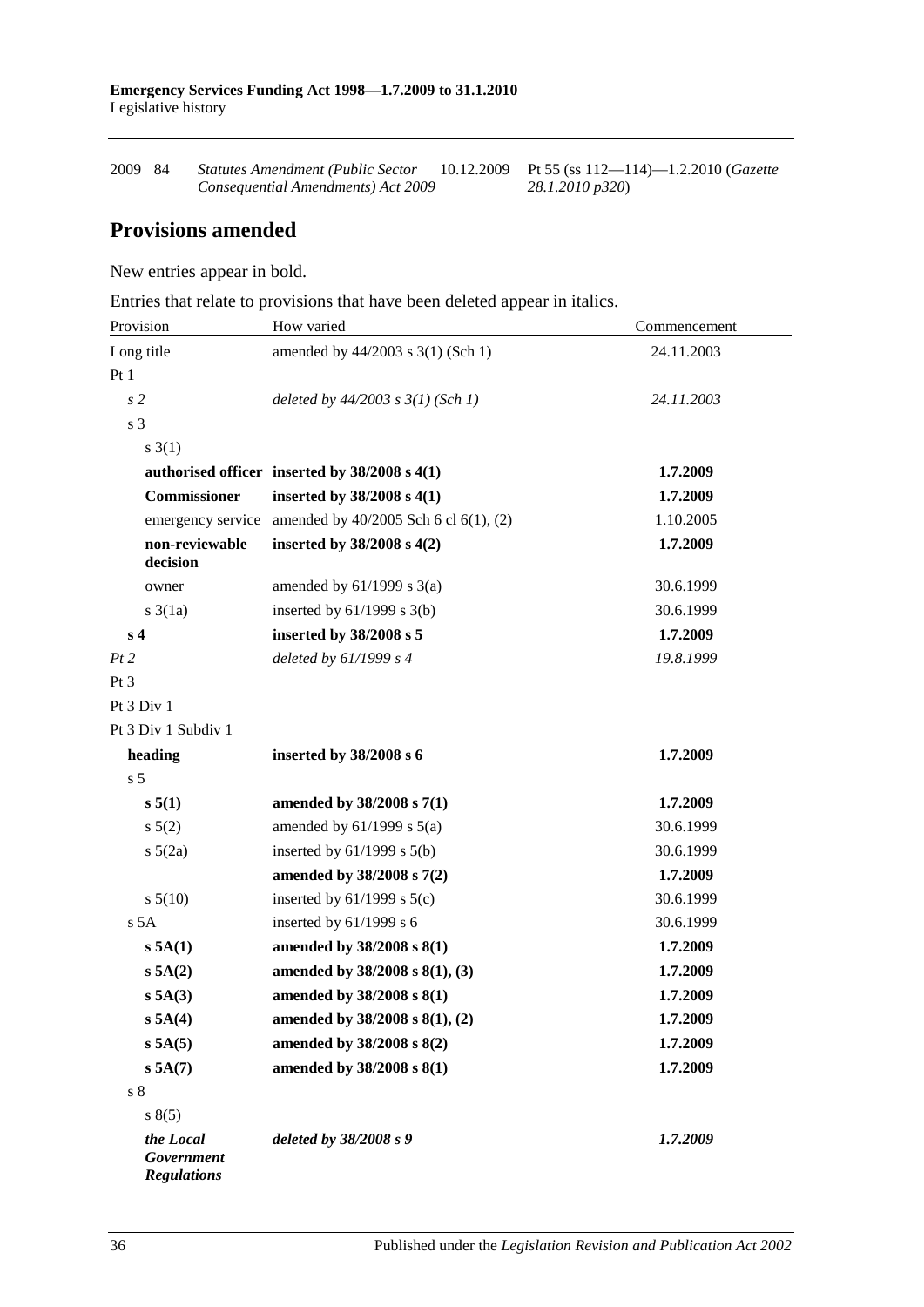| Local Government inserted by 38/2008 s 9<br><b>Regulations</b> | 1.7.2009                                                                                 |             |
|----------------------------------------------------------------|------------------------------------------------------------------------------------------|-------------|
| the relevant day                                               | substituted by 61/1999 s 7                                                               | 30.6.1999   |
| s 9                                                            |                                                                                          |             |
| $s\,9(2)$                                                      | amended by 61/1999 s 8                                                                   | 30.6.1999   |
| s <sub>10</sub>                                                |                                                                                          |             |
| 10(1)                                                          | amended by $61/1999$ s $9(a)$                                                            | 30.6.1999   |
| s 10(5)                                                        | amended by 61/1999 s 9(b)                                                                | 19.8.1999   |
| s 10(5a)                                                       | inserted by $61/1999$ s $9(c)$                                                           | 19.8.1999   |
| 10(6)                                                          | (c) deleted by $61/1999$ s $9(d)$                                                        | 19.8.1999   |
| s 10(7)                                                        | amended by $61/1999$ s $9(e)$                                                            | 19.8.1999   |
| s 10(8)                                                        | amended by $61/1999$ s $9(f)$                                                            | 30.6.1999   |
| s11                                                            | amended by 61/1999 s 10                                                                  | 30.6.1999   |
|                                                                | expired: $s$ 11(5)—omitted under Legislation<br><b>Revision and Publication Act 2002</b> | (30.6.2002) |
| s 12                                                           |                                                                                          |             |
| $s 12(1)$ and $(2)$                                            | amended by 38/2008 s 10                                                                  | 1.7.2009    |
| $s\ 12(3)$                                                     | amended by 61/1999 s 11                                                                  | 30.6.1999   |
|                                                                | amended by 38/2008 s 10                                                                  | 1.7.2009    |
| $s 12(4)$ - (6)                                                | amended by 38/2008 s 10                                                                  | 1.7.2009    |
| s <sub>13</sub>                                                |                                                                                          |             |
| $s 13(1)$ - (3)                                                | amended by 38/2008 s 11                                                                  | 1.7.2009    |
| s <sub>14</sub>                                                | substituted by 61/1999 s 12                                                              | 30.6.1999   |
| s 15                                                           |                                                                                          |             |
| s 15(1)                                                        | amended by 61/1999 s 13                                                                  | 30.6.1999   |
|                                                                | amended by 38/2008 s 12                                                                  | 1.7.2009    |
| s <sub>16</sub>                                                |                                                                                          |             |
| s 16(1)                                                        | amended by 61/1999 s 14                                                                  | 30.6.1999   |
|                                                                | amended by 38/2008 s 13(1)                                                               | 1.7.2009    |
| s16(2)                                                         | amended by 38/2008 s 13(2)                                                               | 1.7.2009    |
| s 16(4)                                                        | amended by 38/2008 s 13(1)                                                               | 1.7.2009    |
| s <sub>17</sub>                                                | substituted by 38/2008 s 14                                                              | 1.7.2009    |
| ss 17A and 17B                                                 | inserted by 38/2008 s 14                                                                 | 1.7.2009    |
| Pt 3 Div 1 Subdiv 2                                            | inserted by 38/2008 s 14                                                                 | 1.7.2009    |
| Pt 3 Div 1 Subdiv 3                                            | inserted by 38/2008 s 14                                                                 | 1.7.2009    |
| Pt 3 Div 1 Subdiv 4                                            |                                                                                          |             |
| heading                                                        | inserted by 38/2008 s 14                                                                 | 1.7.2009    |
| ss 17N-17R                                                     | inserted by 38/2008 s 14                                                                 | 1.7.2009    |
| s 18                                                           |                                                                                          |             |
| s 18(1)                                                        | amended by 38/2008 s 15                                                                  | 1.7.2009    |
| s 19                                                           | deleted by 38/2008 s 16                                                                  | 1.7.2009    |
| s 20                                                           |                                                                                          |             |
| s 20(1)                                                        | amended by 38/2008 s 17(1), (2)                                                          | 1.7.2009    |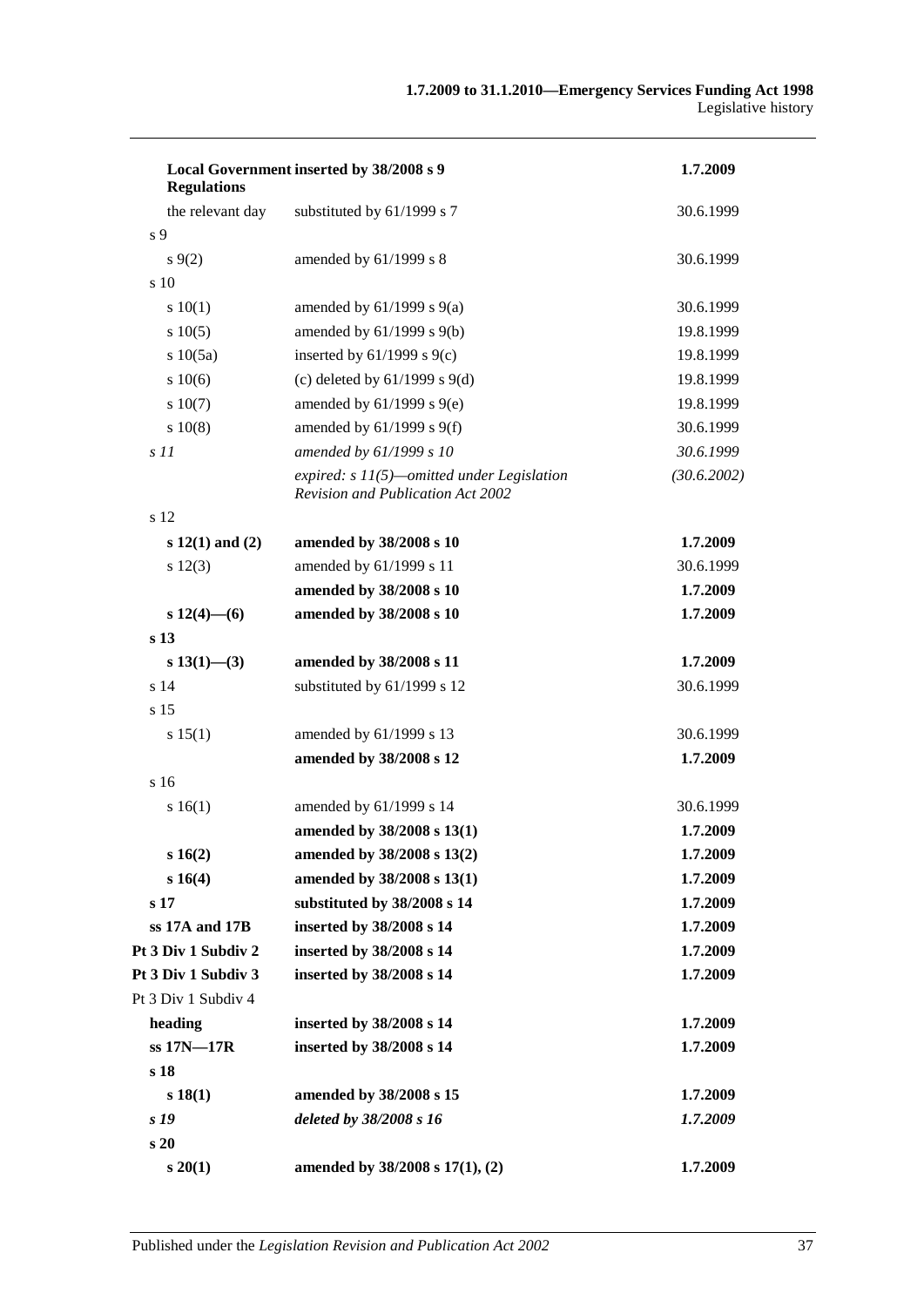| $s$ 20(2), (4), (5),<br>$(7)$ — $(9)$ , $(11)$ | amended by 38/2008 s 17(1)                                                | 1.7.2009   |
|------------------------------------------------|---------------------------------------------------------------------------|------------|
| s <sub>21</sub>                                |                                                                           |            |
| $s\,21(1)$                                     | amended by 38/2008 s 18(1)                                                | 1.7.2009   |
| $s\,21(2)$                                     | amended by 38/2008 s 18(2)                                                | 1.7.2009   |
| s <sub>22</sub>                                | substituted by 38/2008 s 19                                               | 1.7.2009   |
| $ss$ 22A and 22B                               | inserted by 38/2008 s 19                                                  | 1.7.2009   |
| Pt 3 Div 1 Subdiv 5                            | inserted by 38/2008 s 19                                                  | 1.7.2009   |
| Pt 3 Div 1 Subdiv 6                            | inserted by 38/2008 s 19                                                  | 1.7.2009   |
| Pt 3 Div 2                                     |                                                                           |            |
| s 24                                           |                                                                           |            |
| $s\,24(2)$                                     | amended by $45/2003$ s $2(1)$                                             | 30.10.2003 |
| $s\,24(2a)$                                    | inserted by $45/2003$ s $2(2)$                                            | 30.10.2003 |
| $s\,24(7)$                                     | amended by $61/1999$ s $15(a)$ , (b)                                      | 30.6.1999  |
| $s\,24(8)$                                     | amended by $61/1999$ s $15(c)$                                            | 30.6.1999  |
| s <sub>26</sub>                                |                                                                           |            |
| $s \; 26(4)$                                   | amended by 4/2000 s 9(1) (Sch 1 cl 13)                                    | 1.6.2000   |
| s <sub>27</sub>                                |                                                                           |            |
| $s\,27(1)$                                     | s 27 amended and redesignated as $s$ 27(1) by<br>$38/2008$ s $20(1)$ —(3) | 1.7.2009   |
| $s\,27(2)$                                     | inserted by $38/2008$ s $20(3)$                                           | 1.7.2009   |
| Pt 4                                           |                                                                           |            |
| s 28                                           |                                                                           |            |
| $s\,28(3)$                                     | amended by 61/1999 s 16                                                   | 30.6.1999  |
| $s\,28(4)$                                     | amended by 40/2005 Sch 6 cl 7(1)-(3)                                      | 1.10.2005  |
| $Pt\,5$                                        |                                                                           |            |
| s 31                                           | substituted by 38/2008 s 21                                               | 1.7.2009   |
| s31A                                           | inserted by 38/2008 s 21                                                  | 1.7.2009   |
| s 32                                           |                                                                           |            |
| $s\,32(1)$                                     | amended by 38/2008 s 22(1)-(3)                                            | 1.7.2009   |
| $s \, 32(2)$                                   | amended by 61/1999 s 17                                                   | 30.6.1999  |
| $s \, 32(3)$                                   | substituted by 23/2001 s 73                                               | 15.7.2001  |
| s 33                                           |                                                                           |            |
| $s \, 33(1)$                                   | amended by $61/1999$ s $18(a)$ , (b)                                      | 30.6.1999  |
| $s \frac{33(3)}{(-5)}$                         | inserted by 61/1999 s 18(c)                                               | 30.6.1999  |
| s 33A                                          | inserted by 61/1999 s 19                                                  | 30.6.1999  |
| s 33A(1)                                       | amended by 38/2008 s 23                                                   | 1.7.2009   |
| Sch 1                                          | designated as cll 1 and 2 by $44/2003$ s 3(1)<br>(Sch 1)                  | 24.11.2003 |
| Sch 2                                          | heading amended by $44/2003$ s 3(1) (Sch 1)                               | 24.11.2003 |
|                                                | heading preceding cl 1 deleted by $44/2003$ s $3(1)$ (Sch 1)              | 24.11.2003 |
| $ell 1 - 3$                                    | deleted by $44/2003$ s $3(1)$ (Sch 1)                                     | 24.11.2003 |
|                                                | heading preceding cl 4 deleted by $44/2003$ s $3(1)$ (Sch 1)              | 24.11.2003 |
| cl 4A                                          | inserted by 61/1999 s 20                                                  | 30.6.1999  |